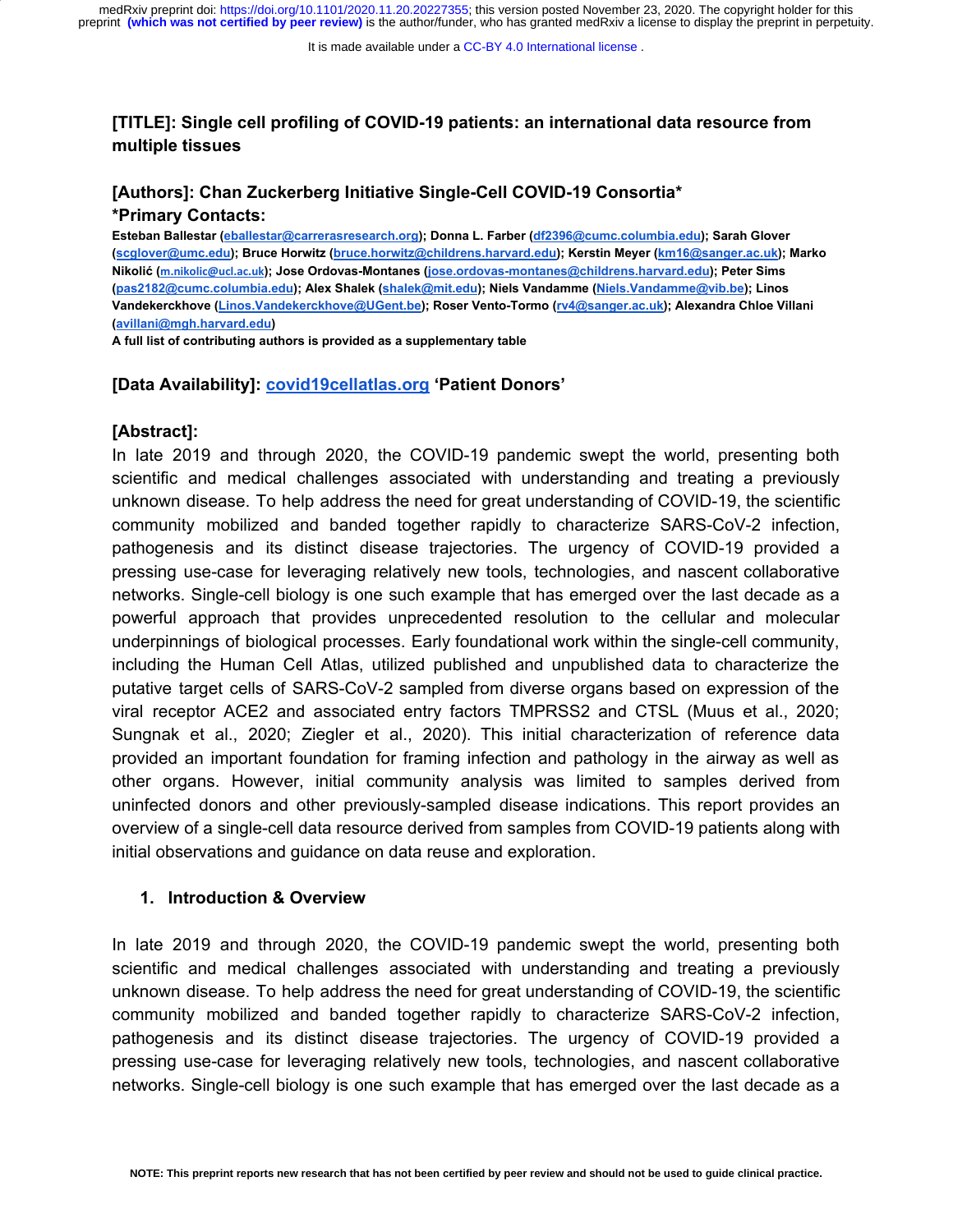powerful approach that provides unprecedented resolution to the cellular and molecular underpinnings of biological processes. Early foundational work within the single-cell community, including the Human Cell Atlas, utilized published and unpublished data to characterize the putative target cells of SARS-CoV-2 sampled from diverse organs based on expression of the viral receptor *ACE2* and associated entry factors *TMPRSS2* and *CTSL (Muus et al., 2020; Sungnak et al., 2020; Ziegler et al., 2020)*. This initial characterization of reference data provided an important foundation for framing infection and pathology in the airway as well as other organs. However, initial community analysis was limited to samples derived from uninfected donors and other previously-sampled disease indications.

Initial analysis of viral entry factors in existing single-cell datasets spurred a widespread interest in extending analysis to include data generated from COVID-19 patient samples. There was a need for rapid data generation and sharing to clarify COVID-19 pathophysiology and direct future work. In response, the Chan Zuckerberg Initiative solicited brief proposals from members of their existing communities who have pioneered various aspects of single-cell biology. Proposals were prioritized based on: 1. a demonstrated ability to actively recruit necessary participants, 2. sampling of tissues involved in primary infection or those that appear to be subsequently impacted in COVID-19 pathology, 3. an ability to rapidly generate data, and 4. a willingness to share the data extraordinarily quickly. The teams span clinical and research scientists across a diversity of fields and institutions and are organized below by their main affiliations (Table 1), with full author lists (See Author Table provided as an appendix) including all participating members.

All projects aimed to generate and openly share initial data within  $\sim$ 2 months as a criteria of these awards. Work was initiated in May, 2020, and the teams quickly recruited, processed and analyzed samples allowing for the initial release described here. The pace of these projects was intended to enable data analysis and exploration by other groups, and open possibilities for accelerated use by the scientific community for a variety of critical questions.

A preliminary summary of the cohorts, approaches and data from these initial projects are described below. All teams involved share a goal of providing early data access, recognizing that their own characterizations of these data are works-in-progress and should be treated as such. Further sample collection, sequencing, and analysis is likely to refine what is presented, and we are committed to providing updates as this progresses. Nevertheless, this first release provides a glimpse into: 1. dense temporal sampling of COVID-19 progression; 2. the impact of underlying immune conditions including primary immunodeficiencies and autoimmune diseases; 3. the host response in underrepresented, but disproportionately impacted, participants; 4. age-dependent responses; 4. CITE-Seq analysis; 5. the impact of severe disease across organs; and, 7. sampling of a large cohort. In all cases, the main study limitation is that no dataset is definitive at this stage -- that is, both locked or powered to reveal correlates. However, all data currently collected and preliminarily annotated is being shared now in-line with the goals of the group and to solicit input, provide a community resource, and accelerate our collective understanding of COVID-19. Over time, we hope that these data sets, together with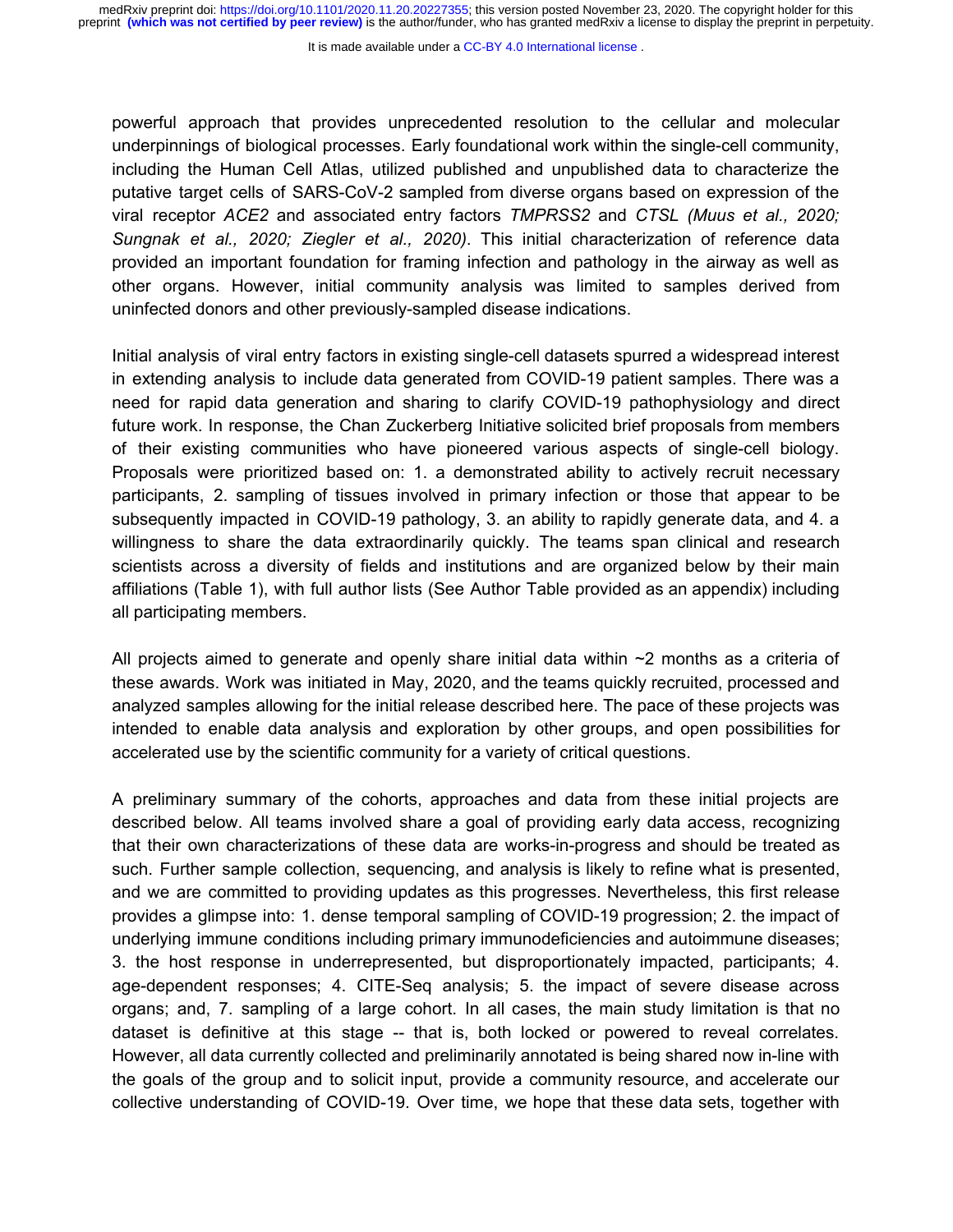It is made available under a CC-BY 4.0 International license.

others', allows the scientific community to answer initial questions such as: 1) What are the *in vivo* cellular targets of SARS-CoV-2 in respiratory tissue? 2) How do cells of the airways and other affected tissues respond to the virus? and, 3) How does the immune system respond over the course of the infection and does this change with the age of the patient and disease severity?

All data can be openly and freely explored and re-used by accessing the data portal at [covid19cellatlas.org](https://www.covid19cellatlas.org/) and clicking on 'Patient Donors', though certain stipulations, designed to protect those who worked tirelessly to generate these data, apply (please see Community Standards and Publication Policy). This preprint along with the data and analysis will be updated with additional samples and insight as they emerge in the months to come.

Re-use of this resource is strongly encouraged with the caveat that both the dataset and its interpretation are in a nascent state. This release represents a fraction of the ultimate complete resource, and changes in the diversity of cell types – particularly detection of rare cell subsets – are expected following creation and reanalysis of the larger dataset. Further, the results from preliminary analyses of SARS-CoV-2 viral transcript alignments may change as more robust and conservative statistical procedures are applied to correct for possible confounders. Some groups have provided preliminary cell type annotations, and these may also change as we learn more about this disease and with additional input from additional domain experts. Many cell populations are in highly activated states, which can obscure their identities in comparison to more homeostatic conditions. In many cases, the specimens from these studies present unique challenges for scRNA-seq. Procurement procedures were often suboptimal or difficult to control under the circumstances of a clinical environment during a pandemic, and the disease pathology often presented unexpected complexities. For example, in the Columbia study on severe COVID-19, both the blood and airway samples contained extremely high levels of neutrophils, which had to be removed prior to analysis. Samples could also contain higher levels of ambient RNA and multiplets than in other settings. Finally, we urge caution when performing new analyses using these data, paying particular attention to potential cofounders associated with sample collection, which presented unique challenges during a pandemic, and power limitations for uncovering the impact of any one correlate of disease severity (e.g., age, time since infection, gender) given multifactorial nature of COVID-19.

## **2. Community Standards and Publication Policy:**

Our consortium has publicly released several single-cell genomic datasets and accompanying clinical metadata with the hope that other scientists will immediately use this resource to advance our understanding of COVID-19. Currently, none of the consortium members have independently, or collectively, published any findings describing the presented data in a peer-reviewed journal. At this time, we ask that anyone who intends to publish observations derived directly or indirectly from this resource please contact the consortium members who generated the relevant data prior to submission (Table 1). While we have made every effort to clarify sample information, experimental and analytical methods, and caveats associated with these data (see "Words of Caution" above and below), direct communication with consortium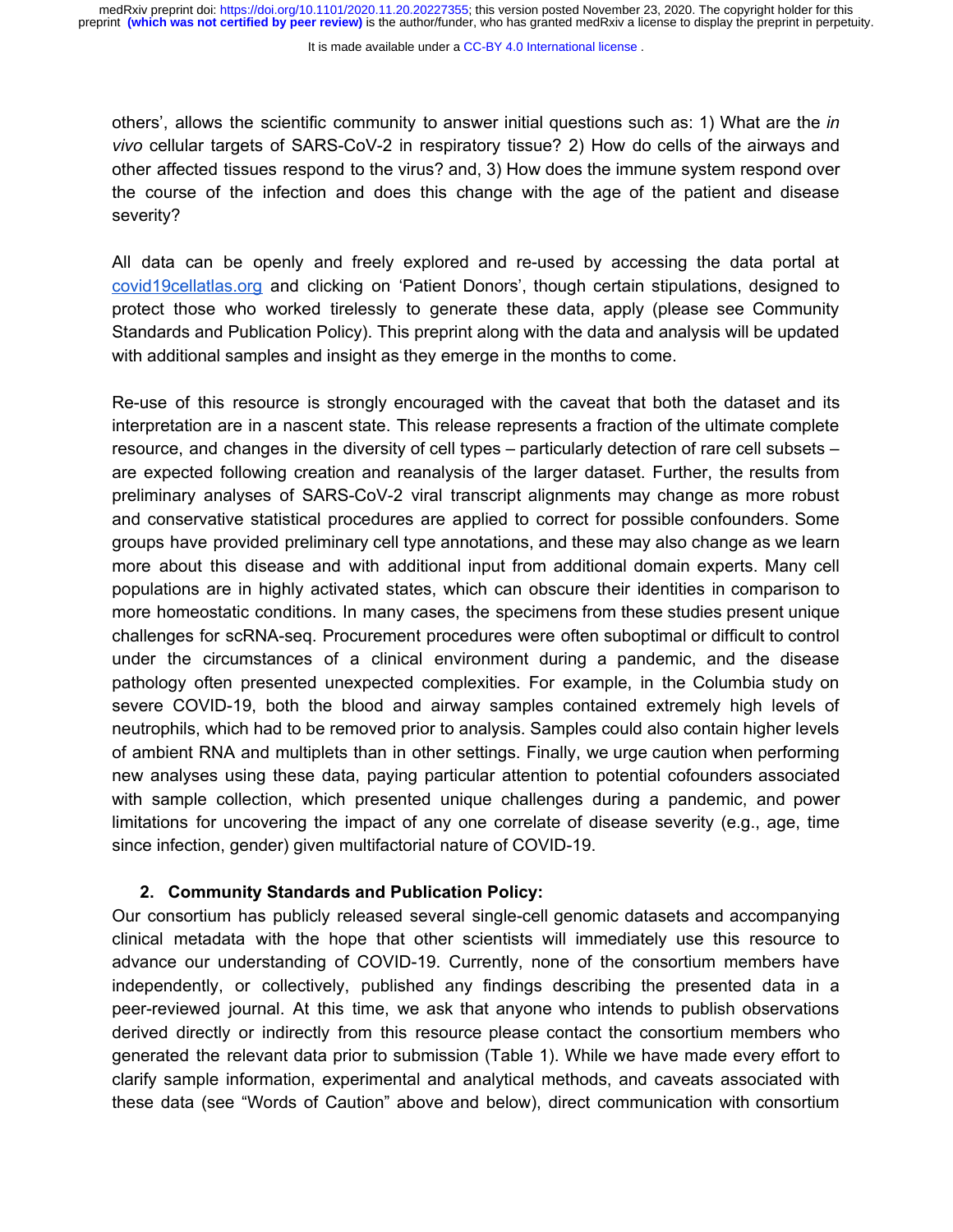It is made available under a CC-BY 4.0 International license.

members will prevent misunderstandings or misinterpretations that could lead to scientific errors. In some cases, consortium members may have additional data that were generated outside of the scope of their CZI-funded project, which could also be useful and shareable. Finally, we would like to ensure that all individuals who generated these data are properly credited for their efforts.

# **3. Outline of Cohorts and Study Design**

| Coordinating<br><b>Institutions</b>                                                         | Coh<br>ort<br><b>Size</b> | <b>Tissues</b><br>sampled                 | <b>Cohort Features</b>                                                                                                                                                                                                                                                                                                                               | Sample<br>s<br>Report<br>ed | <b>Assays Used</b> | <b>Contacts</b>                                                                                                                                                                                                                              |
|---------------------------------------------------------------------------------------------|---------------------------|-------------------------------------------|------------------------------------------------------------------------------------------------------------------------------------------------------------------------------------------------------------------------------------------------------------------------------------------------------------------------------------------------------|-----------------------------|--------------------|----------------------------------------------------------------------------------------------------------------------------------------------------------------------------------------------------------------------------------------------|
| Columbia                                                                                    | 4                         | blood/airw<br>ay wash                     | Longitudinal<br>sampling of<br>intubated COVID-19<br>patients                                                                                                                                                                                                                                                                                        | 27                          | scRNA-seq          | Donna Farber<br>(df2396@cumc.columbia.ed<br>u); Peter Sims<br>(pas2182@cumc.columbia.e<br>du)                                                                                                                                                |
| <b>MGH/Broad</b>                                                                            | 768                       | <b>Blood</b>                              | <b>Acute COVID-19</b><br>cohort across a<br>range of WHO<br>categories seen at<br>the Department of<br>Emergency<br><b>Medicine at MGH,</b><br>including 306<br>patients who tested<br>positive and 50<br>patients who tested<br>negative for<br>SARS-cov-2. Blood<br>samples were<br>collected at up to 4<br>time points during<br>hospitalization. | 32                          | scRNAseq           | Alexandra-Chloé Villani<br>(avillani@mgh.harvard.edu)                                                                                                                                                                                        |
| <b>UMMC/BCH/Bro</b><br>ad/MIT                                                               | 40                        | Nasophary<br>ngeal<br>Swab                | Sampling of swabs<br>from nasal and<br>pharyngeal areas of<br>control cases and<br>individuals across a<br>range of Covid-19<br>disease severities<br>seen at University of<br><b>Mississippi Medical</b><br><b>Center</b>                                                                                                                           | 21                          | scRNA-seq          | Alex K. Shalek<br>(shalek@mit.edu); Jose<br><b>Ordovas-Montanes</b><br>(jose.ordovas-montanes@ch<br>ildrens.harvard.edu);<br><b>Bruce Horwitz</b><br>(bruce.horwitz@childrens.ha<br>rvard.edu);<br><b>Sarah Glover</b><br>(scglover@umc.edu) |
| Wellcome<br><b>Sanger Institute</b><br><b>Josep Carreras</b><br>Research<br>Institute (IJC) | 30                        | <b>Blood (30)</b><br>/ nasal<br>swab (10) | Sampling peripheral<br>blood and matched<br>nasal swabs from<br>donors with prior<br><b>immunodeficiencies</b><br>and autoimmune<br>conditions infected<br>with SARS-cov-2.<br>We also included<br>blood and nasal                                                                                                                                   | 13                          | scRNA-seq          | <b>Roser Vento-Tormo</b><br>$(rv4@sanger.ac.uk)$ ;<br><b>Esteban Ballestar</b><br>(eballestar@carrerasresearc<br>h.org)                                                                                                                      |

**Table 1: Overview of cohorts and data sets**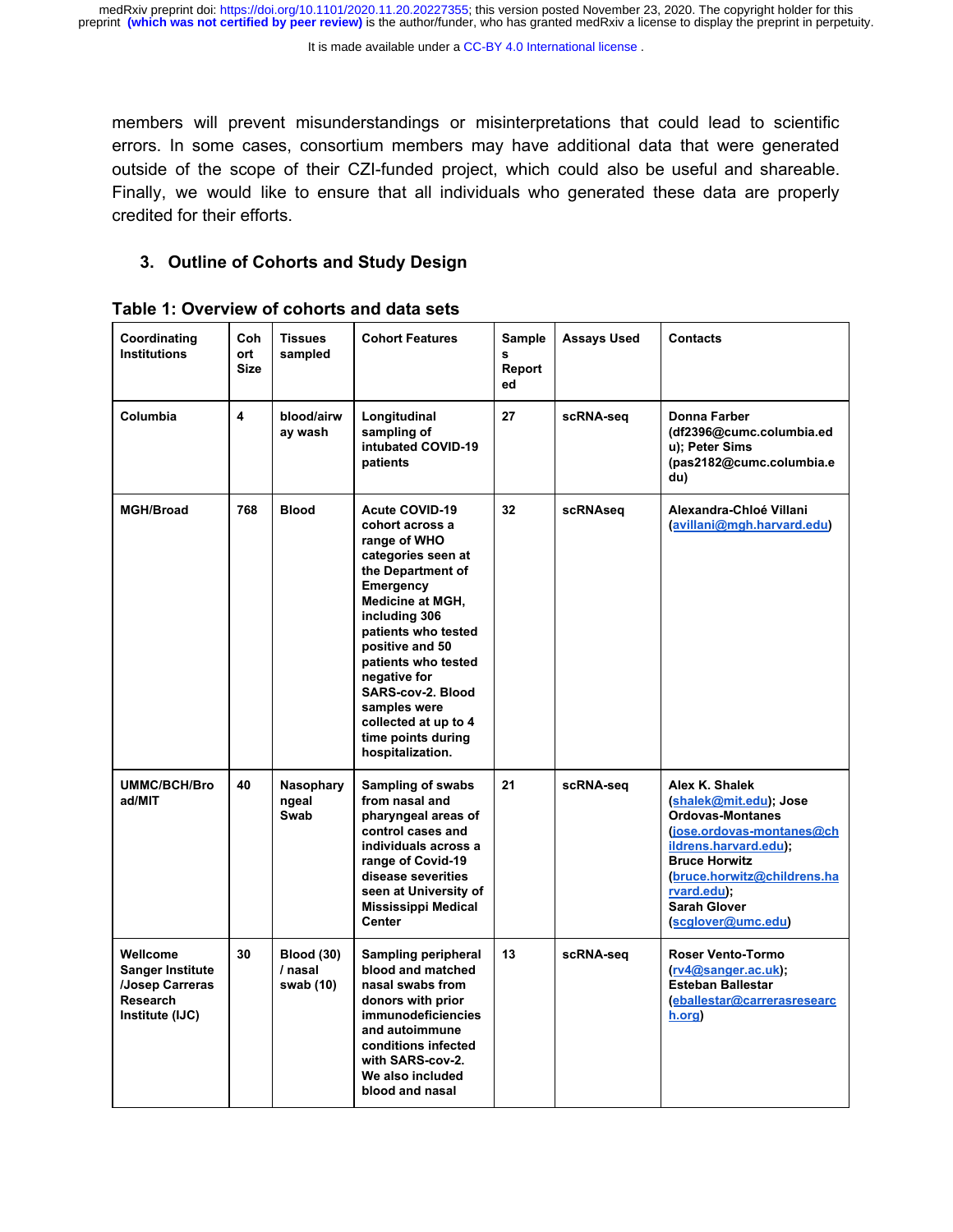It is made available under a CC-BY 4.0 International license.

|                                                                             |    |                                        | swabs from donors<br>without prior<br>immune conditions<br>infected with<br>SARS-cov-2                                                                                                                                                                                                                                     |    |                             |                                                                                                                  |
|-----------------------------------------------------------------------------|----|----------------------------------------|----------------------------------------------------------------------------------------------------------------------------------------------------------------------------------------------------------------------------------------------------------------------------------------------------------------------------|----|-----------------------------|------------------------------------------------------------------------------------------------------------------|
| <b>VIB/Ghent</b><br><b>University</b><br>Hospital                           | 19 | Blood/airw<br>ay wash                  | Sampling of<br>bronchoalveolar<br>lavage fluid (BALF)<br>and patient-matched<br>peripheral blood<br>mononuclear cells<br>(PBMC). Blood was<br>sampled at 1 or 2<br>timepoints. The<br>cohort consists of<br>COVID-19 patients,<br>control cases with a<br>non-SARS-CoV2<br>respiratory disease<br>and healthy<br>controls. | 19 | scRNAseq (3')<br>- CITE-seg | <b>Niels Vandamme</b><br>(Niels.Vandamme@vib.be),<br>Linos Vandekerckhove<br>(Linos.Vandekerckhove@UG<br>ent.be) |
| Wellcome<br>Sanger Institute/<br><b>University</b><br><b>College London</b> | 14 | <b>Nasal</b><br>brushings<br>and blood | Sampling of<br>matched airway<br>brushings and blood<br>of adult COVID-19<br>patients                                                                                                                                                                                                                                      | 15 | scRNA-seq                   | <b>Kerstin Meyer</b><br>(km16@sanger.ac.uk);<br>Marko Nikolić<br>(m.nikolic@ucl.ac.uk)                           |

# **4. Summary of Individual Studies & Observations:**

## *4.1. Columbia University Medical Center*

## *Study Overview and Design*:

We profiled matching blood and airway wash samples for four patients who had been intubated at Columbia University Irving Medical Center for acute respiratory distress syndrome, a serious complication of SARS-CoV-2 infection. We enrolled patients in the medical ICU and satellite ICUs that were established to accommodate the large patient volume under IRB protocol AAAS9659. Enrollment criteria include patients with diagnosed COVID-19 (positive PCR test for SARS-CoV-2) who were intubated during the previous 24-48 hours and exclude patients treated with immunosuppressants or with known immunodeficiencies or cancer. For three of the four patients (COV022, COV026, and COV028), we acquired samples at multiple time points following intubation (**Table 2**). One patient (COV027) died following the first day of intubation. We isolated mononuclear cells from all of these samples and profiled them with scRNA-seq.

## **Table 2: scRNA-seq data sets from Columbia study.**

| <b>Patient ID</b> | <b>Patient Status</b> | <b>Samples Acquired</b> |
|-------------------|-----------------------|-------------------------|
|-------------------|-----------------------|-------------------------|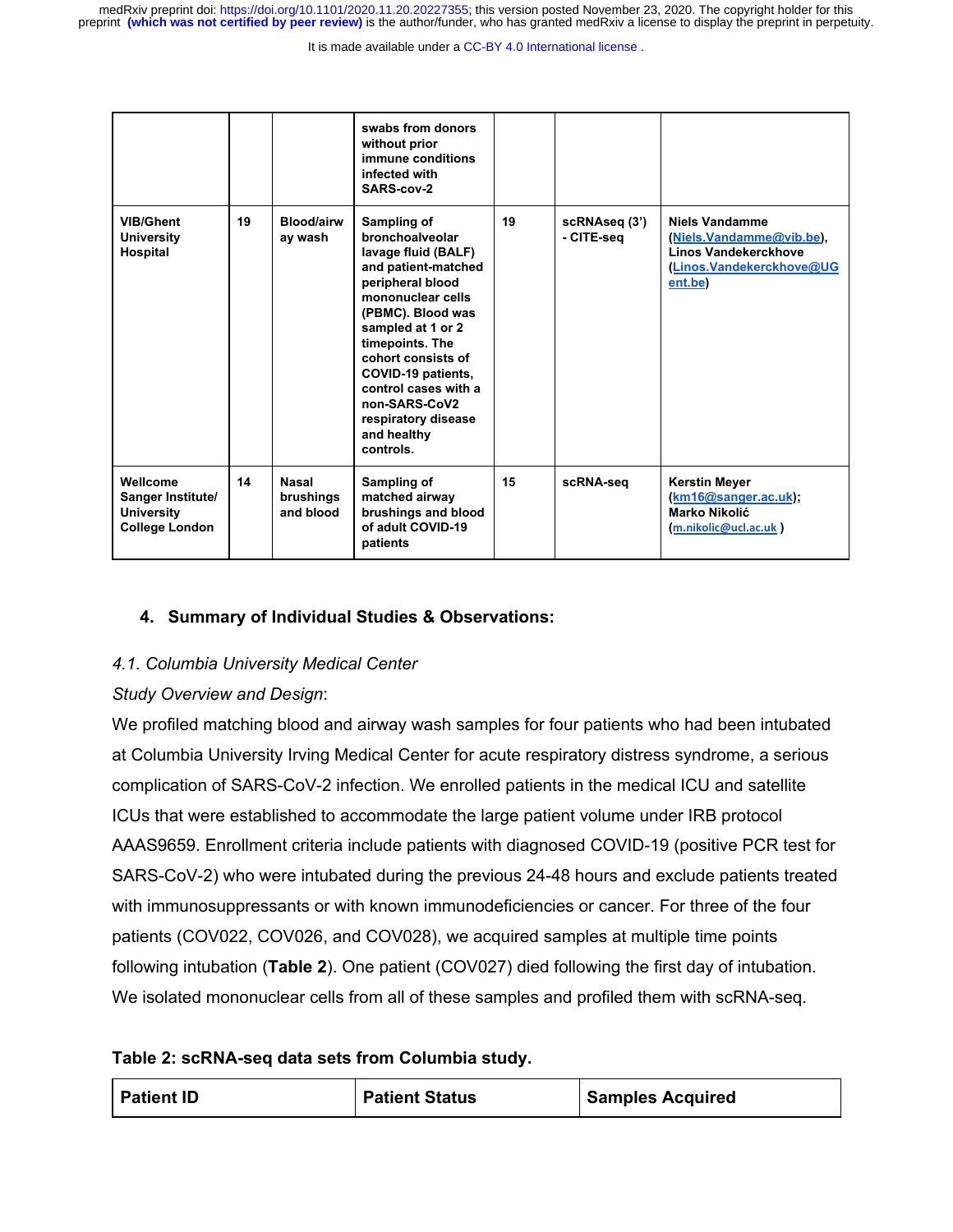It is made available under a CC-BY 4.0 International license.

| COV <sub>022</sub> | Recovered from severe<br>COVID-19 | Airway Wash: Intubation Days<br>2, 3, 4<br><b>Blood PBMCs: Intubation Days</b><br>2, 3, 4                |
|--------------------|-----------------------------------|----------------------------------------------------------------------------------------------------------|
| COV <sub>026</sub> | Died from severe<br>COVID-19      | Airway Wash: Intubation Days<br>1, 3, 4, 5, 6, 7, 8<br><b>Blood PBMCs: Intubation Days</b><br>3, 4, 7, 8 |
| <b>COV027</b>      | Died from severe<br>COVID-19      | Airway Wash: Intubation Day 1<br>Blood PBMCs: Intubation Day 1                                           |
| COV <sub>028</sub> | Died from severe<br>COVID-19      | Airway Wash: Intubation Days<br>2, 3, 4, 7<br><b>Blood PBMCs: Intubation Days</b><br>2, 3, 4, 7          |

## *Sample Collection*

We collected paired endotracheal tube (ETT) washes obtained during daily flushing as part of clinical treatment and blood samples daily from the time of enrollment until extubation (recovery) or death. We profiled a subset of these samples using scRNA-seq.

## *Initial Observations and Challenges*

To date, we have focused on compositional analysis of matching blood and airway wash specimens from intubated patients. The mononuclear cells isolated from peripheral blood contain myeloid cells, T cells, B cells, plasma cells, neutrophils and dendritic cells. The MNCs for airway washes include myeloid cells, epithelial cells, T cells, B cells, mast cells, ionocytes, and plasmablasts/plasma cells. We observed low levels red blood cell and platelet contamination in a subset of samples from both sources. Importantly, prior to depletion, all of the samples contained very high levels of neutrophils, which we had to remove in order to obtain high-quality scRNA-seq data that were not dominated by a single cell type. In addition, neutrophils have a tendency to lyse prematurely, releasing nucleases and proteases that can compromise mRNA capture and library construction.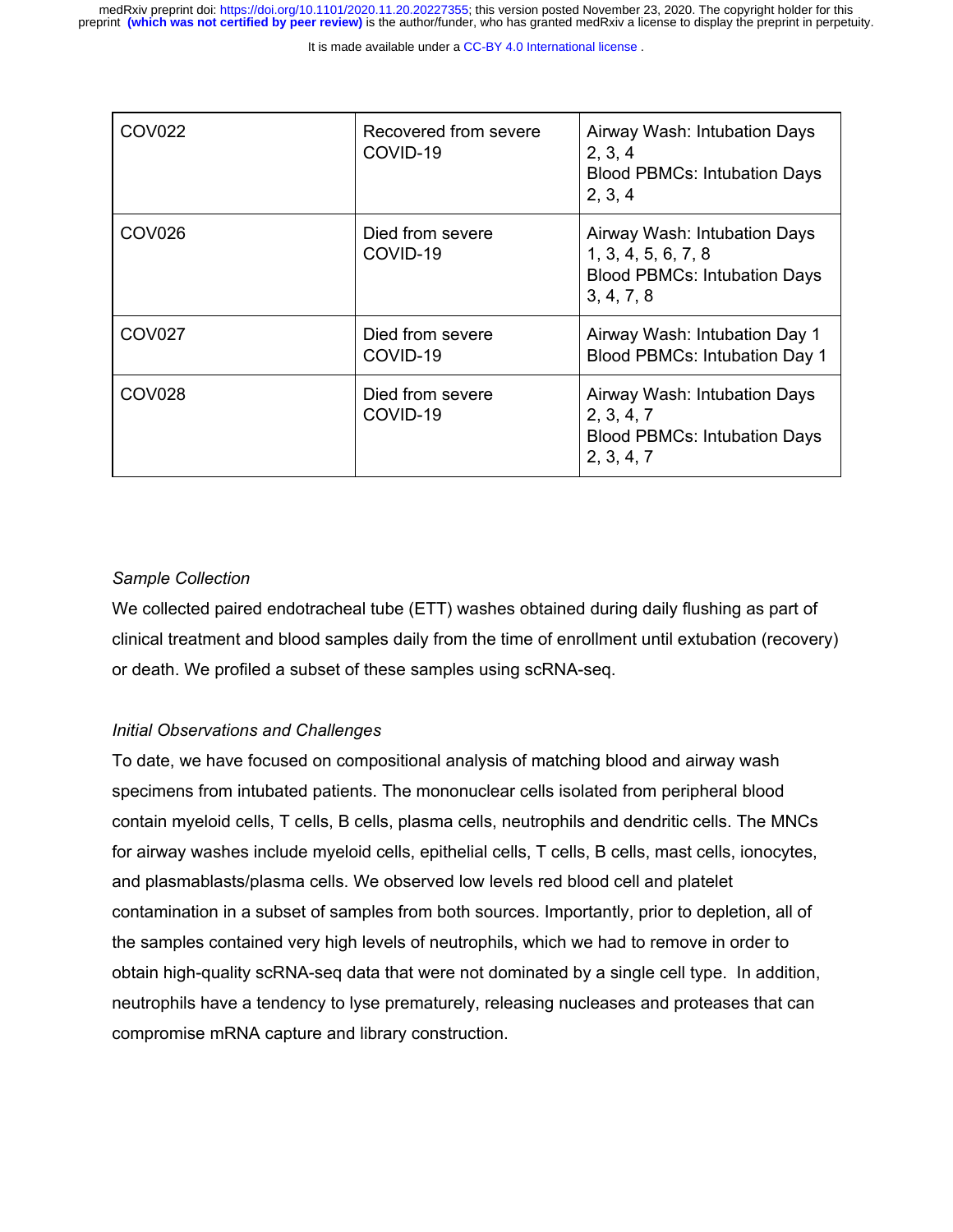Myeloid cells in both the blood and airway were notably diverse both in terms of cellular identity and chemokine expression. Although not included in our original data release, efforts are underway to provide a more comprehensive annotation of myeloid subsets in these specimens. Additionally, we observed a broad diversity of epithelial cells including club, goblet, ionocytes, and likely tuft cells. However, we did not detect reads aligning to the SARS-CoV-2 transcriptome in these or any cells in this data set. Finally, we also obtained good coverage of T cell subsets in both the blood and airway, and based on markers like *ITGA1* and *CXCR6*, the airway washes contain high levels of tissue resident memory (TRM) T cells.

### *4.2 Sanger & IJC*

#### *Study Overview and Design*:

Human blood samples were obtained from a cohort of patients under SARS-CoV-2 infection with pre-existing immunological condition, including patients with autoimmune diseases such as rheumatoid arthritis (RA), psoriasis (Ps), Sjogren syndrome (Sj), eosinophilic granulomatosis with polyangiitis (EGPA) and multiple sclerosis (MS). Immunodeficient patients consisted in individuals diagnosed with common variable immunodeficiency (CVID), missing IgA and IgM isotypes and displaying missing or reduced IgG, as well as one individual with lymphopenia and another with bone marrow failure of unknown origin. In some cases, PBMCs samples before, during and after SARS-CoV-2 infection were collected from the same individual (CVID patient 1 and CVID patient 2). For some individuals, nasal swab samples were also collected in parallel with the PBMC sample. For nasal sample collection, the swab was gently inserted along the nasal septum, just above the floor of the nasal passage, to the nasopharynx, until resistance was felt and then the swab was rotated 5 times. The patients were previously diagnosed according to European Society for Immunodeficiencies (ESID) criteria and established criteria for autoimmune diseases (*Perricone and Valesini, 2014*). They were collected at Hospital La Paz, Hospital La Princesa, Hospital Vall d'Hebron, Hospital Can Ruti and Hospital Bellvitge (Spain), and Medical Center-University of Freiburg (Germany). All donors received oral and written information about the possibility that their blood and nasal biopsies would be used for research purposes, and any questions that arose were then answered. Before giving their first sample the donors signed a consent form approved by the Ethics Committee at their corresponding hospitals, which adhered to the principles set out in the WMA Declaration of Helsinki.

#### *Initial Observations*:

Our preliminary analysis of peripheral blood has revealed distinct populations of T cells: CD4+ naive T cells (T4naive: CD4, CD45RA and CCR7); memory CD4+ T cells (T4mem: CD4, CD45RO and CCL5); naive CD8+ T cells (T8naive: CD8, CD45RA and CCR7); memory CD8 T cells (T8mem: CD8, CD45RO and CCL5); regulatory T cells (T4reg: annotated by FOXP3 and IL2RA); and gamma-delta T cells (Tgd: TRDV2). B cells subsets captured included naïve B cells (Bnaive: TCL1A); memory B cells (Bmem: LSP1); and plasma cells (PC: JCHAIN and MZB1). Additionally, we identified two subsets of NK cells (NK1: FCGR3A, CCL5, GZMH; NK2: FCGR3Aneg, CCL5neg, XCL1). The myeloid fraction was comprised by three subsets of monocytes (Classical: CD14+ FCGR3A-; intermediate: CD14+ FCGR3A+; non-classical: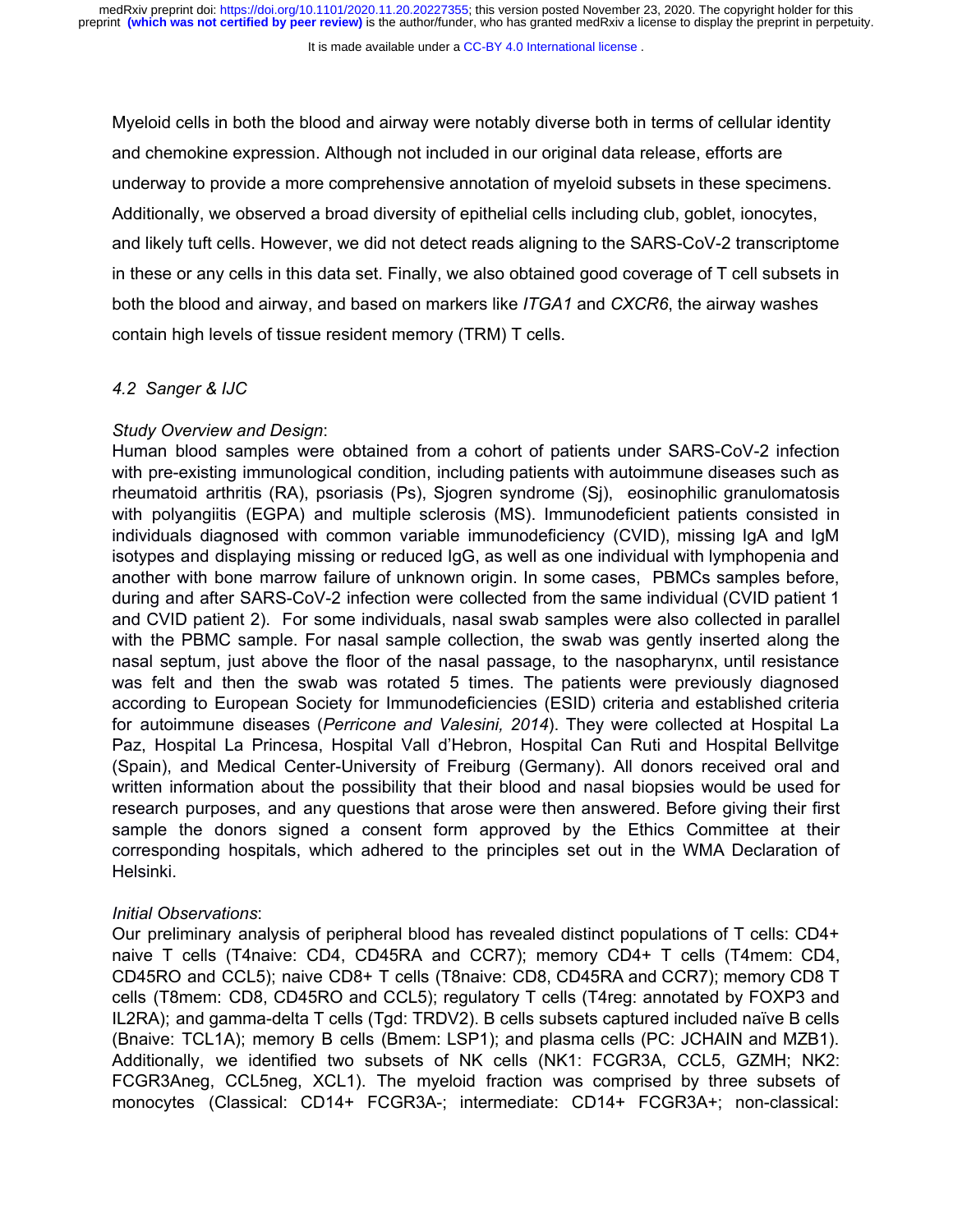CD14low FCGR3A); neutrophils (Neu: FCGR3B); conventional dendritic cells (cDC1: IRF4, CLEC9A; cDC2: CD1C); and, plasmacytoid dendritic cells (pDC: CLEC4C and TNFRSF21). Additionally, we identified erythrocytes (Ery: HBB); platelets (Plt: PPBP, TUBB1 and PF4); and, hematopoietic precursor cells (HSC: CD34).

Several clusters of epithelial cells were defined in the nasal swabs: Squamous cells (SCEL and TMPRSS11E); secretory cells (XBP1 and MUC5AC); and ciliated cells (PIFO, FOXJ1 and MLF1). Immune cells found in the nasal swabs included myeloid, B and T cells.

### *4.3 University of Mississippi Medical Center, Boston Children's Hospital & Broad Institute*

### *Study Overview and Design*:

Our group is using single-cell RNA-seq (scRNA-seq) to characterize the direct cellular targets of viral infection and bystander cell responses among the nasal mucosa of an adult cohort following COVID-19 diagnosis and inpatient hospitalization at the University of Mississippi Medical Center. Nasopharyngeal swabs are being collected and banked at the patient bedside and then processed for scRNA-seq. To date, we have generated a dataset which includes 21 participants (15 diagnosed with COVID-19, 6 controls; eventual cohort size of 40+ participants). We hypothesize that the intrinsic response of direct viral targets following infection, as well as their interactions with innate and adaptive immune cells and the tissue parenchyma in the nasal mucosa, plays a crucial role in limiting or permitting COVID-19 disease progression and severity. Identifying whether and how upper airway host-virus interactions specify divergent outcomes is essential to understand SARS-CoV-2 pathogenesis and identify treatments and vaccine strategies uniquely suited to individuals suffering from, or at risk for, COVID-19.

Participants aged 18 years and older were recruited and prospectively enrolled by the study team at University of Mississippi Medical Center (UMMC) (Jackson, Mississippi) between April 2020 and July 2020. Informed consent was obtained from the participation or their legally authorized representative in accordance with UMMC IRB#2020-0065. COVID-19 positive participants were recruited from the hospital or acute respiratory clinic. COVID-19 negative participants were recruited from the UMMC GI Endoscopy lab. All individuals undergoing endoscopy were required to have a negative test for SARS-CoV-2. Inclusion criteria for COVID-19 participants included fever, cough, sore throat and/or shortness of breath with presumed diagnosis of COVID-19 upper respiratory tract infection. The patients all weighed 110 lbs or greater. Non-COVID-19 (control) participants all had a negative COVID-19 test, weighed 110 pounds or greater, and were seen in either GI Endoscopy or UMMC Acute Respiratory Clinic. Exclusion criteria for both cohorts included a history of blood transfusion within 4 weeks and subjects who could not be assigned a definitive COVID-19 diagnosis from either nucleic acid testing or Chest CT imaging. For the nasopharyngeal (NP) samples, both genders were represented – males (n=7) and females (n=8). 6 of the participants were non-COVID-19 (control) – 2 identified as male, 4 as female. The median age of patients that provided NP samples was 56 years old. The median age of patients that provided NP samples was 56 years old. The average day at which NP samples were collected ranged from Day 1 to Day 3 of hospitalization. It should be noted that collection day does not uniformly correspond to days post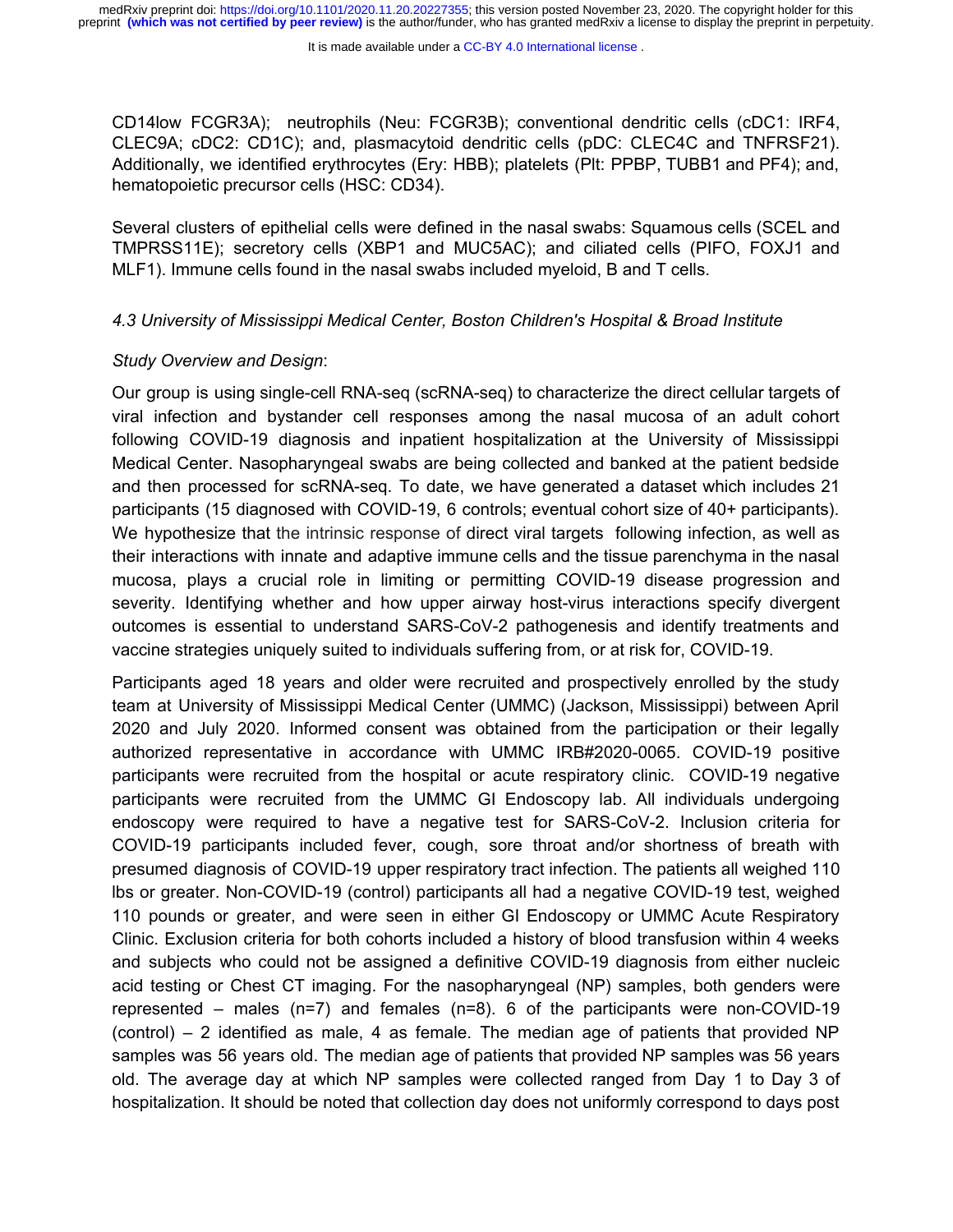infection or the presentation of symptoms and is a challenge when considering and comparing COVID-19 progression in many studies. The Institutional Review Board approved the study, and all subjects provided written informed consent, or their legally authorized representative provided it on their behalf. Research samples were collected from volunteers in the form of nasal swabs. A healthcare provider collected the nasopharyngeal sample using a single FLOQswab (COPAN, cat# 0123) which was then viably frozen prior to dissociation and scRNA-seq using Seq-Well S^3 (Summary of Methods).

#### *Initial Observations:*

The current interim dataset consists of cells derived from 21 study participants: 6 were non-COVID19 SARS-CoV-2 negative controls and 15 were diagnosed with COVID-19 based on SARS-CoV-2 PCR from nasopharyngeal swab sample and chest CT. As of 7/31/20, the dataset consists of 32,389 genes and 12,427 cells, with an additional 27 distinct genomic features from SARS-CoV-2. Cellular recovery across distinct nasal swabs was highly variable, and we recovered slightly fewer cells among nasal swabs from COVID-19 participants, with 499 +/- 145 (mean +/- SEM) cells per participant, compared to 823 +/- 224 cells per control participant (n.s., p = 0.25 by student's t-test). We speculate that lower cell recovery may derive from higher proportions of dead and dying cells in infected and inflamed samples. We found roughly equivalent quality of cells (following preprocessing steps outlined above) across nasal swabs from COVID19 and control participants.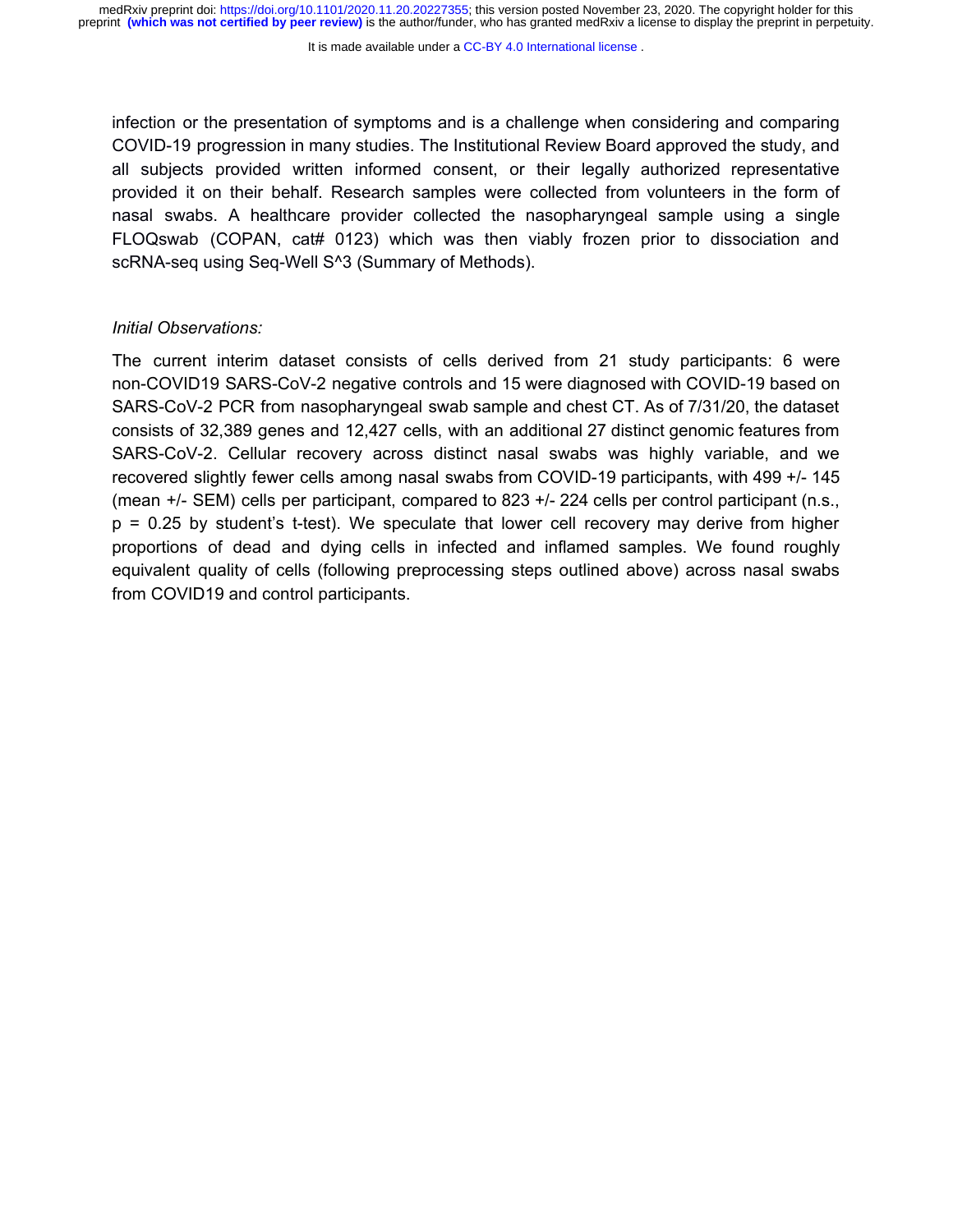It is made available under a CC-BY 4.0 International license.



## **Figure 1**. **A single-cell representation of nasopharyngeal swabs from control and COVID-19 participants sampled at the University of Mississippi Medical Center**

Uniform manifold approximation and projection (UMAP) of 12,427 single cells, with points colored by cell identity (**Supplementary Table 1**), representing n= 6 non-COVID-19 SARS-CoV-2-negative controls, and n= 15 COVID-19 participants PCR-positive for SARS-CoV-2.

Following the dimensionality reduction and clustering approaches discussed above, we annotated 21 clusters corresponding to distinct cell types and states across immune and epithelial identities (**Figure 1, Supplementary Table 1:** marker gene lists using 'bimod' likelihood-ratio test). As tissue sampling relied on surface-resident cells that were gently scraped off of the nasopharyngeal epithelium, we did not expect to recover stromal cells such as endothelial cells, fibroblasts, or pericytes, which were found in previous scRNA-seq datasets from nasal epithelial surgical samples (*Ordovas-Montanes et al., 2018; Garcia et al., 2019*). We recovered several immune cell populations, including T cells, dendritic cells, and macrophages, but did not find clusters of cells corresponding to plasmablasts, neutrophils, mast cells, and eosinophils, which have been recovered in superficial nasal wash or nasal scraping samples by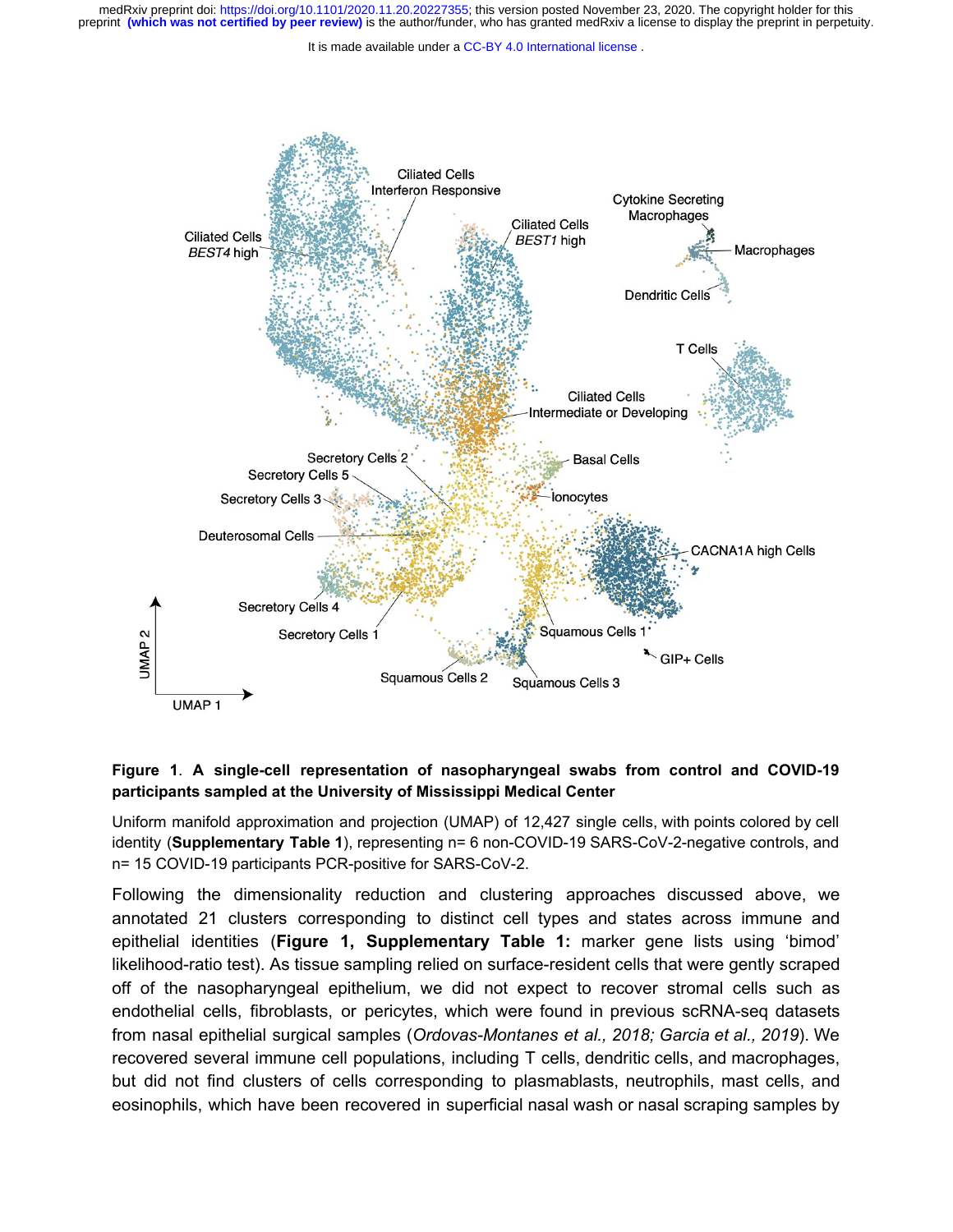It is made available under a CC-BY 4.0 International license.

other groups (*Cao et al., 2020; Ordovas-Montanes et al., 2018*). We suspect further iterations of this dataset with larger sample sizes may identify more diverse immune cell populations, and that the logistics of freezing and thawing may impact composition, especially for granulocyte populations. Finally, we were able to identify a distinct subset of macrophages defined by elevated co-expression of multiple inflammatory cytokines, including *IL1B, CCL3, CCL20, CCL3L1*, termed "Cytokine Expressing Macrophages".

Among epithelial cell clusters, we recovered ciliated cells, secretory/goblet cells, squamous cells, and basal cells. We also recovered deuterosomal cells, defined by expression of *DEUP1*, *CDC20B*, *HELLS*, *FOXN4*, and *HES6,* that were recently identified by Garcia et al. using scRNA-seq of airway epithelial cultures (*Garcia et al., 2019*). This population is thought to represent an important precursor population for ciliated cell types through upregulation of genes required for centriole amplification and cilium assembly. Ionocytes were also readily distinguished from other epithelial cell types by expression of *FOXI1, FOXI2, CFTR,* and *ASCL3*. Ciliated epithelial cells (defined by unique expression of *PIFO, CAPS, FOXJ1*, and multiple gene modules encoding components of cilia microtubule structures) were the most abundant cell type recovered across all nasal swabs. Upon subclustering of ciliated epithelial cells, we observed four distinct cell subtypes, each defined by significant expression of unique genes, and putatively named "Ciliated Cells *BEST4* high", "Ciliated Cells *BEST1* high", "Ciliated Cells Intermediate or Developing", and "Ciliated Cells Interferon Responsive". At present, we are unsure as to whether the "Ciliated Cells Intermediate or Developing" represent a developmental precursor to more terminally differentiated ciliated cell types, or are a technical artifact of cellular complexity or gene spillover, or a combination of both. Further work is necessary to model developmental trajectories within this dataset.

Squamous cell clusters were annotated by their unique expression of genes such as *SCEL, KLK7, KRT6A*, and subdivided into 3 clusters, temporarily named "Squamous Cells 1", "Squamous Cells 2", and "Squamous Cells 3". In general, cells within "Squamous Cells 1" appear to express diminished abundances of genes present in more differentiated squamous cell clusters. As discussed with respect to "Ciliated Cells Intermediate or Developing" above, further analysis and additional samples will be required to resolve whether this represents a developmental intermediate or technical artifact. Notable defining genes expressed by "Squamous Cells 2" include cytokines *IL36G, IL36A*, and *CXCL1,* as well as highest expression of cornified envelope genes *SPRR2D, SPRR1B, SPRR2A, SPRR3, SPRR2E* and *CNFN,* potentially indicating this subset of cells is at a later stage in squamous cell development. "Squamous Cells 3" express higher levels of interferon response genes than other squamous cell clusters, including *OAS3*, *OAS1*, and *MX1*, and multiple genes involved in antigen presentation and processing, such as *TAPBP, TAP1, HLA-C*, and *HLA-F*, as well as *VEGFA*.

We identified substantial diversity among Secretory/Goblet cell populations within this dataset, putatively named "Secretory Cells 1-5", which all express high abundances of *AQP5*, *CXCL17*, *SLPI*, and *PIGR*. "Secretory Cells 1" and "Secretory Cells 2" express high levels of *MUC16, MUC4 and MUC5AC* compared to other secretory populations (many of which express non-zero UMI of these mucins, but at diminished frequency and abundance). "Secretory Cells 2" are distinguished by high expression of various interferon responsive genes such as *IFI44*, *STAT6*,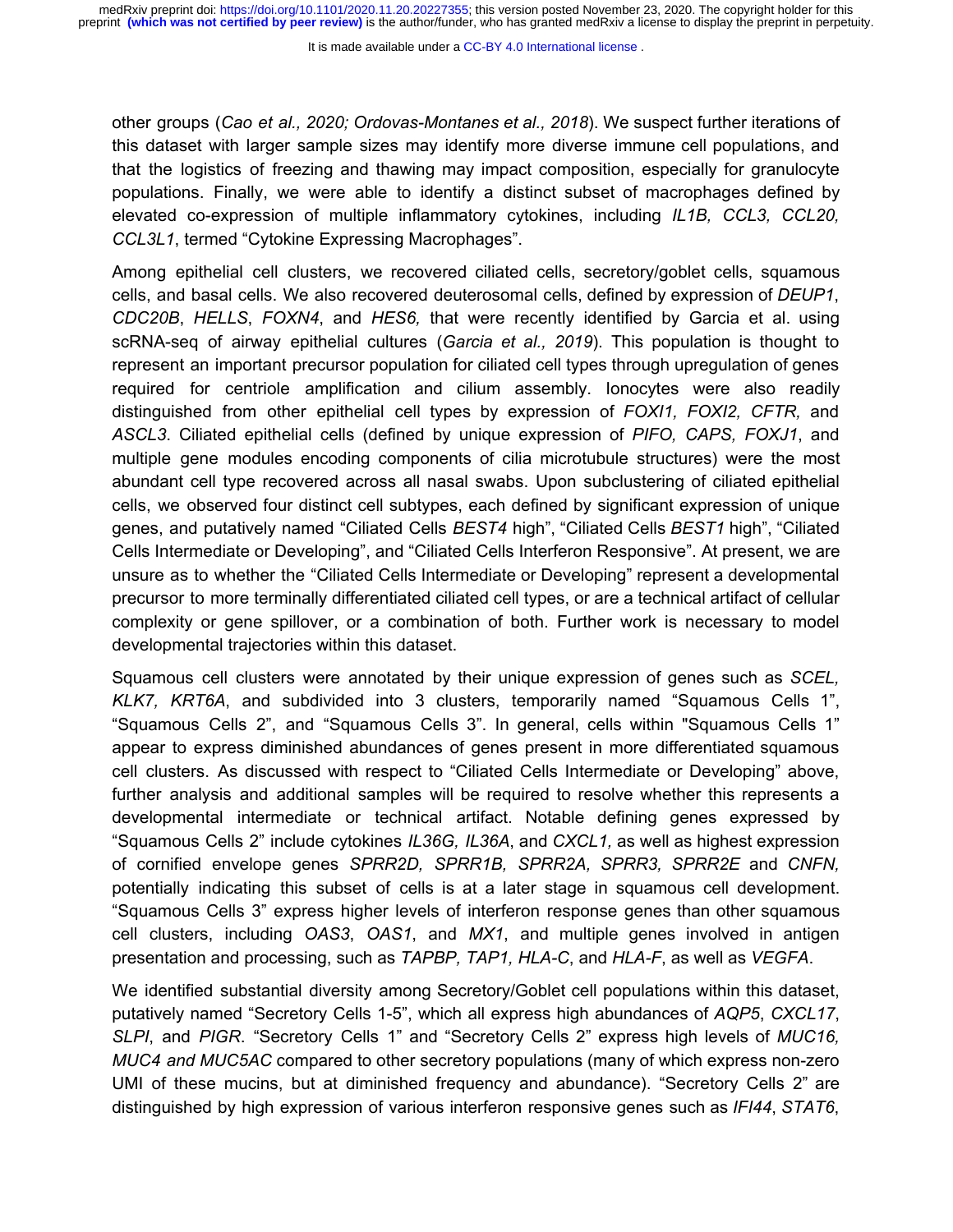It is made available under a CC-BY 4.0 International license.

*DUOX2*, *HLA-F*, *HLA-DRA*, *HLA-A*, and *HLA-DRB5*, as well as *TNFSF10* (TRAIL). Our current dataset suggests "Secretory Cells 1" and "Secretory Cells 2" represent two types of goblet cells, and based on expression of *SCGB1A1* within "Secretory Cells 2" and "Secretory Cells 3", there are potentially club cells intermixed within these clusters (or these clusters represent developmental intermediates), which may be resolved with additional samples and deeper profiling. Like "Secretory Cells 1" and "Secretory Cells 2", "Secretory Cells 3" also express high abundances of *BPIFB1*, but lack high expression levels of other mucins. "Secretory Cells 3" also express high levels of antigen processing and presentation related genes and interferon response factors, and uniquely contain high levels of early response genes and AP-1 family transcription factors such as *FOSB, MAFF, DUSP1, KLF4, NR4A1, ATF3, JUND, ID3,* and *ID1.* "Secretory Cells 4" are distinguished by expression of *PLAU* and *SAA1*/*SAA2*, two acute phase response proteins, in addition to *NFKBIA*, *NFKBIZ*, *CXCL8*, *CXCL2* and *IL32*. Finally, "Secretory Cells 5" are unique from other secretory cells by their elevated expression of serine protease inhibitors *SERPINB13*, *SERPINB4*, *SERPINB3* among other genes and pathways.

Finally, we recovered two unexpected cell types within this dataset, temporarily named "*CACNA1A* high Cells" and "*GIP+* Cells". Both are defined by expression of *CACNA1A*, and *GIP*+ cells express *GIP* and *LGR5*.

## *Analysis of SARS-CoV-2 Viral Transcripts and Host Cells*

We found that cells containing UMI aligning to SARS-CoV-2 genomic features were restricted to swabs from individuals diagnosed with COVID-19, and were not detected in any cells from control nasal swabs. Among 15 study participants in the current dataset diagnosed with COVID-19, nasal swabs from 9 contain high quality single-cell transcriptomes with reads aligning to SARS-CoV-2. Notably, all participants diagnosed with COVID-19 had received a positive SARS-CoV-2 PCR from nasopharyngeal swab within 3 days of sample collection for this study. Among the 6 nasal swabs from study participants with COVID-19 where we did not detect SARS-CoV-2 viral RNA<sup>+</sup> cells, 3 had poor recovery of high-quality single cell transcriptomes, diminishing our power to detect rare viral reads if present.

Among swabs from the COVID-19 group containing any viral  $RNA<sup>+</sup>$  cell, the percentage of infected cells across all cell types was 12.9 +/- 7.1 % (mean +/- SEM, n=9). This corresponded to a number of SARS-CoV-2 RNA<sup>+</sup> cells ranging from 1 to 126 per nasal swab, with an average +/- SEM of 30.2 +/- 13.0 cells. SARS-CoV-2 viral aligning UMI were found in multiple cell types. The highest proportions of viral RNA<sup>+</sup> cells per cluster were found in "Secretory Cells 5" (23.8%) of cluster, across all COVID19 samples), "Ciliated Cells Interferon Responsive" (20.8%), "Secretory Cells 1" (8.7%) and "Cytokine Secreting Macrophages" (7.4%), and, to a lesser extent, "Ciliated Cells Intermediate or Developing" (6.4%), "Macrophages" (6.3%), and "Basal Cells" (4.3%). Within each of these clusters, we identified cells containing a high total abundance of viral reads and viral RNA<sup>+</sup> single cells consistently contained UMI aligning to diverse regions across the viral genome, increasing our confidence for true viral genomic capture from intact virions or viral RNA completing a replication cycle, rather than spurious viral RNA derived from ambient pools of RNA. "Ciliated Cells BEST1 high" and "Ciliated Cells BEST4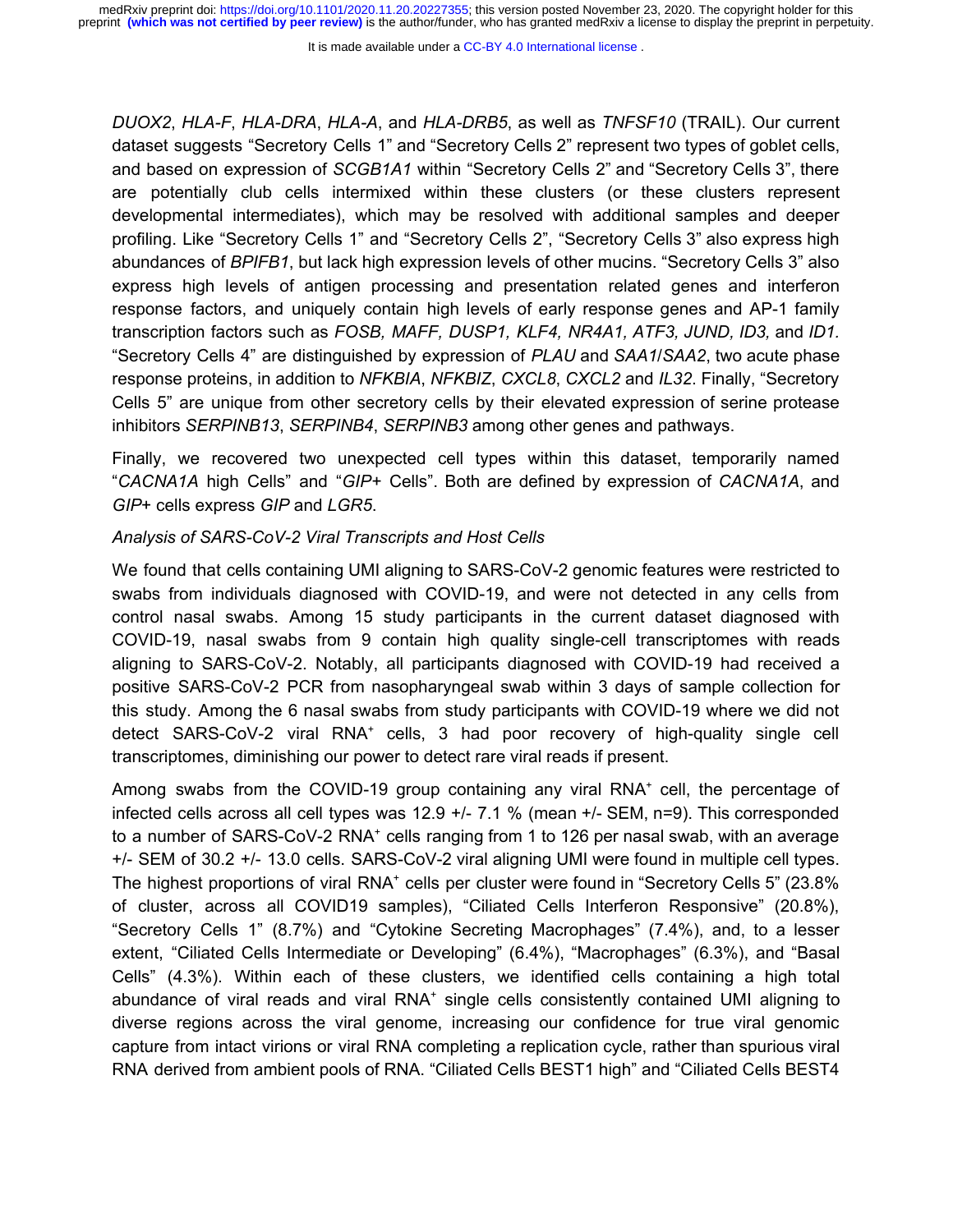It is made available under a CC-BY 4.0 International license.

high" additionally contained high absolute abundances of SARS-CoV-2 RNA<sup>+</sup> cells, however the within-cluster proportion of these cells was low (<5%).

## *4.4 University College London & Wellcome Sanger Institute*

## *Study Overview and Design:*

Subjects 18 years and older were included from two large hospital sites in London, United Kingdom, namely University College London Hospitals NHS Foundation Trust and Royal Free London NHS Foundation Trust during the height of the pandemic in the United Kingdom (April to July 2020). Ethical approval was given through the Living Airway Biobank, administered through UCL Great Ormond Street Institute of Child Health (REC reference: 19/NW/0171, IRAS project ID 261511), as well as by the local R&D departments at both hospitals. At daily virtual COVID19 coordination meetings, suitable patients were chosen from a list of newly diagnosed and admitted patients within the preceding 24 hours (based on a positive nasopharyngeal swab for SARS-CoV-2). Patients with typical clinical and radiological COVID19 features but with a negative screening test for SARS-CoV-2 were excluded. Other excluding criteria included active haematological malignancy or cancer, known immunodeficiencies, sepsis from any cause and blood transfusion within 4 weeks. Maximal severity of COVID19 was determined retrospectively by determining the presence of symptoms, the need of oxygen supplementation and the level of respiratory support (reference joint table of severity). Nasal brushings and peripheral blood sampling were performed by trained clinicians prior to inclusion to any pharmacological interventional trials within 48 hours of positive SARS-CoV-2 nasopharyngeal sampling.

## *Initial Observations:*

The first release of data includes samples from 12 adults, 12 blood with 3 matched nasal samples. The cohort comprised 5 males and 7 females, aged between 25 and 76 years old. Disease severity varied from mild to moderate and severe disease, with severity coded according to WHO standards. Analysis of both the blood and nasal samples is ongoing and cell type annotation at this stage is very preliminary. More fine-grained annotations will be provided in future data releases. For the nasal samples a range of epithelial and immune cells were identified. The immune cell population included B cell, T cells, NK cells, dendritic cells, macrophages, monocytes, dendritic cells, mast cells and neutrophils, all identified by previously described marker genes. Using nasal brushes, we also retrieved a variety of epithelial cells, which included basal cells, cycling basal cells, squamous cells and three populations of secretory cells. Two populations of ciliated cells could be distinguished, as well as deuterosomal cells, likely intermediates between secretory and ciliated cells, and ionocytes.

## *4.5 VIB & Ghent University Hospital*

*Study Overview and Design*: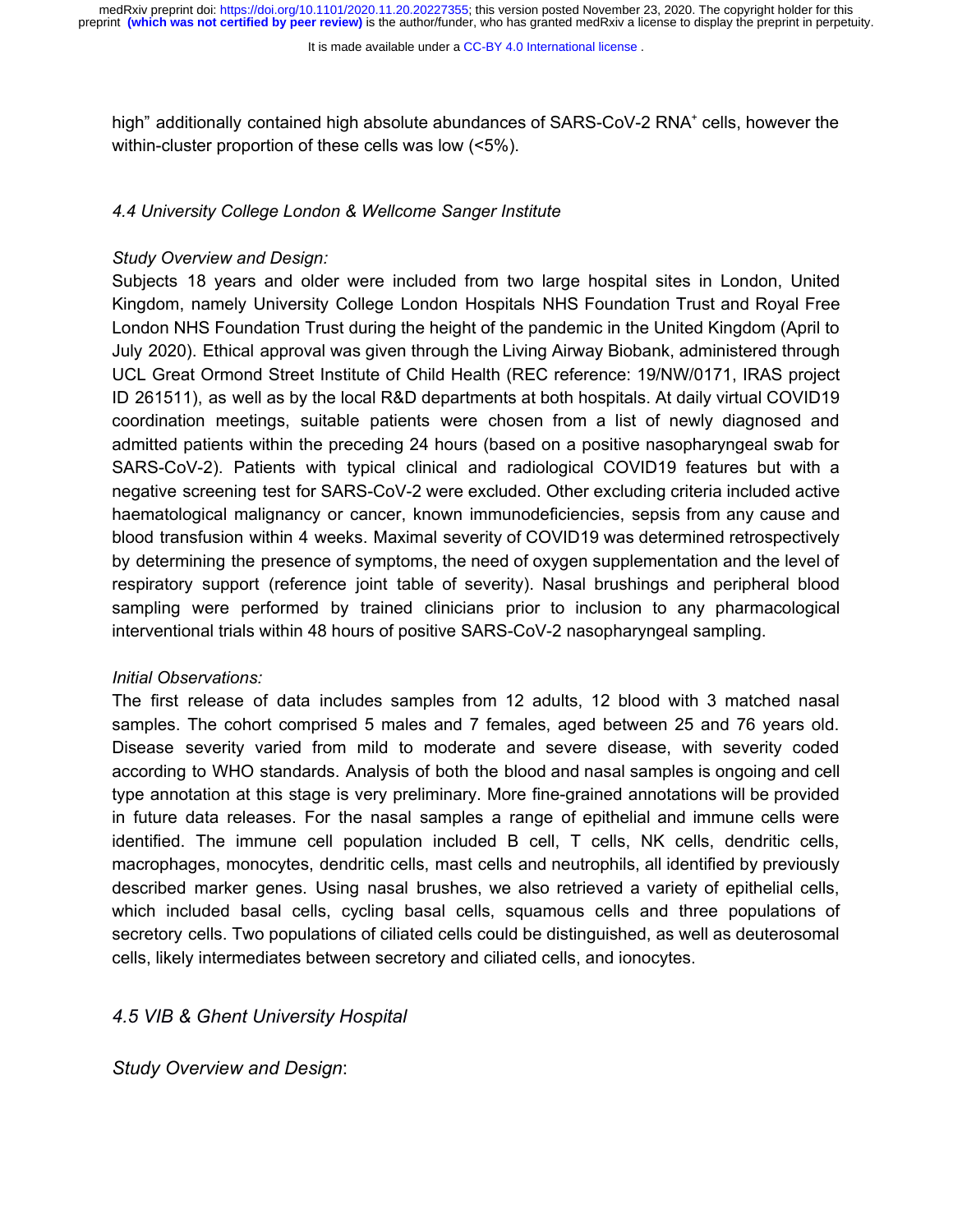It is made available under a CC-BY 4.0 International license.

We profiled matching bronchoalveolar lavage fluid (BALF) and blood samples from patients who have been hospitalized with a high clinical suspicion of COVID-19 (n=17) and control individuals (n=2). The analysis includes single-cell 3' RNA-sequencing along with the quantitative measurement of surface proteins using panels of more than 250 oligo-conjugated antibodies (TotalSeq A - CITEseq). The study population entails adult patients with a diagnostic or therapeutic need for bronchoscopy and the cohort consists of COVID-19 patients (n=8), control cases with a non-SARS-CoV-2 respiratory disease (n=9) and healthy controls (n=2). Patients aged 18-100 years old were eligible for study inclusion if they had clinical symptoms suggestive of COVID19 and if hospitalization was required. Healthy controls were asymptomatic and were selected from a group of patients requiring a bronchoscopy with BAL for diagnostic work-up or follow-up of other diseases. In these cases, lavage was always performed in a healthy lung lobe and SARS-CoV-2 was formally ruled-out by rRT-PCR. For 5 out of 19 patients, we analyzed PBMC samples at a secondary time point as well. This study was performed in accordance with the principles expressed in the Declaration of Helsinki. Written informed consent was obtained from all patients or a legal representative. The study was approved by the Ethics Committee of Ghent University Hospital (Belgium), AZ Jan Palfijn (Belgium) and AZ Maria Middelares (Belgium), where all samples have been collected.

## *Initial Observations and Challenges*

The first interim dataset of BALF samples consists of 275.056 cells derived from 19 study participants. The cohort consists of COVID-19 patients (n=8), control cases with a non-SARS-CoV-2 respiratory disease (n=9) and healthy controls (n=2). The current data release contains a first cell type annotation based on the gene/antibody expression profiles. This annotation requires additional verification, both in terms of cell quality and cell identity. Efforts are underway for updated annotations after further iterations of this dataset, and inclusion of patient-matched PBMC samples (sampled at the time of the bronchoalveolar lavage and at later time point, totalling 377.684 cells derived from the blood). Updates and additional clinical metadata are available through the portals [www.single-cell.be/covid19](http://www.single-cell.be/covid19) an[d](http://www.covid19cellatlas.org/) [www.covid19cellatlas.org.](http://www.covid19cellatlas.org/) Comparison between COVID19 positive and COVID19 negative patients shows a distinct bias towards more severe disease status, longer time since onset of symptoms and longer time since hospital admission in the COVID19 positive group. Furthermore, at the time of collection of BALF samples 75% (6/8) of the COVID19 positive patients were mechanically ventilated and admitted into an intensive care unit (ICU), whereas none of the COVID19 patients were admitted into ICU. Therefore, we are currently expanding this cohort of BALF samples to patients in the ICU with ARDS based on non-COVID-19 pathology, to better control for this bias. After expanding this dataset, we will perform in-depth compositional analyses across COVID-19 samples and disease groups.

After dimensionality reduction, integration and clustering of the BALF cells, we mapped more than 60 clusters corresponding with immune and epithelial cell identities in our preliminary analysis defined by expression of specific marker genes or antibodies . Epithelial cell types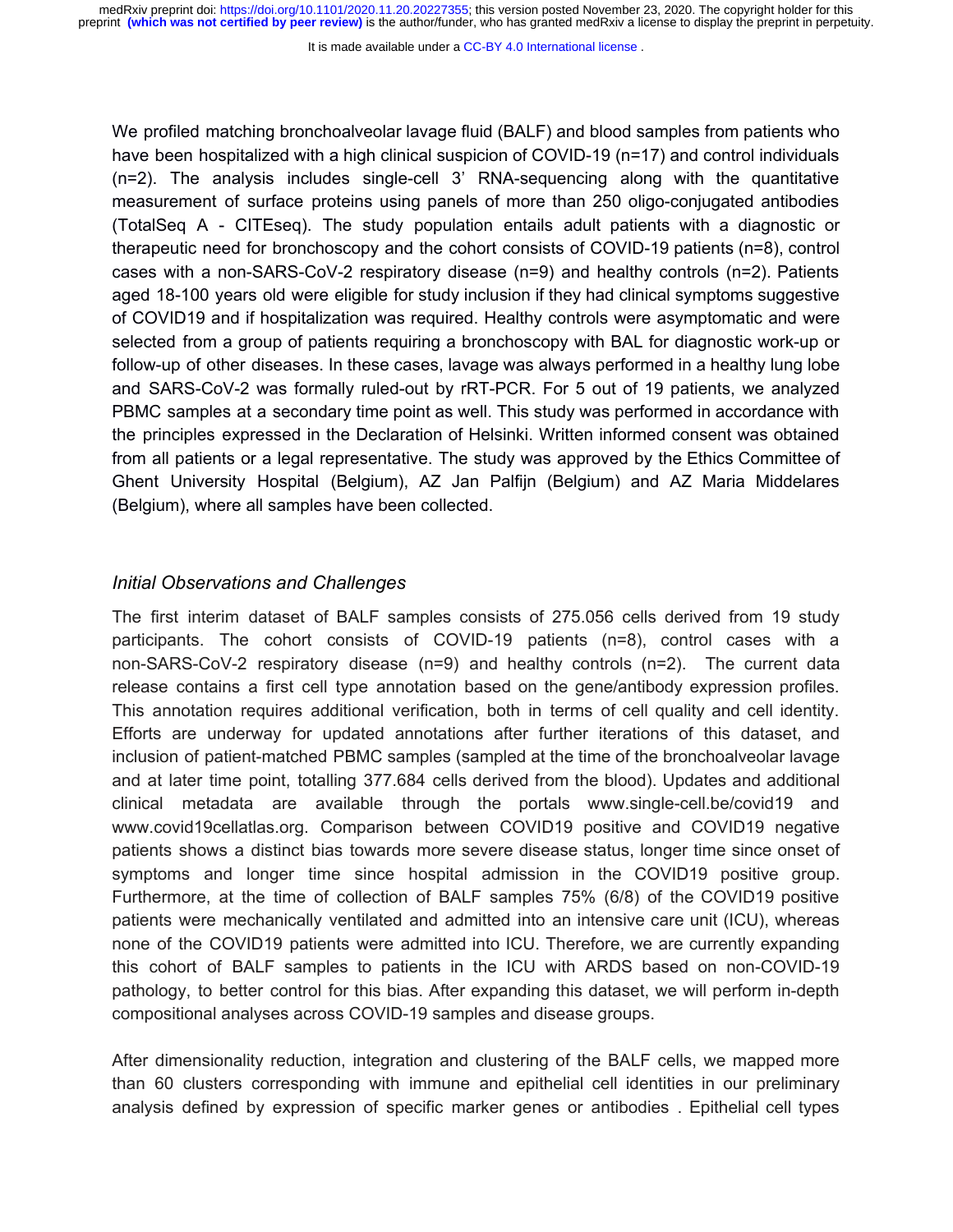It is made available under a CC-BY 4.0 International license.

include AT1 (*AGER, HOPX*) and AT2 (*NAPSA*, *SFTB*) cells, ciliated cells (*FOXJ1, CAPS*), basal cells (*KRT5, DAPL1*), ionocytes (*FOXI1, ASCL3*), mucous (*MUC5AC, SCGB3A1*) and serous (*PRR4, LYZ*) secretory cells, deuterosomal cells (*DEUP1, PLK4*). We recovered a CD309high *SPRR3*high fraction of epithelial cells reminiscent to previously described mouse "hillock" cells (*Deprez et al., 2020*). Three granulocyte subtypes were identified: neutrophils (based on CD16, CD66b and CD15 protein levels), basophils (*CPA3,* CD123) and mast cells (*CPA3,* CD117). A preliminary phenotyping of CD4 T cell subsets revealed naive (*CCR7*), exhausted (*LAG3*, *CTLA4*), activated (*TNFRSF9*), cytotoxic (*GNLY*), regulatory (*FOXP3*, *CTLA4*) and follicular helper-like T cells (*CXCL13*, *IL21*, *CD278*). Other lymphoid identities include activated, naive (*CCR7*) and EMRA (*FGFBP2*) CD8 T cells; MAIT cells (*KLRB1*, *TRDC*); various subtypes of NK/iNKT cells; B cells (*CD19*, *CD79A*), and plasmablasts/plasma cells (*MRB1*). The dendritic cell types include cDC1 (*CLEC9A*), cDC2A (*RUNX3*, *SREBF2*), cDC2B (*CD1C*, *FCER1A*, *CD5*), cDC3 (*CD14*, *CD163*, *CLEC12A*), migratory cDCs (*CCR7*) and pDCs (*MZB1*, *IRF8*). Additionally, we recovered mature (*C1QA*), resident (*MARCO*) and alveolar (*FABP4*) macrophages next to recruited activated (*VCAN*, *CCL2*) and patrolling (*HSPA6*) monocytes. Thus far, we did not detect reads aligning to the SARS-CoV-2 transcriptome in these or any cells in this data set.

#### *4.6 Massachusetts General Hospital & Broad Institute*

### *Study Overview and Design*

The vast majority of deaths are due to acute lung injury and acute respiratory distress disorder (ARDS), or direct complications thereof (*Zhou F et al., 2020; Wölfel R et al. 2020; Xu Z et al. 2020; Yang X et al.2020; Yang F et al. 2020; Du et al. 2020*). The progression to ARDS is thought to reflect a combination of increasing viral load, cytopathic effects, translocation of virus into pulmonary tissue, including infection of pulmonary endothelial cells, and inappropriate or insufficient immune responses. Since ARDS is an acute inflammatory injury to the lung, we hypothesize that COVID-19 associated ARDS develops, at least in part, as a direct result of a dysfunctional host immune response that contributes to clinical deterioration in the acute phase of systemic illness, leading to ineffective viral clearance and collateral pulmonary or other tissue damage. Understanding immune signaling that is enhanced or suppressed in patients with worse outcomes has the potential to identify new therapeutic targets for COVID-19 associated ARDS, and knowing the kinetics of potentially pathogenic immune responses will inform the optimal timing of interventions.To address this, the immune and cellular response of infected patients needs to be analyzed comprehensively. Single-cell multi-omics strategies are uniquely poised to do this, given the substantial cellular complexity and the minute clinical samples. Our goals are to rapidly define immune cell states and signaling pathways in COVID-19 that are associated with ARDS severity and to investigate the role of these pathways in ARDS. To achieve this, we enrolled patients in the Emergency Department (ED) in a large, urban, academic hospital from 3/24/2020 to 4/30/2020 in Boston during the peak of the COVID-19 surge, with an institutional IRB-approved waiver of informed consent. We included patients 18 years or older with a clinical concern for COVID-19 upon ED arrival, and with acute respiratory distress with at least one of the following: 1) tachypnea  $\geq$  22 breaths per minute, 2) oxygen saturation  $\leq 92\%$  on room air, 3) a requirement for supplemental oxygen, or 4) positive-pressure ventilation. A blood sample was obtained in a 10 mL EDTA tube concurrent with the initial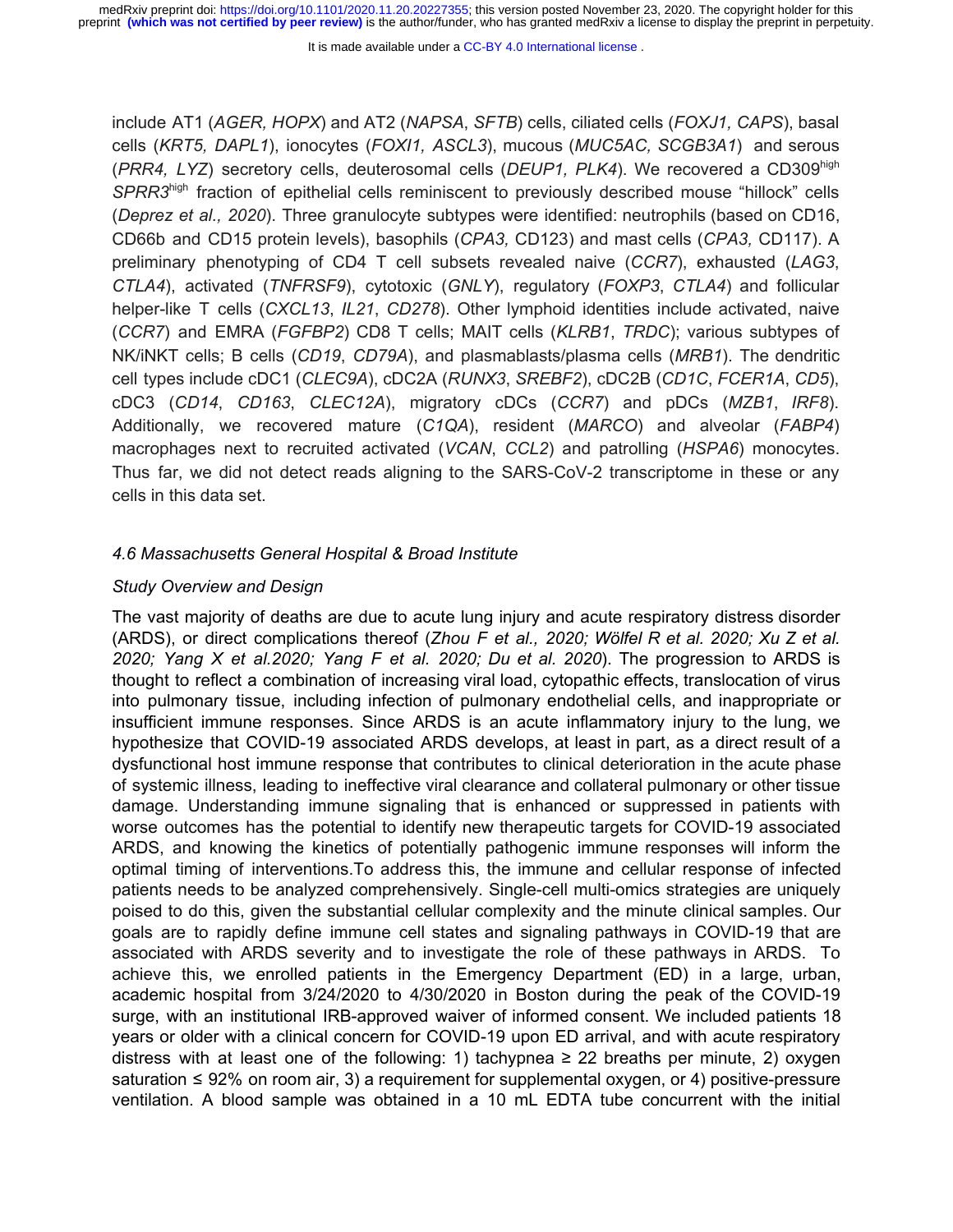It is made available under a CC-BY 4.0 International license.

clinical blood draw in the ED. We enrolled 384 unique subjects who presented to our ED with acute respiratory distress suspected or known to be due to COVID-19. 306 patients were subsequently confirmed to have COVID-19 infection. In addition to blood samples collected in the ED (D0, n=384 samples), blood draws were also obtained at Day 3 (n=220 samples) and Day 7 (n=141 samples) of hospitalization, as well as at event-driven timepoint (i.e. decompensation or recovery events) (n=43 samples) obtained anywhere within the first 28 days of enrollment. For every blood sample collected, we isolated and cryopreserved peripheral blood mononuclear cells (PBMCs) for downstream single-cell RNA-sequencing (*Zheng et al. 2017*) with paired CITE-seq (*Stoeckius et al. 2017; Peterson et al. 2017*), TCR and BCR measurements. We also cryopreserved plasma to perform proteomics analyses, for which data is already available for download [\(MGH COVID-19 study proteomics data\)](https://info.olink.com/mgh-covid-study-overview-page?hsCtaTracking=fff99a2a-81c1-4e4a-a70d-6922d26503b4%7C202c2809-0976-48f7-aad0-3903c36624ca).

Clinical course for every patient was followed to 28 days post-enrollment, or until hospital discharge if that occurred after 28 days. Of all 384 enrolled, 78 (20%) tested negative for SARS-CoV-2 during their hospitalization. Of the patients who tested negative for SARS-CoV-2, 50 (64%) had very low suspicion for COVID-19 based on careful retrospective chart review. These 50 subjects were categorized as controls, for which single-cell RNA sequencing data is being generated. For the remaining 28 SARS-CoV-2 negative patients, COVID-19 was a diagnostic possibility yet most had multiple negative PCR tests throughout their hospital course. We classified SARS-CoV-2 positive subjects by illness severity and outcome derived from the World Health Organization (WHO) Ordinal Outcomes Scale [\(WHO R&D Blueprint - Novel](https://www.who.int/blueprint/priority-diseases/key-action/COVID-19_Treatment_Trial_Design_Master_Protocol_synopsis_Final_18022020.pdf) [Coronavirus, COVID-19 Therapeutic Trial Synopsis.](https://www.who.int/blueprint/priority-diseases/key-action/COVID-19_Treatment_Trial_Design_Master_Protocol_synopsis_Final_18022020.pdf)), which can be on a 6-point scale. We classified patients by acuity levels on days 0, 3, 7, and 28, derived from the WHO Ordinal Outcomes Scale. Our primary outcome for confirmed COVID-19 cases was the maximal acuity within 28 days of enrollment: WHO-1, death within 28 days (N=42, 14%); WHO-2, intubation, mechanical ventilation, and survival to 28 days (N=67, 22%); WHO-4, hospitalized and requiring supplemental oxygen (N=133, 43%); WHO-5, hospitalized without requiring supplemental oxygen (N=41, 13%); and WHO-6, discharged directly from the ED without returning within 28 days (N=23, 8%). We note that we did not collect any samples from WHO category 3, consisting of patients who would have been hospitalized and requiring non-invasive ventilation. Demographic, past medical history and clinical data were collected and summarized for each outcome group, using medians with interquartile ranges where appropriate. The meta-data accompanying the dataset is described in the table below.

#### **Table 3: Metadata summary for MGH COVID-19 acute blood cohort dataset**

| Meta-data  | <b>Category description</b> | Legend annotation |
|------------|-----------------------------|-------------------|
| identifier |                             |                   |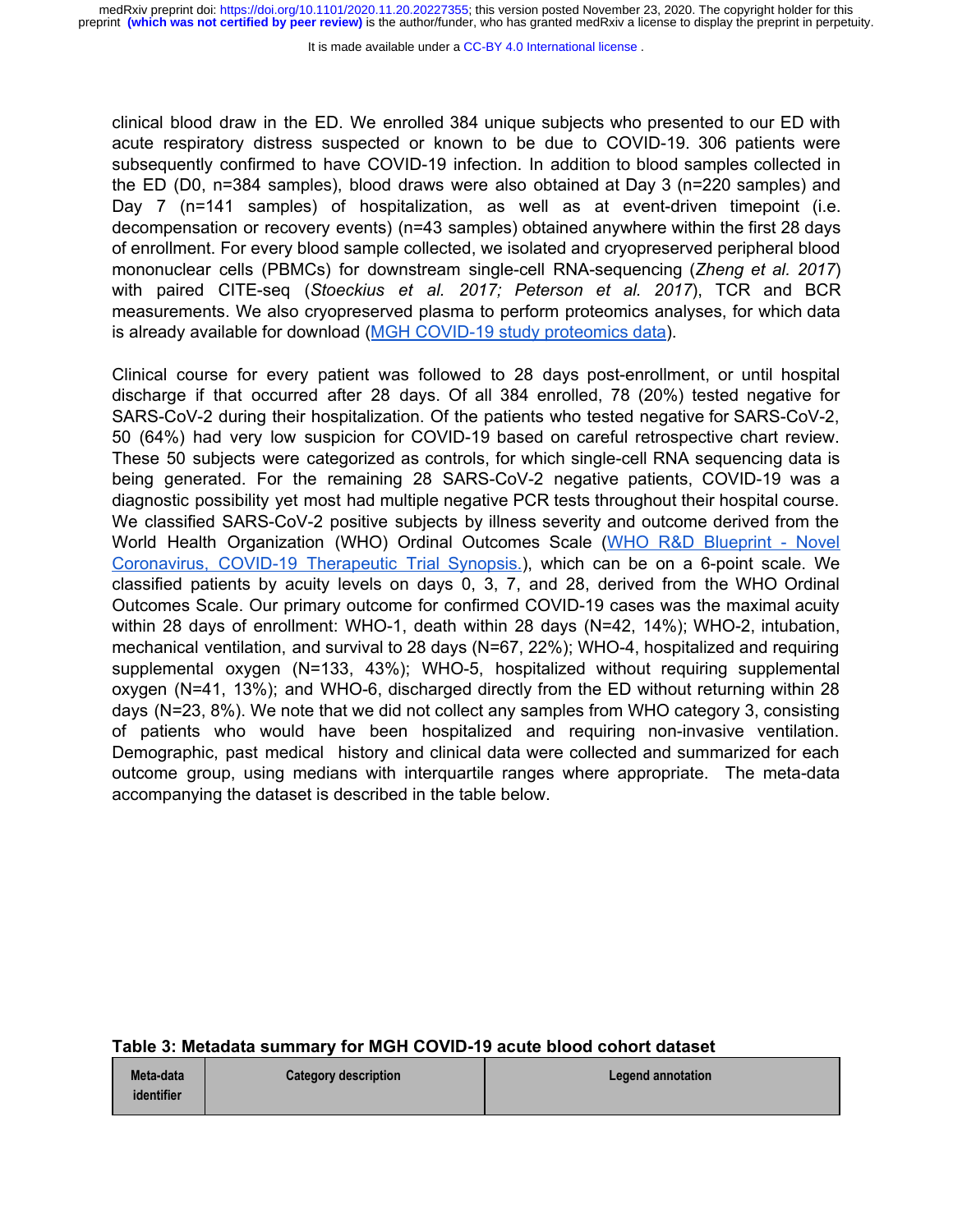It is made available under a CC-BY 4.0 International license.

| Time point        | Time point at which blood was collected                                                                                  | D0=day visiting the ER; D3=day 3 of hospitalization; D7=day7 of<br>hospitalization; DE=event-driven                                                                                                                 |
|-------------------|--------------------------------------------------------------------------------------------------------------------------|---------------------------------------------------------------------------------------------------------------------------------------------------------------------------------------------------------------------|
| COVID             | COVID status: tested positive prior to enrollment /during<br>hospitalization                                             | 0=negative; 1=positive                                                                                                                                                                                              |
| Age cat           | Age category                                                                                                             | 1=20-34; 2=36-49; 3=50-64; 4=65-79; 5=80+                                                                                                                                                                           |
| <b>BMI</b> cat    | Body mass index categories                                                                                               | 0=<18.5 (underweight); 1=18.5-24.9 (normal); 2=25.0-29.9 (overweight);<br>3=30.0-39.9 (obese); 4 = >=40 (severely obese); 5=Unknown                                                                                 |
| HEART             | Pre-existing heart disease: coronary artery disease,<br>congestive heart failure, valvular disease                       | $0 = No$ ; $1 = Yes$                                                                                                                                                                                                |
| <b>LUNG</b>       | Pre-existing lung disease: asthma, COPD, requiring home<br>O2, any chronic lung condition                                | 0=No; 1=Yes                                                                                                                                                                                                         |
| <b>KIDNEY</b>     | Pre-existing kidney disease: chronic kidney disease,<br>baseline creatinine >1.5, ESRD)                                  | $0 = No$ ; $1 = Yes$                                                                                                                                                                                                |
| <b>DIABETES</b>   | Pre-existing diabetes: pre-diabetes, insulin and<br>non-insulin dependent diabetes                                       | $0 = No$ ; $1 = Yes$                                                                                                                                                                                                |
| <b>HTN</b>        | Pre-existing hypertension                                                                                                | $0 = No$ ; $1 = Yes$                                                                                                                                                                                                |
| <b>IMMUNO</b>     | Pre-existing immunocompromised condition: active<br>cancer, chemotherapy, transplant, immunosuppressant<br>agents        | $0 = No$ ; $1 = Yes$                                                                                                                                                                                                |
| Symp<br>Resp      | Respiratory symptoms: sore throat, congestion, productive<br>or dry cough, shortness of breath or hypoxia, or chest pain | 0=No; 1=Yes                                                                                                                                                                                                         |
| Fever_<br>symptom | Fever symptom                                                                                                            | $0 = No$ ; $1 = Yes$                                                                                                                                                                                                |
| GI_Symp           | Any GI related symptoms at presentation: (abdominal<br>pain, nausea, vomiting, diarrhea)                                 | $0 = No$ ; $1 = Yes$                                                                                                                                                                                                |
| WHO 0             | WHO score for day 0 study window - enrollment plus 24<br>hours - highest Acuity within Day 0 window                      | 1 = Death; 2 = Intubated / ventilated, survived; 4 = Hospitalized,<br>supplementary O2 required, survived; 5 = Hospitalized, no supplementary<br>O2 required, survived; 6 = Discharged / Not hospitalized, survived |
| WHO <sub>3</sub>  | WHO score for day 3 study window                                                                                         | same as WHO 0 legend                                                                                                                                                                                                |
| WHO 7             | WHO score for day 7 study window                                                                                         | same as WHO 0 legend                                                                                                                                                                                                |
| <b>WHO 28</b>     | WHO score on study day 28                                                                                                | same as WHO 0 legend                                                                                                                                                                                                |
| WHO max           | WHO max is the highest Acuity level between Day 0 -28                                                                    | same as WHO 0 legend                                                                                                                                                                                                |
| Trop_72h          | Cardiac event: hs-cTn =>100 within first 72 hours of<br>presentation                                                     | $0 = No$ ; $1 = Yes$                                                                                                                                                                                                |

*Initial Observations and Words of Caution*

The first released dataset includes data from 32 PBMCs collected from 15 patients across multiple time points. This single-cell dataset includes 59,506 cells after excluding cells of lower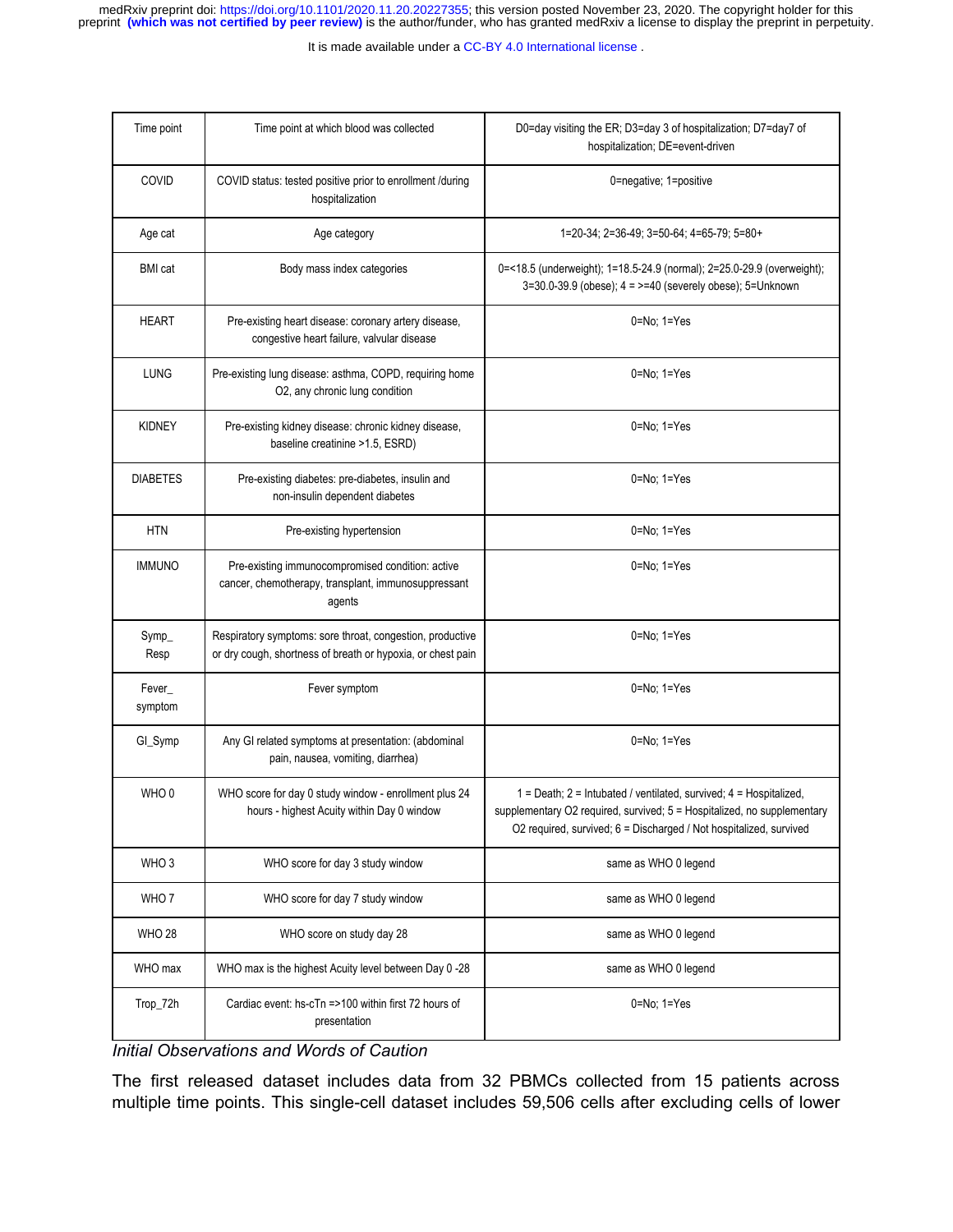It is made available under a CC-BY 4.0 International license.

quality. **Importantly, the current release contains a preliminary cell type annotation on the cluster level based only on the gene expression profiles.** This annotation still requires additional verification, both in terms of cell quality and cell identity, as well as properly identifying potential doublets. Future data releases will include additional data as well as an annotation based on expression profiles of both gene and cell surface markers (i.e. we measured 197 surface proteins through CITE-seq) in relevant subsets of the data. Our preliminary analysis of peripheral blood captured all known populations. The myeloid cell fraction is comprised of conventional dendritic cells ("cDC": *CD1C*, *FCGR2B*, *CD1E*), plasmacytoid dendritic cells ("pDC": *IL3RA*, *CLEC4C*, *TCF4*), as well as 5 putative monocyte-like populations: "Monocyte\_1" (*CD14*, *LYZ*, *ASGR1*), "Monocyte\_2" (*S100A8*, *S100A9*, *CD163*, *IFITM3*), "Monocyte\_3" (*FCGR3A*), "Monocyte\_4" (*CD163*, *IER3*), "Monocyte\_5" (*C1QA*, *C1QB*, *C1QC*). These myeloid cell populations were notably diverse compared to what has been observed in blood analyzed from "healthy" individuals. Efforts are underway to provide a more comprehensive annotation of myeloid subsets in this cohort through additional data generation and subclustering. The T cell fraction captures CD4+ T cell subsets – including for example naive (*CCR7*) and Treg (*FOXP3*, *IL2RA*) CD4+ T cells –, CD8+ T cell subsets, as well as cycling CD8 T cells ("CD8 T cell 2"; *MKI67*, *STMN1*). B cell initial subsets observed include naive B cells ("B cell\_2": *TCL1A*, *FCER2*), memory B cells ("B cell\_1": *CD27*, *CD80*, *LSP1*); and plasma cells (*JCHAIN*, *MZB1*). Additionally, we identified NK cells (*NCAM1*, *FCGR3A*) and platelets (*PPBP*, *PF4*). Although not included in our original data release, efforts are underway to provide a more comprehensive annotation of immune cell subsets in these specimens, including through sub-clustering analyses. Furthermore, we suspect further iterations of this dataset with the larger sample size being generated from the entire cohort may identify more diverse immune cell populations.

## **5. Materials and Methods**

## **UMMC/BCH/Broad**

#### **Next Steps:**

We are currently expanding this cohort of nasal swabs from 21 participants to at least 40, across both COVID-19 and Control groups. Where possible, we will also be adding endotracheal suction samples. After generating data from this expanded cohort, we will revise our cellular clusters and perform deeper, more powered analyses into differences in cellular composition across disease groups and within samples from COVID-19 participants. We will comprehensively analyze SARS-CoV-2 RNA+ cells and identify cell-type-specific host programs associated with viral genomic material.

## **Summary of Methods:**

Words of Caution:

Nasopharyngeal Swabs: These data represent single cells recovered by nasopharyngeal swab, and it is important to remember that cell recovery and composition will vary compared to nasal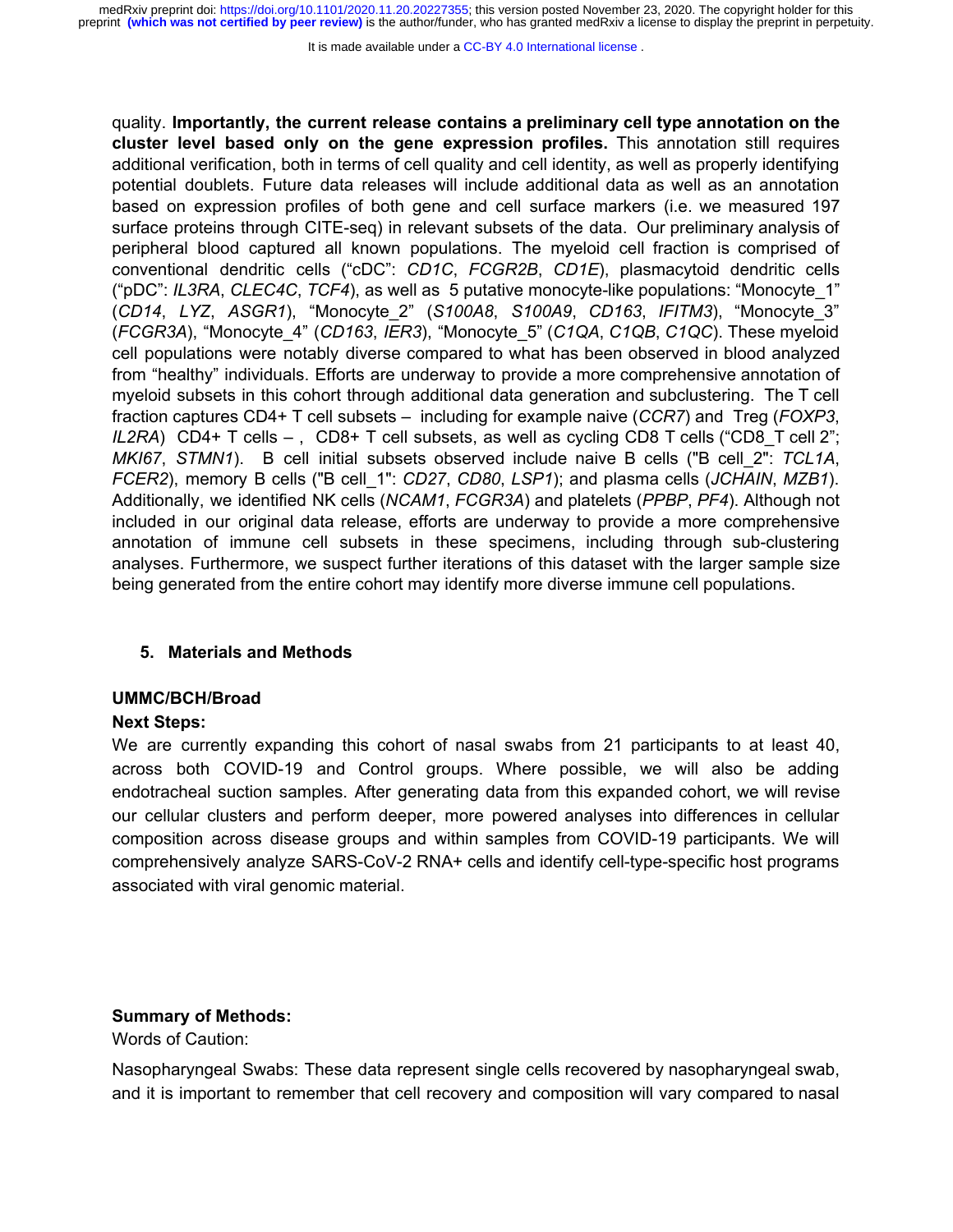scrapings (which typically access the turbinates) or nasal washes, and may be influenced by donor specific factors (e.g., age, time since infection, comorbidities, etc). Additionally, this release represents approximately half of the samples to be included in the complete dataset, and changes in the diversity of cell types – particularly detection of rare cell subsets – are expected following creation of a larger dataset. Finally, preliminary analyses of SARS-CoV-2 aligning UMIs identify select cellular clusters thought to harbor the majority of virally targeted cell types or cell types which have engulfed virus or infected cells. We are in the process of applying a more robust and conservative statistical procedure to correct for possible ambient RNA contamination, which will be critical for downstream analyses of the association between SARS-CoV-2 viral RNA and host biology.

#### **Nasal Swabs**:

#### *Sample collection and tissue dissociation (Sanger/Barcelona)*

Detailed sample processing for blood samples and nasal swabs are available through protocols.io ([dx.doi.org/10.17504/protocols.io.bjinkkde](http://dx.doi.org/10.17504/protocols.io.bjinkkde)). Briefly, PBMCs were obtained from peripheral blood by Ficoll gradient using Lymphocyte Isolation Solution. Once PBMCs were isolated, all samples were stored at -150°C in fetal bovine serum (FBS) + 10% DMSO. Cryopreserved PBMCs were thawed rapidly in a 37°C water bath and then slowly diluted in pre-warmed growth medium, centrifuged and resuspended in fresh FACS buffer (PBS + 3% FBS) prior to loading them into the 10X Chromium. Additionally, a fraction of the thawed PBMCs was depleted for CD3+ cells, using anti-CD3+ magnetic beads prior to loading into 10X Chromium.

Nasal swabs were transported in medium (MEM + 1% penicillin/streptomycin + 0.1% amphotericin  $+$  0.1% gentamicin) from the hospital to the laboratory. Cell clamps were then digested with B. licheniformis protease (10 mg/mL) on ice for 30 minutes. After quenching the protease, single cell suspensions were treated to remove red cells using eBioscience 1x red blood cell (RBC) lysis buffer (Invitrogen) and filtered using a Flowmi strainer. Finally, cells were counted to achieve the desired cell concentration.

### **UMMC/BCH/Broad Team (Nasopharyngeal Swabs Methods)**

## *Sample Collection and Biobanking*

Nasopharyngeal samples were collected by trained healthcare providers using FLOQSwabs (Copan flocked swabs) following the manufacturer's instructions. Collectors would don personal protective equipment (PPE), including a gown, non-sterile gloves, a protective N95 mask, a bouffant, and a face shield. The patient's head was then tilted back slightly, and the swab inserted along the nasal septum, above the floor of the nasal passage to the nasopharynx until slight resistance was felt. The swab was then left in place for several seconds to absorb secretions and slowly removed while rotating swab. A second swab was then completed in the other nares. The swabs were then placed into a cryogenic vial with 900 µL of heat inactivated fetal bovine serum (FBS) and 100 µL of dimethyl sulfoxide (DMSO). The vials were then placed into a Thermo Scientific<sup>™</sup> Mr. Frosty Freezing Container for optimal cell preservation. The Mr. Frosty containing the vials was then placed in cooler with dry ice for transportation from patient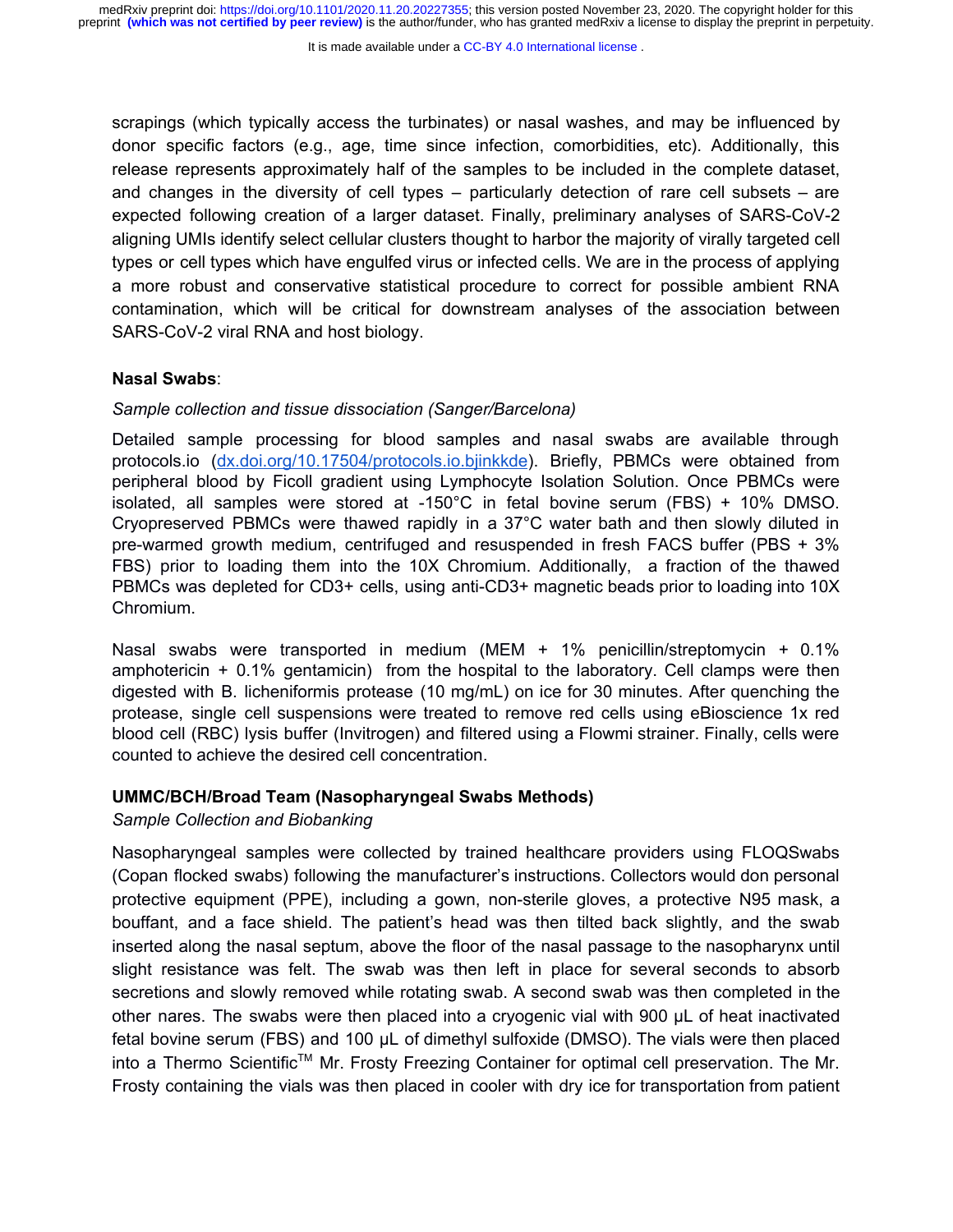It is made available under a CC-BY 4.0 International license.

area to laboratory for processing. Once in the laboratory, the Mr. Frosty was placed into the -80°C Freezer overnight and then on the next day, the vials were moved to the liquid nitrogen storage container.

## *Dissociation and Collection of Viable Single Cells from Nasal Swabs*

Swabs in freezing media (90% FBS/10% DMSO) were stored in liquid nitrogen until immediately prior to dissociation. A detailed sample protocol can be found here: dx.doi.org/10.17504/protocols.io.bjhmkj46 . This approach ensures that all cells and cellular material from the nasal swab (whether directly attached to the nasal swab, or released during the washing and digestion process), are exposed first to DTT, followed by an Accutase digestion. Briefly, nasal swabs in freezing media were thawed, and each swab was rinsed in RPMI before incubation in 1 mL RPMI/10 mM DTT (Sigma) for 15 minutes at 37ºC with agitation. Next, the nasal swab was incubated in 1 mL Accutase (Sigma) for 30 minutes at 37ºC with agitation. The 1 mL RPMI/10 mM DTT from the nasal swab incubation was centrifuged at 400 g for 5 minutes at 4ºC to pellet cells, the supernatant was discarded, and the cell pellet was resuspended in 1 mL Accutase and incubated for 30 minutes at 37ºC with agitation. The original cryovial containing the freezing media and the original swab washings were combined and centrifuged at 400 g for 5 minutes at 4ºC. The cell pellet was then resuspended in RPMI/10 mM DTT, and incubated for 15 minutes at 37ºC with agitation, centrifuged as above, the supernatant was aspirated, and the cell pellet was resuspended in 1 mL Accutase, and incubated for 30 minutes at 37ºC with agitation. All cells were combined following Accutase digestion and filtered using a 70 µm nylon strainer. The filter and swab were washed with RPMI/10% FBS/4 mM EDTA, and all washings combined. Dissociated, filtered cells were centrifuged at 400 g for 10 minutes at 4°C, and resuspended in 200 µL RPMI/10% FBS for counting. Cellular recovery, estimated viability percentages, and representative images are being compiled and will be shared with final datasets. Cells were diluted to 20,000 cells in 200 µL for scRNA-seq. For the majority of swabs, fewer than 20,000 cells total were recovered. In these instances, all cells were input into scRNA-seq.

## **UCL/Sanger**

Samples were collected and transferred to a Category Level 3 facility at University College London and processed within 2 hours of sample collection. Nasal brushings were enzymatically digested to a single cell solution and processed further straight away. Peripheral blood was centrifuged after adding Ficoll Paque Plus and PBMCs, serum and neutrophils separated, collected and frozen for later processing.

## **BALF Protocols**

*Sample Preparation (Columbia)*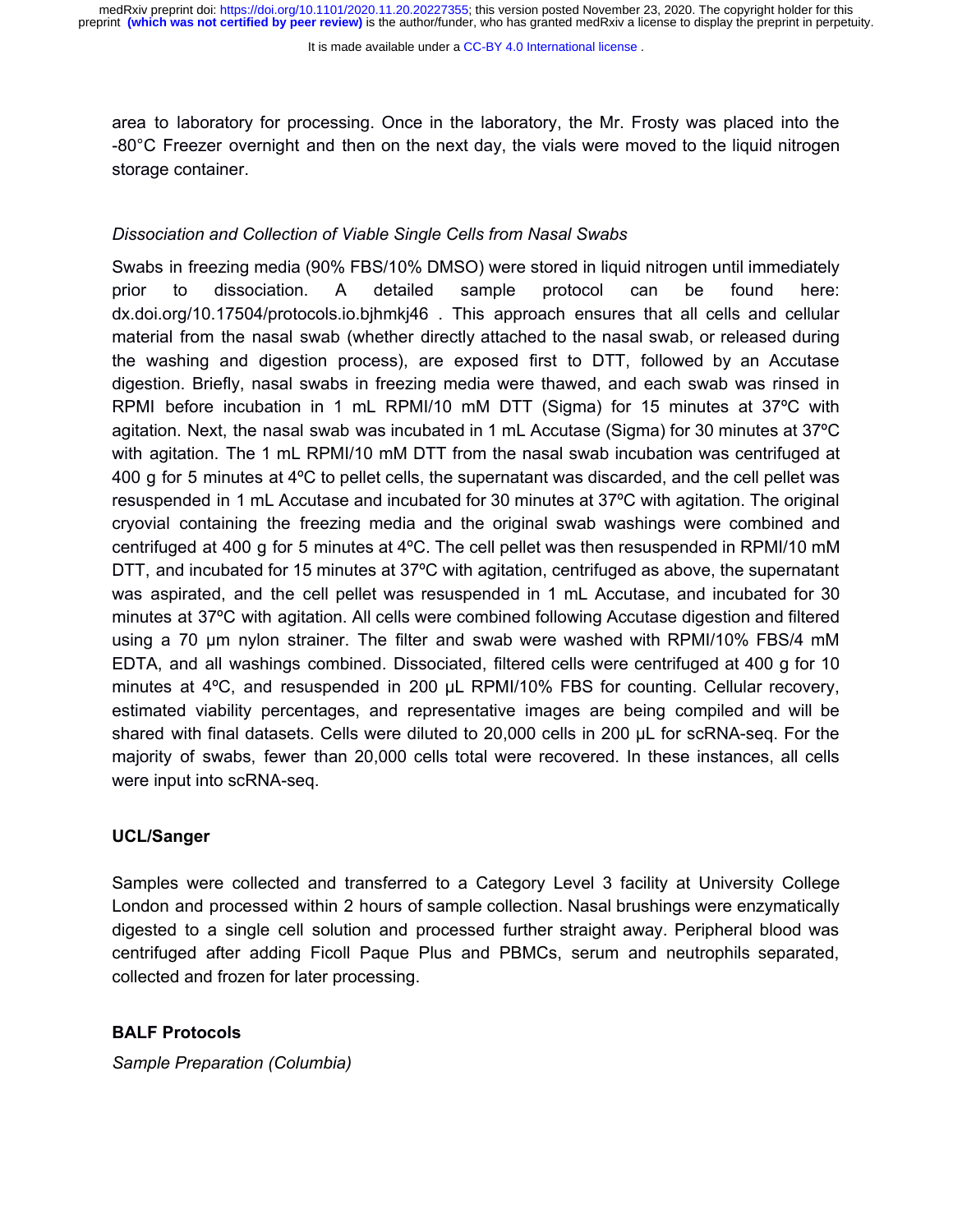It is made available under a [CC-BY 4.0 International license](http://creativecommons.org/licenses/by/4.0/) .

Detailed sample processing protocols for both airway washes and blood samples have been deposited on protocols.io (**airway: [dx.doi.org/10.17504/protocols.io.bjj8kkrw](https://dx.doi.org/10.17504/protocols.io.bjj8kkrw)**; **blood: [dx.doi.org/10.17504/protocols.io.bjm6kk9e](https://dx.doi.org/10.17504/protocols.io.bjm6kk9e)**). Briefly, for the airway washes, we treated samples with Benzonase, filtered, and then isolated mononuclear cells (MNCs) with a Ficoll-Paque PLUS density gradient. To remove neutrophils and red blood cells from the MNC preparation, we treated with biotinylated anti-CD66b and anti-CD235ab, respectively, and depleted antibody-bound cells with streptavidin-coated magnetic beads. We also depleted the MNCs of dead cells using Dead Cell Removal Microbeads (Miltenyi). For the blood samples, we isolated MNCs using a Ficoll-Paque PLUS density gradient, but included the RosetteSep Granulocyte Depletion Cocktail (Stemcell Technologies) to remove neutrophils. We further purified the MNCs using anti-CD66b/anti-CD235ab magnetic depletion and dead cell removal as described above for the airway washes.

#### *Single-Cell Capture Method*

We used a Next GEM Chromium Controller (10x Genomics) to capture and lyse individual cells and for co-encapsulation with barcoded primers. We loaded the instrument to target ~5,000 scRNA-seq profiles per lane after cell counting with NucleoCounter NC-3000 (ChemoMetec).

## **PBMC:**

### *Sanger/IJC Group:*

PBMCs and CD3+-depleted PBMCs (CD3N) (**dx.doi.org/10.17504/protocols.io.bjinkkde**) were stained with CITEseq antibodies and loaded into the 10X Chromium machine. In some cases, PBMCs or CD3N cells from two different donors were multiplexed under the same reaction. Detailed sample staining is available through protocols.io. Briefly, for the CITEseq protocol (**dx.doi.org/10.17504/protocols.io.bjhmkj46**), cells were resuspended in FACS buffer (PBS + 4% FBS), incubated with Fc Block for 10 minutes and the specific mix of antibodies for 30 minutes at 4ºC. Cells were then washed three times, filtered using a Flowmi strainer and counted.

Cells were loaded into the instrument to target ~25,000 scRNA-seq profiles per lane. In the case of nasal swabs, fresh cells were loaded into the 10X Chromium machine to target between 1,000 and 5,000 scRNA-seq profiles.

## **Library Preparation:**

#### *Library Generation and Sequencing (Columbia & Sanger)*

We used the Chromium Next GEM Single Cell 3' Reagent Kit v3.1 (10x Genomics) for scRNA-seq library construction and sequenced the resulting libraries on an Illumina NovaSeq 6000. We targeted ~300M raw reads per sample (~60,000 raw reads per cell) with cycle numbers of 100 for read 1, 100 for read 2, and 100 for the index read.

### **Blood sample collection and PBMC isolation** *(MGH/Broad Acute Blood Cohort)*

Blood samples were collected in EDTA tubes, and processed no more than 3 hours post blood draw in a Biosafety Level 2+ laboratory on site. Peripheral blood mononuclear cells (PBMC)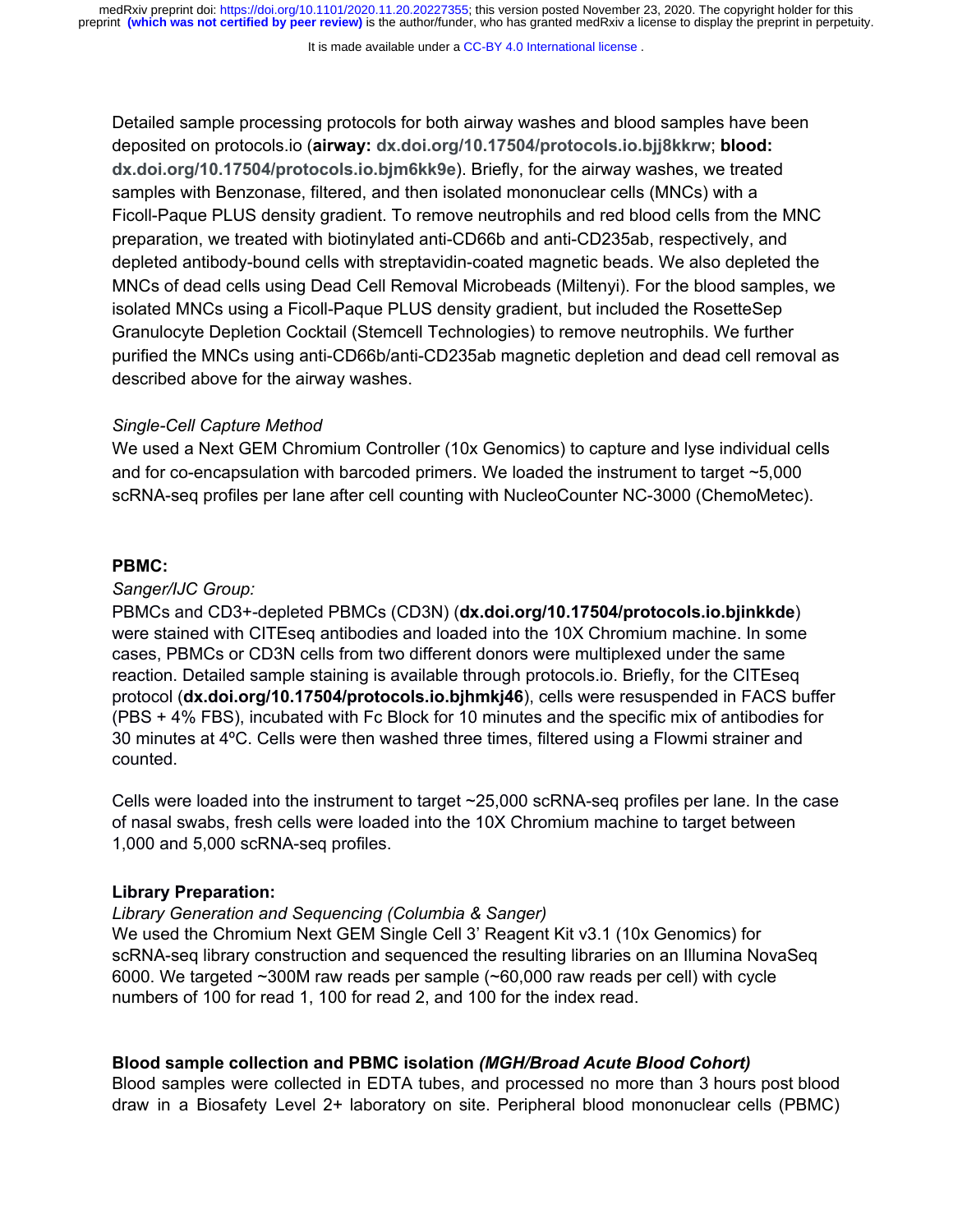were isolated from whole blood using Ficoll gradient centrifugation protocol detailed in protocol.io: dx.doi.org/10.17504/protocols.io.bjhnkj5e. Briefly, whole blood was diluted with room temperature RPMI medium in a 1:2 ratio to facilitate cell separation for other analyses using the SepMate PBMC isolation tubes (STEMCELL) containing 16ml of Ficoll (GE Healthcare). Diluted whole blood was centrifuged at 1200 rcf for 20 minutes at 20°C. After centrifugation and additional washes detailed in the protocol, aliquots of plasma and PBMCs were prepared and cryopreserved for downstream analyses. The PBMC aliquots were placed into a Thermo Scientific<sup>™</sup> Mr. Frosty Freezing Container for optimal cell preservation overnight into the -80°C Freezer. The vials were moved to the liquid nitrogen storage container. As detailed in our protocol in protocol.io: **dx.doi.org/10.17504/protocols.io.bjhnkj5e**, neutrophils were also isolated from every whole blood sample and lysed for downstream bulk-RNA sequencing analysis.

### **PBMCs processing for single-cell genomics analysis** *(MGH/Broad Acute Blood Cohort)*

We processed every PBMC samples for single-cell RNA sequencing (scRNAseq) with paired measurements of 197 surface proteins (CITE-seq, using TotalSeq reagents from Biolegend), T cell receptor (TCR) and B cell receptor (BCR) sequencing using the 10X Genomics Next GEM Single Cell 5' Reagent Kit v1.1 (see below for further details). PBMC samples were processed by a batch of 8 samples. For every batch, several clinical meta-data were taken into account to limit batch effect, including balancing for: gender, age range, WHO groups, and pre-existing conditions. For each batch of 8 samples, upon thawing up to 1.5M cells per sample and performing an initial washing step through centrifugation at 300g for 7min at 4°C, dead cells (EasySep Dead Cell Removal Kit; Stemcell, catalog #17899) and red blood cells (ErythroClear Read Blood Cell Depletion Kit; Stemcell, catalog #01738) were depleted from each sample using commercially available kits. The total number of remaining viable cells were counted using trypan blue. Up to 250,000 cells per sample were then selected to be stained with CD45 selection mastermix (MojoSort CD45 Nanobeads, BioLegend, catalog #480030; Human TruStain FcX, Biolegend, catalog #422302) together with TotalSeq-C Hashtags (BioLegend). MojoSort CD45 Nanobeads were used to help capture cells over debris for downstream analyses. Eight distinct TotalSeq-C hashtags were selected for generating data (i.e. TotalSeq-C0251, C0252, C0254, C0256, C0257, C0258, C0259, C0260). After performing three washes, cells were counted with trypan blue. 60,000 cells from each of the 8 samples were then pooled together to a 1.5 ml lo-bind eppendorf tube. Upon filtering the pooled cell suspension with a 40 um Bel-art Flowmi strainer into a new 1.5 ml lo-bind eppendorf tube, the cell suspension was stained with a customized TotalSeq-C 197-antibody pool (Biolegend), following the manufacturer's instructions for concentration. Pooled cells were incubated on ice for 30 minutes; cells were resuspended every 10 minutes. Four washing steps were then performed. After completing the last washing steps, the cell pellet was resuspended in 50uL of RPMI-1640 medium (Thermo Fisher Scientific) supplemented with 2% human AB serum (Sigma-Aldrich). Cells were counted and concentration adjusted to load 50,000 cells on the 10X Genomics Chromium Controller (see below).

#### *Library Generation and Sequencing (MGH/Broad Acute Blood Cohort)*

A Next GEM Chromium Controller (10x Genomics) was used to capture single cells with a target of 3,000 scRNAseq profile per PBMCsample. We used the Chromium Next GEM Single Cell 5'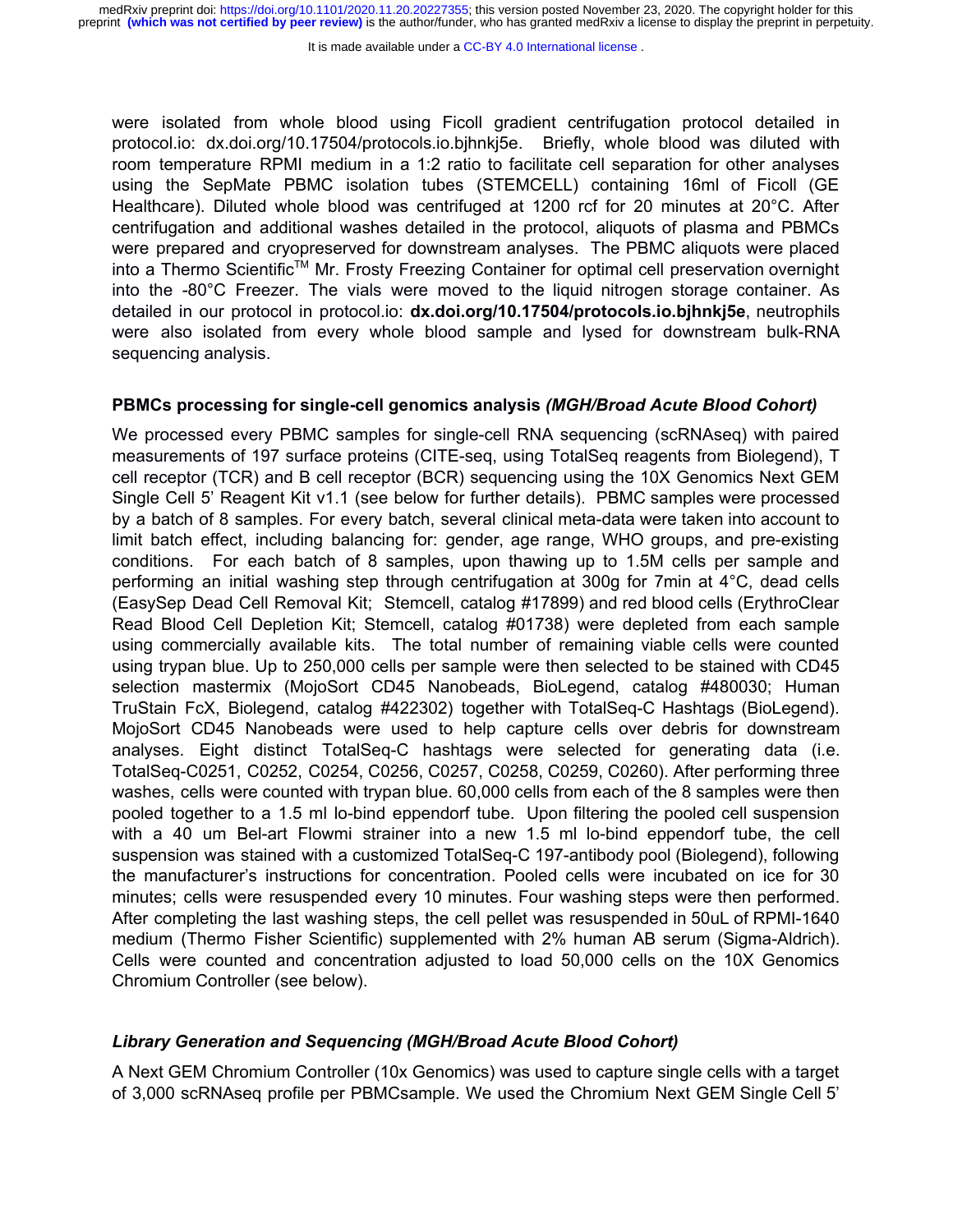It is made available under a CC-BY 4.0 International license.

Reagent Kit v1.1 (10x Genomics) for scRNA-seq library construction, according to the manufacturer's instructions. Libraries were multiplexed using individual Chromium i7 Sample Indices, and then sequenced on NovaSeq S4 Flowcells with custom sequencing metrics (single-indexed sequencing run, 28/8/0/96 cycles for R1/i7/i5/R2), aiming for 50,000 reads per cell for gene expression, 7000 reads per cell for TCR, 7000 reads per cell for BCR, and 10,000 reads for the feature barcodes (FBC).

# *Sample Collection and Processing for CITEseq/scRNAseq (BALF cohort - VIB / Ghent University Hospital)*

Bronchoscopy with BAL was performed bedside using a single use disposable video bronchoscope. Bronchoscopy was only performed in hemodynamically and respiratory stable patients. In spontaneously breathing patients, an additional oxygen need of 3L/min in rest was required. Recommended personal protective equipment was used: full face mask, disposable surgical cap, medical protective mask (N95/FFP2/FFP3), work uniform, disposable medical protective gown, disposable gloves. Three to five aliquots of 20 mL sterile normal saline were instilled into the region of the lung with most aberrations on chest CT. Retrieval was done by suctioning of the scope. BAL fluid was collected in siliconized bottles to prevent cell adherence and kept at 4 °C. BAL fluid was filtered through a 100 μm cell strainer (BD Biosciences) and centrifuged for 7 min at 1300 rpm at 4 °C. The supernatant was removed and the BAL fluid cells were counted and subsequently processed fresh for CITEseq/scRNAseq. One million of cells was used for subsequent single cell RNA sequencing while the remaining cells were frozen in 1 mL 90% fetal calf serum (FCS, Sigma), 10% dimethyl sulphoxide Hybri-Max (DMSO, Sigma) in a cryovial using a 5100 Cryo 1 °C Freezing Container (Nalgene) to − 80 °C. Afterwards the cells were stored stored in liquid nitrogen (196°C). Whole blood was collected in EDTA tube and processed within a maximum of 1.5 hours after collection. Whole blood separation was performed by bringing whole blood, diluted with PBS 7.2 (ThermoFisher Scientific, # 20012027), in a Leucosep™ tube, (Greiner Bio-One, # 227290), prefilled with 15 mL Lymphoprep™(Stemcell technologies, # 07851), followed by a centrifugation step of 30 minutes at 1500 rpm (acceleration 5, brake 3). After isolation, the PBMCs were twice washed in PBS 7.2 and centrifuged at 350 xg for 10 minutes in a cooled centrifuge at 4°C. Isolated PBMCs were counted, cryopreserved in 1mL FCS/DMSO 10% and stored in liquid nitrogen (196°C).

# *Single-Cell Capture Method and Library Preparation (BALF cohort - VIB / Ghent University Hospital)*

All experiments have been conducted at a containment laboratory with inward directional airflow (BSL-3). BALF cells have been processed fresh, PBMC cells were frozen first and subsequently processed. One million of cells was stained with the CITE-seq antibody mix containing >250 barcoded antibodies (TotalSeq™-A, BioLegend), CD45 FITC (Clone HI30, BioLegend, 3040050), and CD235a APC (2.5uL, Clone HIR2, BD Biosciences, 561775). When cell hashing was applied, TotalSeq™-A hashing antibodies were supplemented to the CITEseq antibody cocktail. After a 30 min incubation on ice, cells were then washed with PBS/FBS2% and spun down at 500 rcf at 4°C for 5min. After resuspension in 300uL of PBS and instant staining with propidium iodide (Company, catalog number, 4uL), PI-/CD235a- viable cells (whilst excluding red blood cells) were sorted using the BD FACSJazz™. Sorted cells were spun down at 450rcf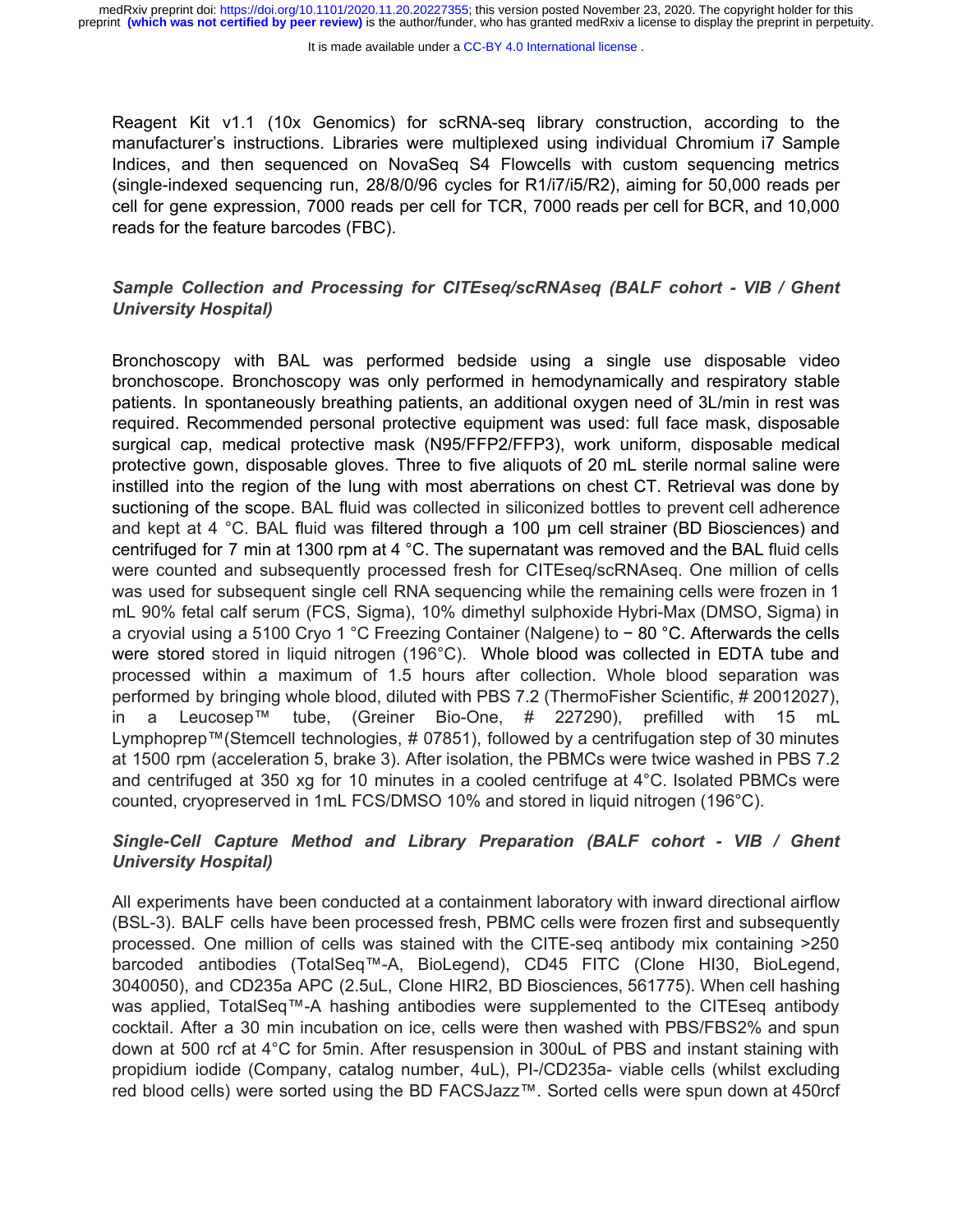at 4°C for 8min. Supernatant was carefully discarded and the cell pellet was resuspended in an appropriate volume of PBS/BSA 0.04%. Sorted cells were loaded on a GemCode NextGEM Single-Cell Instrument (10x Genomics) to generate single-cell Gel Bead-in-EMulsion (GEMs). and samples were mixed prior loading on the GemCode instrument. Single-cell RNA-Seq libraries were prepared using GemCode Single-Cell V3.1 (NextGEM) 3ʹ Gel Bead and Library Kit (10x Genomics) according to the manufacturer's instructions. Sequencing libraries were sequenced with NovaSEQ S4 flow cell with custom sequencing metrics (single-indexed sequencing run, 28/8/0/98 cycles for R1/i7/i5/R2) (Illumina). Sequencing was performed at the VIB Nucleomics Core (VIB, Leuven, Belgium).

### *scRNA-seq (UMMC/BCH/Broad)*

Seq-Well  $S<sup>3</sup>$  was run as previously described. Briefly, a maximum of 20,000 single cells were deposited onto Seq-Well arrays preloaded with a single barcoded mRNA capture bead per well. Cells were allowed to settle by gravity into wells for 10 minutes, after which the arrays were washed with PBS and RPMI, and sealed with a semi-permeable membrane for 30 minutes, and incubated in lysis buffer (5 M guanidinium thiocyanate/1 mM EDTA/1% BME/0.5% sarkosyl) for 20 minutes. Arrays were then incubated in a hybridization buffer (2M NaCl/8% v/v PEG8000) for 40 minutes, and then the beads were removed from the arrays and collected in 1.5 mL tubes in wash buffer (2M NaCl/3 mM MgCl<sub>2</sub>/20 mM Tris-HCl/8% v/v PEG8000). Beads were resuspended in a reverse transcription master mix, and reverse transcription, exonuclease digestion, second strand synthesis, and whole transcriptome amplification were carried out as previously described. Libraries were generated using Illumina Nextera XT Library Prep Kits and sequenced on NextSeq 500/550 High Output v2.5 kits to an average depth of 110 million reads per array: read 1: 21 (cell barcode, UMI), read 2: 50 (digital gene expression), index 1: 8 (N700 barcode).

## **Single-Cell Computational Pipelines, Analysis & Annotation:**

## *Single-Cell RNA-seq Computational Pipelines, Processing, and Analysis (Columbia)*

We pseudo-aligned the raw reads for each sample to a merged human/SARS-CoV-2 transcriptome using kallisto v0.46.2 in "BUS" mode to facilitate demultiplexing (Bray et al. 2016; *Melsted et al. 2019*). We then corrected for index swapping across all samples that were sequenced in a given lane at the level of equivalence classes using the algorithm of Griffiths et al. (*Griffiths et al. 2018*). Finally, we generated a raw count matrix based on the index swap-corrected BUS file for each sample using bustools v0.40.0 (*Melstad et al. 2019*). We filtered the raw count matrix for each sample using the EmptyDrops algorithm from Lun et al (*Lun et al. 2019*) and also removed all cells with mitochondrial pseudo-alignment rates >20% or with counts per gene greater than two standard deviations above the mean for a given sample.

For preliminary cell type annotation, we first analyzed each sample individually. We identified likely markers of cell types and subpopulations based on the drop-out curve for each sample as described in Levitin et al. (*Levitin et al., 2019*) We then merged all of the count matrices for airway and, separately, all of the count matrices for blood for cell type annotation. We performed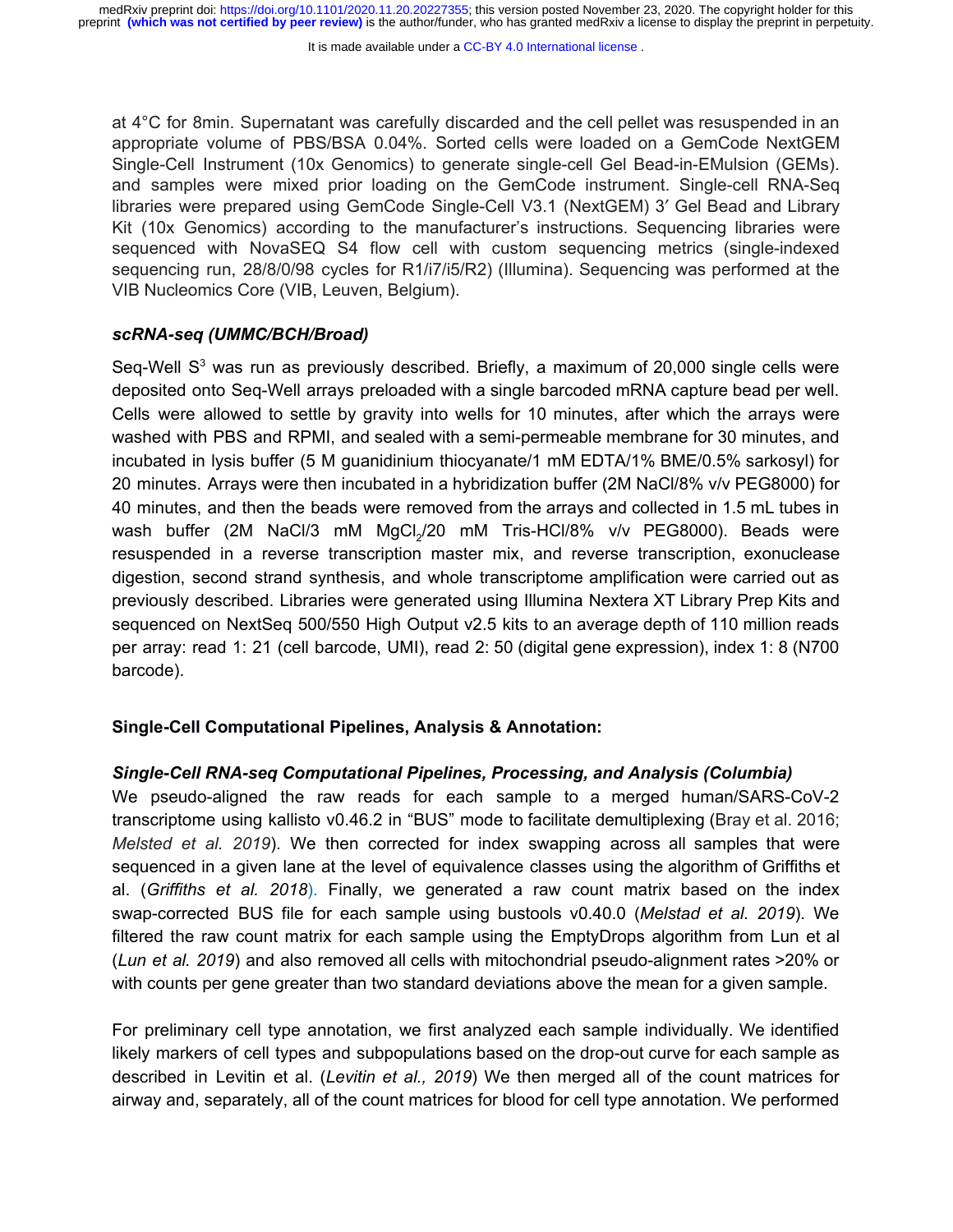unsupervised clustering on the merged airway and blood matrices by taking the union of putative marker genes identified from each sample, creating a submatrix for putative marker genes, and transforming this into a matrix of Spearman correlation distances. We then used this distance matrix as input for unsupervised clustering with Louvain community detection as implemented in Phenograph with k=20 for k-nearest neighbor graph generation (*Levine et al. 2015*). We identified specific marker genes for each cluster using the binomial test as described in Shekhar et al.(*Shekhar et al. 2016*) The Python code used for this analysis can be found at [https://github.com/simslab/cluster\\_diffex2018](https://github.com/simslab/cluster_diffex2018).

### *Single-Cell RNA-seq Computational Pipelines and Analysis (Sanger & IJC)*

The single cell transcriptome and CITEseq quantification was performed using cellranger 3.1, using GRCh38 + SARSCoV2 reference and a dictionary of tagged antibodies tags respectively. Several i7 sample tags were used for pairs of donors for the PBMCs samples, so the provenance of such cells was resolved using Souporcell **(***Du et al. 2020***)**. This tool produced a genotype variant for every donor that could be matched to genotyping obtained from the Infinium Global Screening Array-24 v3.0 BeadChip, and a list of cell doublet was resolved from observing features that cannot be explained by a single genotype. In addition, Scrublet (*Wolock et al. 2019*) was used to detect other doublets by detecting cell as outliers for their computed doublet score, by using a t-test with associate pvalue less than 0.01 after Bonferroni correction within fine-grained sub-clustering of each cluster produced by the Leiden algorithm from ScanPy (*Wolf et al. 2018)*, which was performed separately for PMBCs and nasal swabs. Cells detected as doublet by either method and other cells that have a high mitochondrial content (>15%) were excluded from downstream analysis.

The cell type identities were resolved using scVI (*Lopez et al. 2018*) which only used transcriptome information. Sample specific batch effects were corrected by a pair of generative models. For the PBMCs samples, the correction was performed using both cell-wise deconvolved donor identities and sequencing lane, which resulted in one batch for every 13 PBMcs samples and 13 additional batches for their respective CD3N sorted counterparts. The second generative model would be trained on the 4 nasal swab samples, which was processed separately as 4 batches. Genes associated with G1 and S cell stage, which are provided in the Seurat package (*Stuart et al. 2019*)**,** were excluded and the remaining genes were downsampled to 5000 genes using scvi native method. The number of latent variables needed to infer had been set of 64, and the associated generative models were for PMBCs and nasal swabs trained separately using 500 iterations.

Scanpy (*Wolf et al. 2018*) was then used on the inferred latent variables to identify cell-type clusters and render umap coordinates that would be available to browser using cellxgene. Sub-clustering of the Bcell population and Tcell populations were performed for the PBMCs sample in order to resolve expected cell-types that were not directly discriminated by the unsupervised analysis. For instance, the naive Tcell populations could be resolved from high level of CCR7, and also from having levels of antibody\_CD45RA as opposed to antibody CD45RO, which is high in other CD4+ Tcells. Similarly, memory Bcells were identified from having higher levels for CD27.

*Data Preprocessing and Quality Control*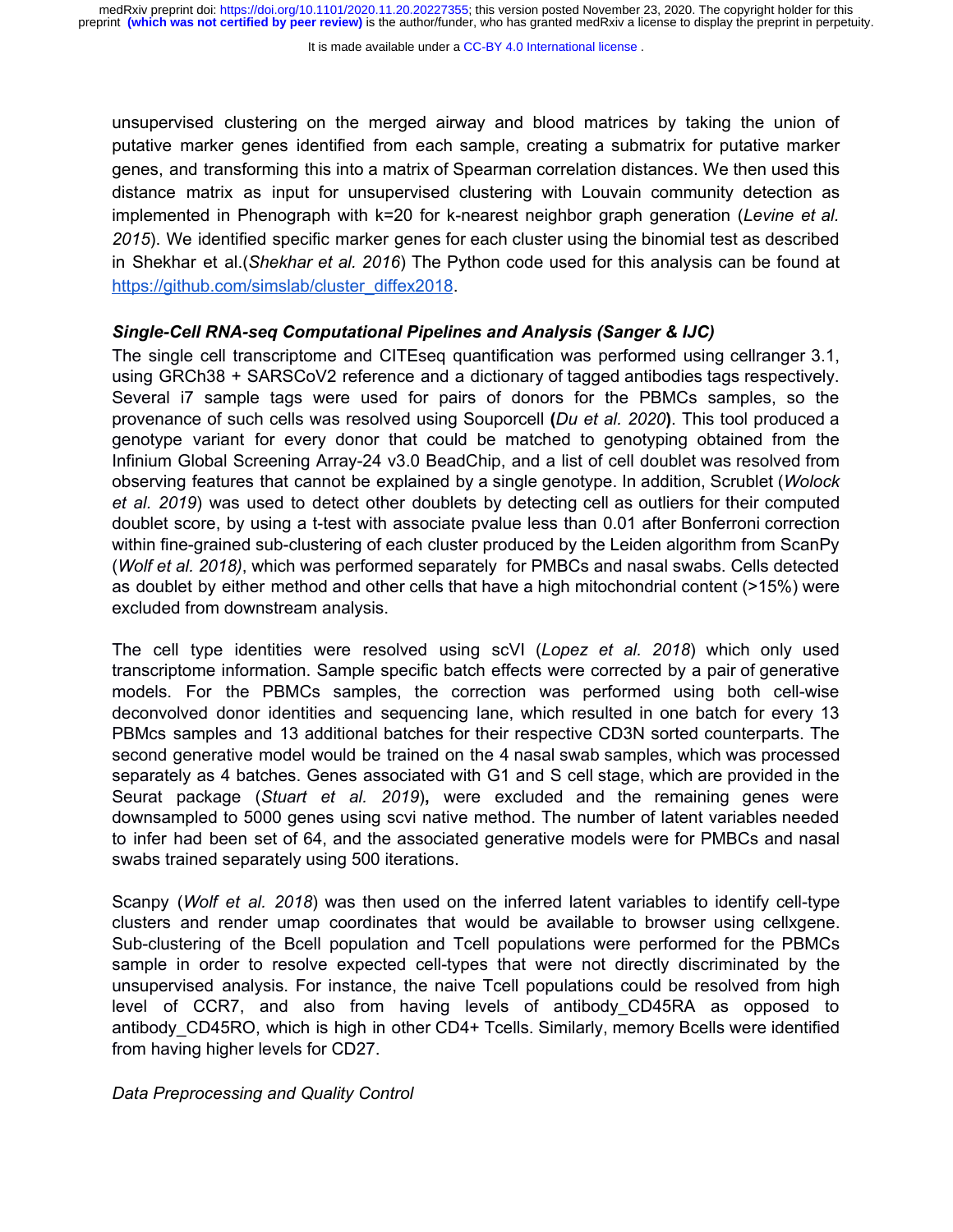It is made available under a CC-BY 4.0 International license.

Pooled libraries were demultiplexed using bcl2fastq (v2.17.1.14) with default settings (mask\_short\_adapter\_reads 10, minimum\_trimmed\_read\_length 10). Libraries were aligned using STAR within the Drop-Seq Computational Protocol ([https://github.com/broadinstitute/Drop-seq\)](https://github.com/broadinstitute/Drop-seq) and implemented on Cumulus ([https://cumulus.readthedocs.io/en/latest/drop\\_seq.html\)](https://cumulus.readthedocs.io/en/latest/drop_seq.html). Reads were aligned to a custom combined genome of human GRCh38 (Ensembl 93) and SARS-CoV-2 RNA genome. The SARS-CoV-2 viral sequence and gtf are as described in Kim et al. 2020 (https://github.com/hyeshik/sars-cov-2-transcriptome, BetaCov/South Korea/KCDC03/2020 based on NC\_045512.2). The GTF was edited to include all CDS regions (as of this annotation of the transcriptome, the CDS regions completely cover the RNA genome without overlapping segments), and regions were added to describe the 5' UTR ("SARSCoV2\_5prime"), the 3' UTR ("SARSCoV2\_3prime"), and reads aligning to anywhere within the Negative Strand ("SARSCoV2\_NegStrand"). Additionally, trailing A's at the 3' end of the virus were excluded from the SARS-CoV-2 fasta, as these were found to drive spurious viral alignment in pre-COVID19 samples. Alignment references were tested against a diverse set of pre-COVID-19 samples and *in vitro* SARS-CoV-2 infected human bronchial epithelial cultures (Ravindra et al.) to confirm specificity of viral aligning reads (data not shown). Aligned cell-by-gene matrices were merged across all study participants, and cells were filtered to eliminate barcodes with fewer than 200 UMI, 150 unique genes, and greater than 50% mitochondrial reads (cutoffs determined by distributions of reads across cells). A preliminary clustering analysis as described below was carried out, which identified a subset of cells defined solely by high mitochondrial alignment, and these cells were removed. As of 07/29/2020, this resulted in an interim dataset of 32,389 genes and 12,427 cells across 21 study participants (15 COVID-19 individuals, 6 control individuals) with a mean +/- SEM recovery per swab of 565 +/- 123 cells. 1 additional nasal swab was processed and sequenced, but excluded from analysis as no high-quality cell barcodes were recovered after sequencing (NB: this sample contained < 5,000 viable cells prior to loading).

## *Cell Clustering and Annotation*

Dimensionality reduction, cell clustering and differential gene analysis were all achieved using the Seurat (v3.1.5) package in R programming language (v3.0.2). Dimensionality reduction was carried out by running principal components analysis over the 2,291 most variable genes with dispersion  $> 0.9$  (tested over a range of dispersion  $> 0.7$  to dispersion  $> 1.2$ ; dispersion  $> 0.9$ was determined as optimal based on number of variable genes, and general stability of clustering results across these cutoffs was confirmed). Only variable genes from human transcripts were considered for dimensionality reduction and clustering. Using the Jackstraw function within Seurat, we selected a subset of 24 principal components that described the majority of variance within the dataset, and used these for defining a nearest neighbor graph and Uniform Manifold Approximation and Projection (UMAP) plot. Cells were clustered using Louvain clustering, and the resolution parameter was chosen by maximizing the average silhouette score across all clusters. Differentially expressed genes between each cluster and all other cells were calculated using the FindAllMarkers function, test.use set to "bimod". After initial clustering, we pooled all clusters putatively determined to be of epithelial origin and reanalyzed this subset to find subclusters, using the methods for dimensionality reduction and clustering as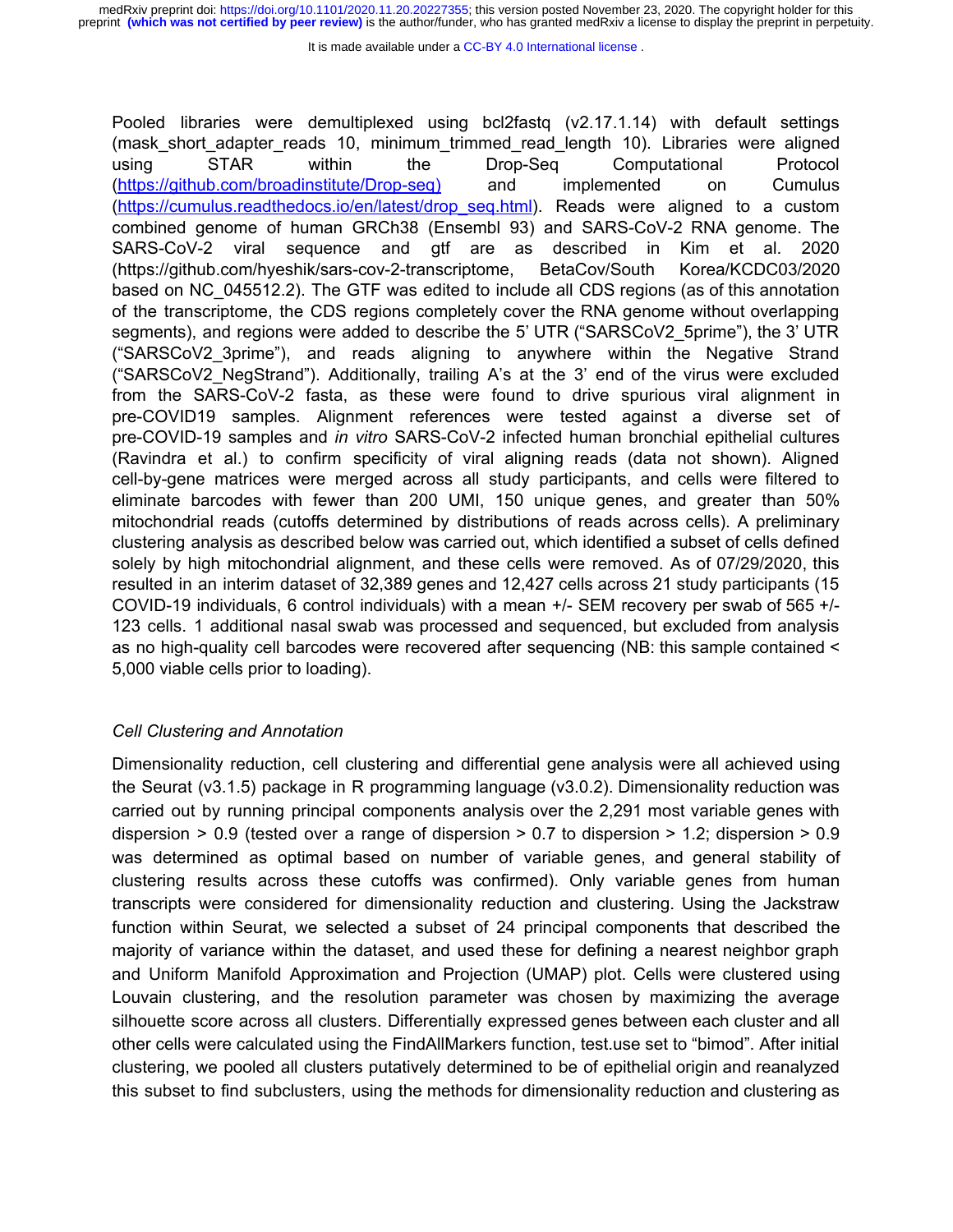It is made available under a CC-BY 4.0 International license.

above (dispersion cutoff > 0.9, 25 principal components). Within the epithelial cell subcluster, we then further subclustered cells belonging to the ciliated cell, squamous cell, and secretory cell Louvain clusters separately, resolving specific subtypes and substates among each cell type. Similar to epithelial cells, we combined all Louvain clusters containing myeloid cell types and reanalyzed as above (dispersion  $> 1$ , mean expression  $> 0.3$ , 6 principal components). After complete subclustering, all cell type identities were combined together to generate an interim annotated dataset.

# *Single-Cell RNA-seq Computational Pipelines, Processing, and Analysis* **(VIB/University Hospital Ghent):**

The raw reads were demultiplexed and mapped to a merged human/SARS-CoV-2 genome using Cell Ranger v4.0. Empty droplets and outlier cells were identified and removed based on the gene expression profile. Cells with counts in less than 200 genes and genes expressed in less than 3 cells were removed from the count matrix. Cells that were more than 5 mean absolute deviations from the median library size or median number of expressed genes were also removed, as well as cells where the % of mitochondrial reads exceeded the median by 5 mean absolute deviations. The ensuing count matrix was further processed using Seurat v3.1.5. The gene expression counts were divided by the library size and after applying a scaling factor log-transformed to normalize between cells. A centered log-ratio transform was used to normalize the antibody derived counts. Cells were clustered using the Louvain algorithm on the 50 first principal components of a subset of high variable genes and visualized on a Uniform Manifold Approximation and Projection of a batch-effect corrected embedding using Harmony (*Korsunsky et al., 2019*). The computational resources (Stevin Supercomputer Infrastructure) and services were provided by the VSC (Flemish Supercomputer Center), funded by Ghent University, FWO and the Flemish Government – department EWI.

## *Single-Cell RNA-seq Computational Pipelines, Processing, and Analysis* **(Sanger/UCL):**

The single cell data was mapped to a GRCh38 ENSEMBL 93 derived reference, with an additional 21 viral genomes (featuring SARS-CoV2) included as additional FASTA sequences and corresponding GTF entries. A complete list of the included viruses, along with their respective NCBI IDs and source links, can be found in Supplementary Table X. The alignment, quantification and preliminary cell calling were carried out via the STARsolo functionality of STAR 2.7.3a, with the cell calling subsequently refined with Cell Ranger 3.0.2's version of EmptyDrops (Lun et al., 2019). This algorithm has been made available as emptydrops on PyPi. Initial doublets were called on a per-sample basis by computing Scrublet (*Wolock et al., 2019*) scores for each cell, propagating them through an overclustered manifold by replacing individual scores with per-cluster medians, and identifying statistically significant values from the resulting distribution, replicating the approach of *Pijuan-Sala et al. 2019* and *Popescu et al. 2019*. The clustering was performed with the Leiden (*Traag et al. 2019*) algorithm on a KNN graph of a PCA space derived from a log(CPM/100 + 1) representation of highly variable genes, following SCANPY protocol (*Wolf et al. 2018*), and overclustering was achieved by performing an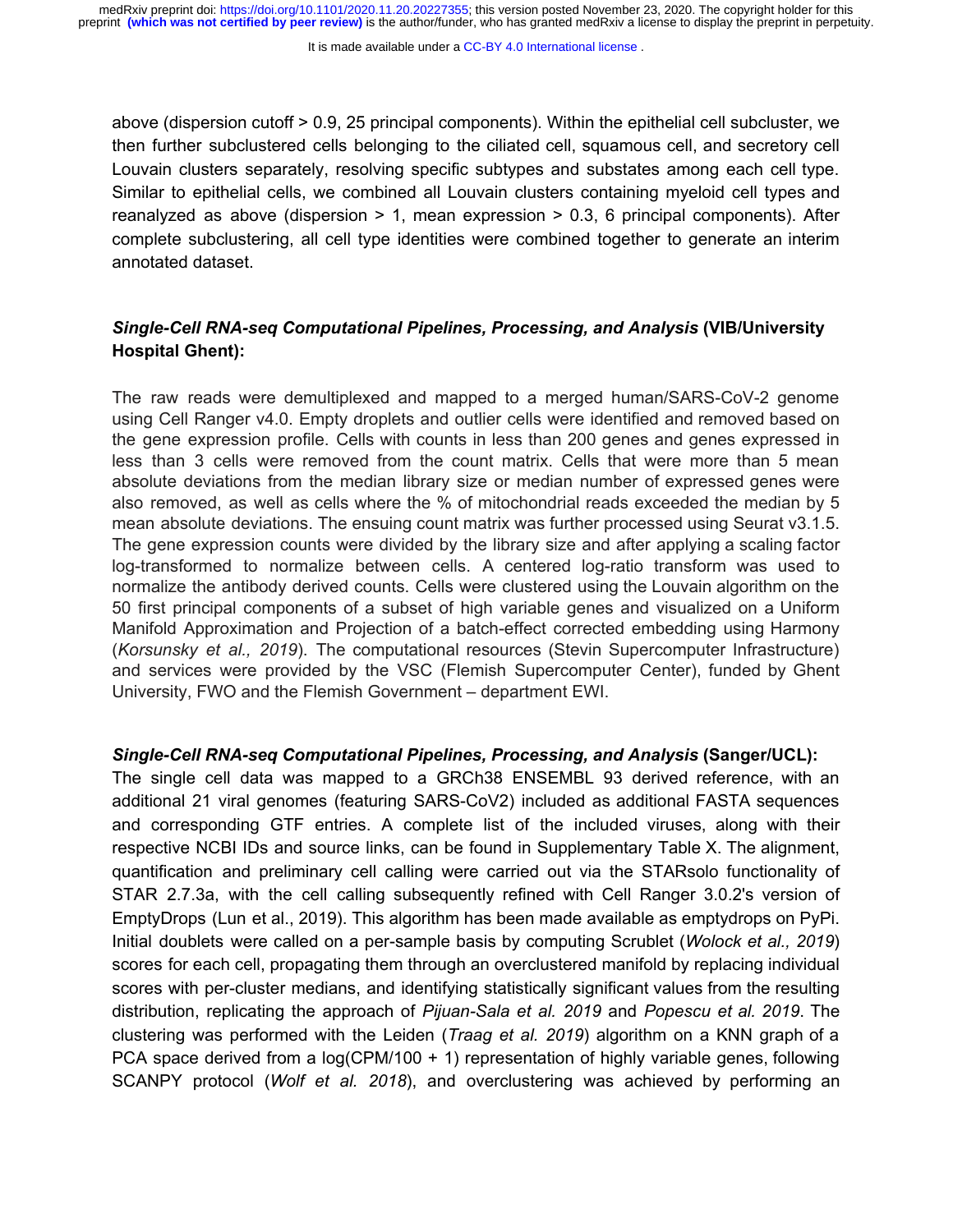It is made available under a CC-BY 4.0 International license.

additional clustering of each resulting cluster. The primary clustering also served as input for ambient RNA removal via SoupX (*Young et al. 2020*).

# *Single-Cell RNA-seq Computational Pipelines, Processing, and Analysis (MGH & Broad; Acute Blood Cohort PBMC Analysis)*

We ran Cell Ranger 3.1.0 (10x Genomics) on Terra (Broad Institute) using the cellranger\_workflow WDL file included in Cumulus (*Li et al. 2020*). This pipeline runs the "cellranger mkfastq'' command to demultiplex raw sequencing reads, and the "cellranger count" command to align the sequencing reads and generate a counts matrix. We aligned to a custom-built Human GRCh38 (Ensembl 93) and SARS-COV-2 RNA reference. The SARS-CoV-2 viral sequence and GTF are as described in *Kim et al. 2020* (https://github.com/hyeshik/sars-cov-2-transcriptome, BetaCov/South Korea/KCDC03/2020 based on NC\_045512.2). The GTF was edited to include all CDS regions (as of this annotation of the transcriptome, the CDS regions completely cover the RNA genome without overlapping segments), and regions were added to describe the 5' UTR ("SARSCoV2\_5prime"), the 3' UTR ("SARSCoV2\_3prime"), and reads aligning to anywhere within the Negative Strand ("SARSCoV2\_NegStrand"). Additionally, trailing A's at the 3' end of the virus were excluded from the SARS-CoV-2 fasta, as these were found to drive spurious viral alignment in pre-COVID19 samples. PBMC samples were pooled by multiplexing 8 samples. Donor identity was deconvolved using demuxEM on the hashtagged samples (*Gaublomme et al. 2019*).

# *Performing quality control, data integration of individual samples and clustering analysis* Single-cell RNA-seq data from individual samples were combined into a single large gene expression matrix and analyzed using R ([https://www.R-project.org\)](https://www.r-project.org/). Cells were removed in each sample if they met the following criteria:

- $\bullet$  <100 UMIs / cell
- <500 genes detected / cell
- >20% mitochondrial UMIs / cell
- <0.01% mitochondrial UMIs / cell

We selected genes with high variation by fitting a Loess regression ( $log(sd) \sim log(mean)$ ) to the 13,357 genes in the count data with expression in at least 300 cells. We took the 2599 genes with greatest residual variance from the Loess fit, and ran principal component analysis (PCA) on these scaled and centered genes to compute the top 30 principal components. To adjust each of the PCs, we ran Harmony (*Korsunsky et al. 2019*) for 25 iterations on the 30 PCs, where each multiplexed sample was considered its own batch. Next, we used the 30 adjusted PCs to compute the 50 nearest neighbors (Euclidean distance) for each cell with the HNSW algorithm (*Malkov and Yashunin 2016*) as implemented in the BiocNeighbors R package. The network of nearest neighbors was used as the input for unsupervised clustering with the Leiden community detection algorithm (*Traag et al. 2018*) as implemented in the leidenalg Python package [\(https://github.com/vtraag/leidenalg\)](https://github.com/vtraag/leidenalg) with resolution set to 0.8 for 20 iterations. To embed the cells in a two-dimensional map, we ran UMAP on the nearest neighbor network as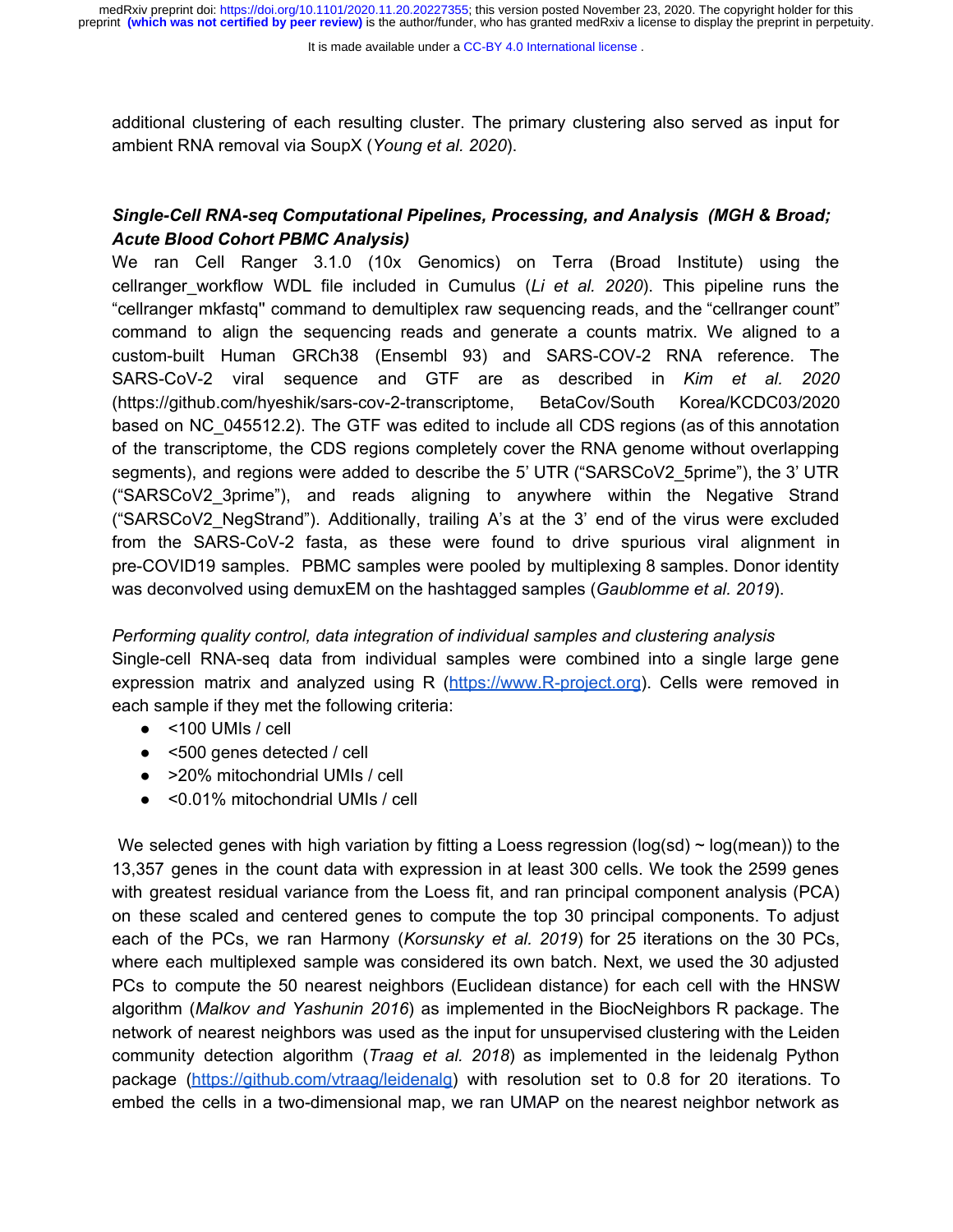implemented in the uwot R package ([https://github.com/jlmelville/uwot\)](https://github.com/jlmelville/uwot) with spread set to 1 and min\_dist set to 0.25.

For preliminary cell type annotation, we identified specific marker genes for each cluster using the area under the receiver operator curve (AUROC) computed by the Presto R package (<https://github.com/immunogenomics/presto>). We also used the p-value from the linear model fit (gene  $\sim$  in cluster) on pseudobulk expression (*Lun et al. 2016*) using the Limma R package (*Ritchie et al. 2005*).

## **Ethics Declarations:**

- Columbia
	- Full name of Ethics Committee / Institutional Review Board (IRB) for the cohort: Columbia University Irving Medical Center
	- Decision made by ethical oversight body: Approved IRB protocol AAAS9659
- UMMC/BCH/Broad
	- Full name of Ethics Committee / Institutional Review Board (IRB) for the cohort: University of Mississippi Medical Center
	- Decision made by ethical oversight body: Approved UMMC IRB#2020-0065
- MGH/Broad
	- Full name of Ethics Committee / Institutional Review Board (IRB) for the cohort: Partners Human Research Committee (now renamed Mass General Brigham IRB)
	- Decision made by ethical oversight body: The addition of the COVID cohort to 2107P001681 was approved via amendment with a waiver of informed consent for this cohort.
- Wellcome Sanger Institute/Josep Carreras Research Institute (IJC)
	- Full name of Ethics Committee / Institutional Review Board (IRB) for the cohort: Germans Trias i Pujol Hospital
	- Decision made by ethical oversight body: Approved IRB protocol PI-20-129
	- Full name of Ethics Committee / Institutional Review Board (IRB) for the cohort: Bellvitge Hospital Universitari
	- Decision made by ethical oversight body: Approved IRB protocol AC010/20
	- Full name of Ethics Committee / Institutional Review Board (IRB) for the cohort: Hospital Universitari Vall d'Hebron
	- Decision made by ethical oversight body: Approved IRB protocol PR(AG)282/2020
	- Full name of Ethics Committee / Institutional Review Board (IRB) for the cohort: Hospital Universitario de la Princesa
	- Decision made by ethical oversight body: Approved IRB protocol 4070
	- Full name of Ethics Committee / Institutional Review Board (IRB) for the cohort: Universitätsklinikun Freiburg
	- Decision made by ethical oversight body: Approved IRB protocol 507/16; 282/11
- VIB/Ghent University Hospital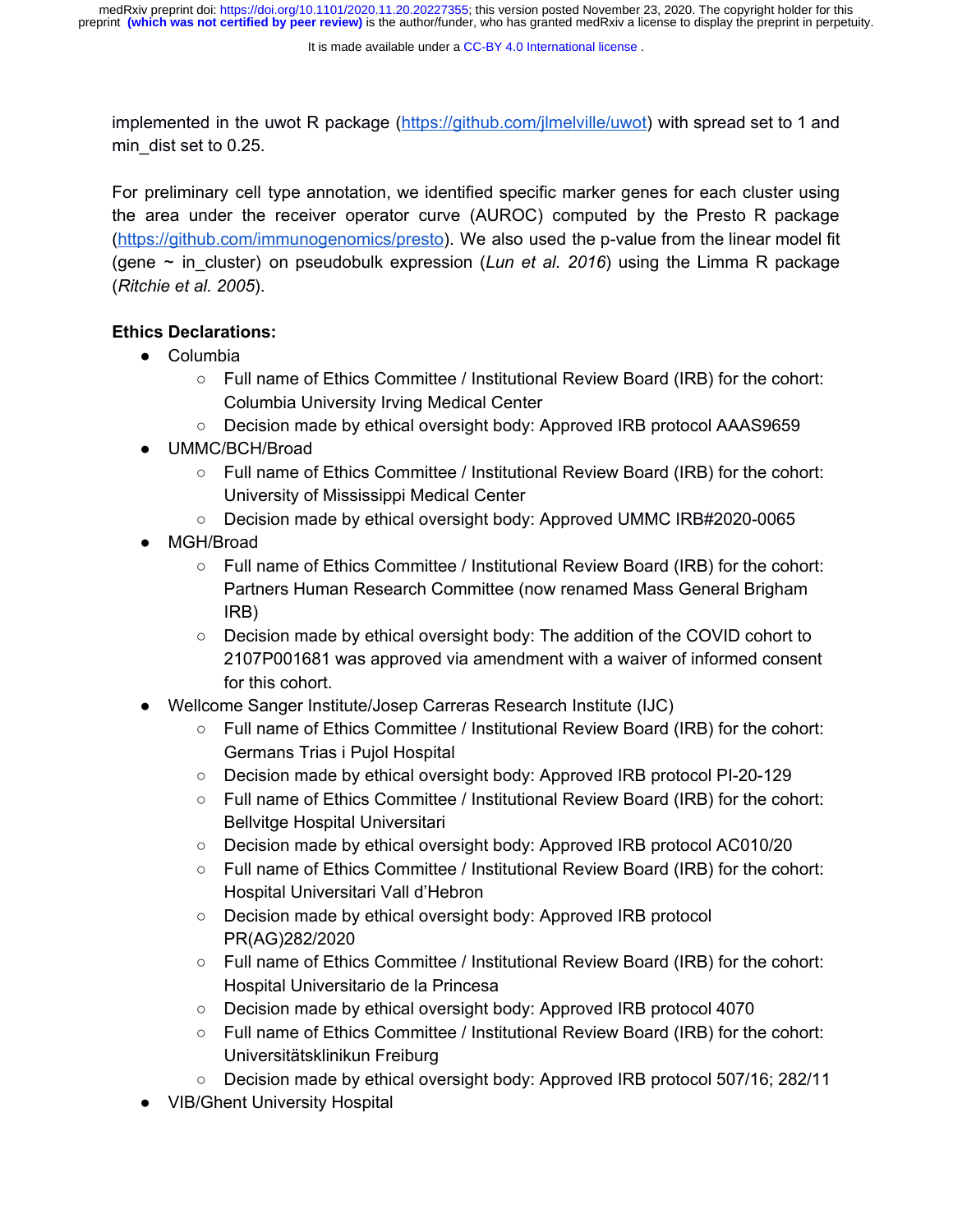- Full name of Ethics Committee / Institutional Review Board (IRB) for the cohort: Ethics Committee of Ghent University Hospital (Belgium), AZ Jan Palfijn (Belgium) and AZ Maria Middelares (Belgium)
- Decision made by ethical oversight body: approved reference G0G4520N.
- Wellcome Sanger Institute/University College London
	- Full name of Ethics Committee / Institutional Review Board (IRB) for the cohort: Living Airway Biobank, administered through UCL Great Ormond Street Institute of Child Health
	- Decision made by ethical oversight body: Approved REC reference: 19/NW/0171, IRAS project ID 261511

| <b>Name</b>                                              | <b>Affiliation</b>                                                                                                    | <b>Contact/Role</b>            |  |
|----------------------------------------------------------|-----------------------------------------------------------------------------------------------------------------------|--------------------------------|--|
| Sanger Genome Center & Josep Carreras Research Institute |                                                                                                                       |                                |  |
| <b>Roser Vento-Tormo</b>                                 | Wellcome Sanger Institute, Cambridge, UK                                                                              | PI                             |  |
| <b>Esteban Ballestar</b>                                 | Epigenetics and Immune Disease Group,<br>Josep Carreras Research Institute (IJC),<br>08916 Badalona, Barcelona, Spain | PI                             |  |
| <b>Louis-François Handfield</b>                          | Wellcome Sanger Institute, Cambridge, UK                                                                              | <b>Project Lead</b>            |  |
| Javier Rodríguez-Ubreva                                  | Epigenetics and Immune Disease Group,                                                                                 | <b>Project Lead</b>            |  |
| Laura Ciudad                                             | Josep Carreras Research Institute (IJC),<br>08916 Badalona, Barcelona, Spain                                          | Sample prep/data<br>generation |  |
| Gerard Godoy-Tena                                        |                                                                                                                       |                                |  |
| <b>Tarryn Porter</b>                                     | Wellcome Sanger Institute, Cambridge, UK                                                                              |                                |  |
| Agnes Oszlanczi                                          |                                                                                                                       |                                |  |
| Elena Prigmore                                           |                                                                                                                       |                                |  |
| Laura Richardson                                         |                                                                                                                       |                                |  |
| <b>Bertie Gottgens</b>                                   | Cambridge Institute For Medical Research,<br>United Kingdom                                                           |                                |  |

## **Full Author Table:**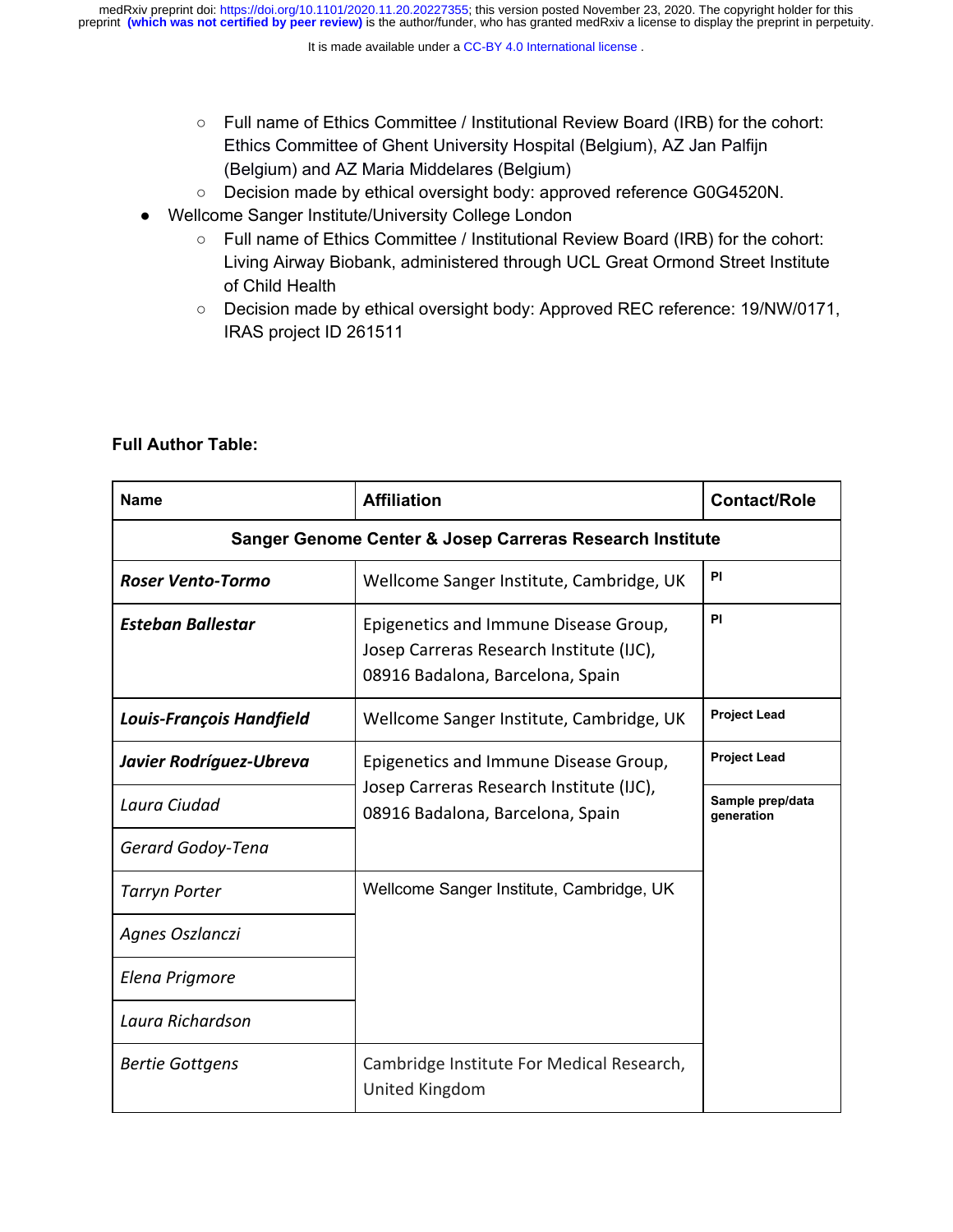It is made available under a CC-BY 4.0 International license.

| Fernando Calero-Nieto      |                                                                                                                                                                           |                      |
|----------------------------|---------------------------------------------------------------------------------------------------------------------------------------------------------------------------|----------------------|
| Nicola Wilson              |                                                                                                                                                                           |                      |
| <b>Domenica Marchese</b>   | CNAG-CRG, Centre for Genomic Regulation                                                                                                                                   |                      |
| <b>Holger Heyn</b>         | (CRG), Barcelona Institute of Science and<br>Technology (BIST), Barcelona, Spain                                                                                          |                      |
| Eduardo Andrés-León        | Institute of Parasitology and Biomedicine                                                                                                                                 | Genotyping           |
| Marialbert Acosta-Herrera  | López-Neyra, IPBLN-CSIC, PTS Granada,<br>Granada, Spain                                                                                                                   |                      |
| Javier Martin              |                                                                                                                                                                           |                      |
| Cristina Ramo-Tello        | Unidad de Esclerosis Múltiple y                                                                                                                                           | <b>Clinical Team</b> |
| Silvia Presas-Rodríguez    | Neuroinmunología                                                                                                                                                          |                      |
| Jorge Carrillo             | IrsiCaixa AIDS Research Institute. Hospital<br>Germans Trias i Pujol, Spain                                                                                               |                      |
| Eva Martínez-Cáceres       | Division of Immunology, Germans Trias i<br>Pujol University Hospital, LCMN. Germans<br>Trias i Pujol Research Institute (IGTP),<br>08916 Badalona, Barcelona Spain        |                      |
| Adolfo Ruiz-Sanmartin      | Intensive Care Department, Vall d'Hebron                                                                                                                                  |                      |
| Ricard Ferrer-Roca         | Hospital Universitari, Vall                                                                                                                                               |                      |
| Juan Carlos Ruiz-Rodriquez |                                                                                                                                                                           |                      |
| Mónica Martínez-Gallo      | Immunology Division, Hospital Universitari<br>Vall d'Hebron (HUVH), Vall d'Hebron<br>Research Institute (VHIR), Barcelona,<br>Catalonia, Spain                            |                      |
| Xavier Solanich            | Internal Medicine Department. Hospital<br>Universitari de Bellvitge, Bellvitge<br>Biomedical Research Institute (IDIBELL),<br>L'Hospitalet de Llobregat, Barcelona, Spain |                      |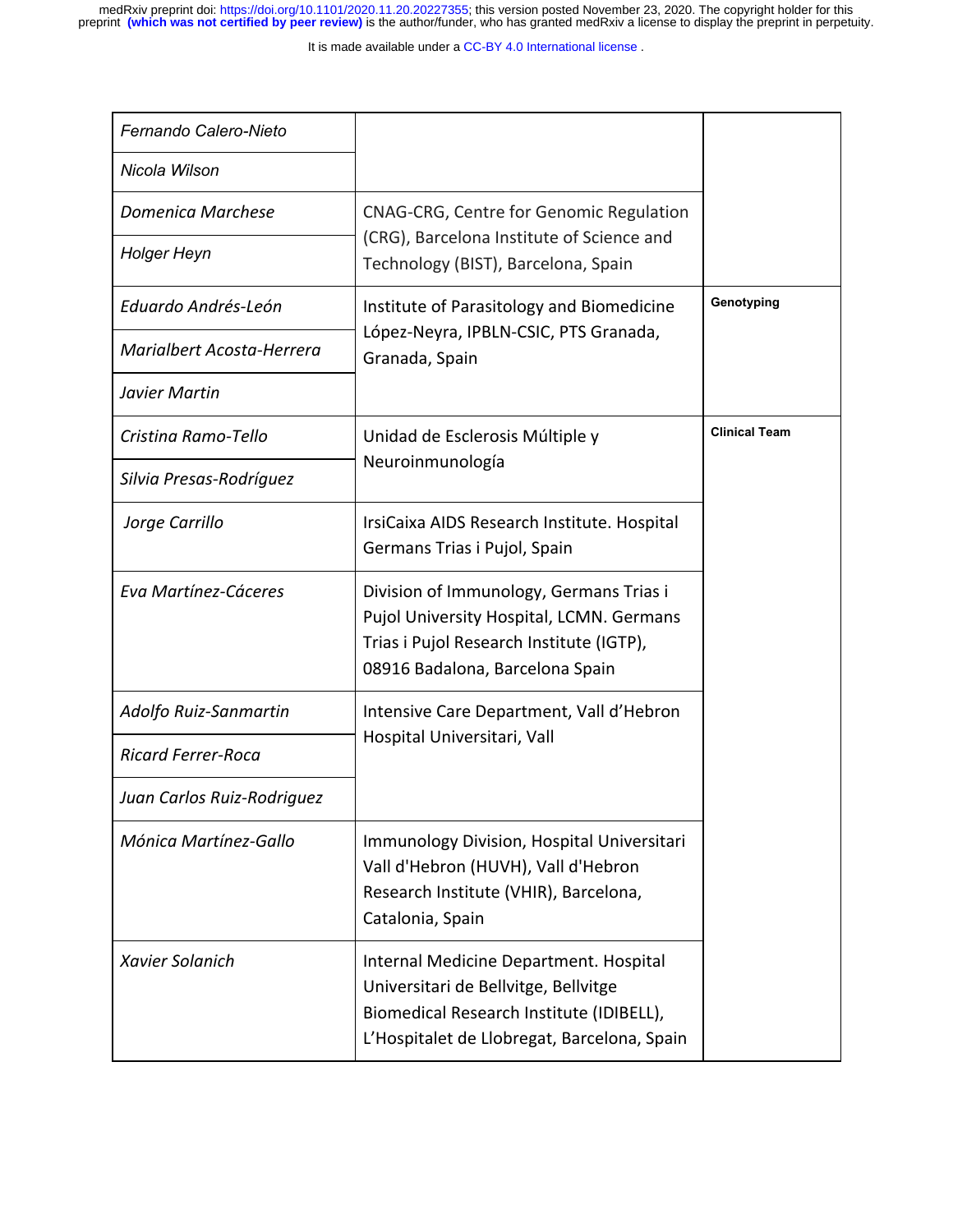| Isidoro González-Álvaro    | Rheumatology Service, Instituto de<br>Investigación Sanitaria La Princesa (IS-IP),<br>Hospital Universitario de la Princesa,<br>Madrid, Spain                                                                                                                                              |           |
|----------------------------|--------------------------------------------------------------------------------------------------------------------------------------------------------------------------------------------------------------------------------------------------------------------------------------------|-----------|
| Ildefonso Sánchez-Cerrillo | Immunology Department, Hospital<br>Universitario La Princesa, IS-IP, Madrid,<br>Spain                                                                                                                                                                                                      |           |
| <b>Baerbel Keller</b>      | - Department of Rheumatology and Clinical                                                                                                                                                                                                                                                  |           |
| Klaus Warnatz              | Immunology, Medical Center - University<br>of Freiburg, Faculty of Medicine, University<br>of Freiburg, Freiburg, Germany<br>- Center for Chronic Immunodeficiency<br>(CCI), Medical Center - University of<br>Freiburg, Faculty of Medicine, University of<br>Freiburg, Freiburg, Germany |           |
| Annegrit Decker            | University of Freiburg, Faculty of Medicine,                                                                                                                                                                                                                                               |           |
| Maike Hofmann              | University of Freiburg, Freiburg, Germany                                                                                                                                                                                                                                                  |           |
| Reinhard E. Voll           | Department of Rheumatology and Clinical<br>Immunology, Medical Center - University<br>of Freiburg, Faculty of Medicine, University<br>of Freiburg, Freiburg, Germany                                                                                                                       |           |
|                            | <b>Columbia Medical Center</b>                                                                                                                                                                                                                                                             |           |
| Donna L. Farber            | Dept. of Surgery; Dept. of Microbiology &<br>Immunology                                                                                                                                                                                                                                    | PI        |
| Peter A. Sims              | Dept. of Systems Biology; Dept. of<br><b>Biochemistry &amp; Molecular Biophysics</b>                                                                                                                                                                                                       | <b>PI</b> |
| Matthew R. Baldwin         | Dept. of Medicine                                                                                                                                                                                                                                                                          |           |
| Thomas J. Connors          | Dept. of Pediatrics                                                                                                                                                                                                                                                                        |           |
| Izabela Krupska            | Dept. of Systems Biology; Columbia<br>Sulzberger Genome Center                                                                                                                                                                                                                             |           |
| Peter A. Szabo             | Dept. of Microbiology & Immunology                                                                                                                                                                                                                                                         |           |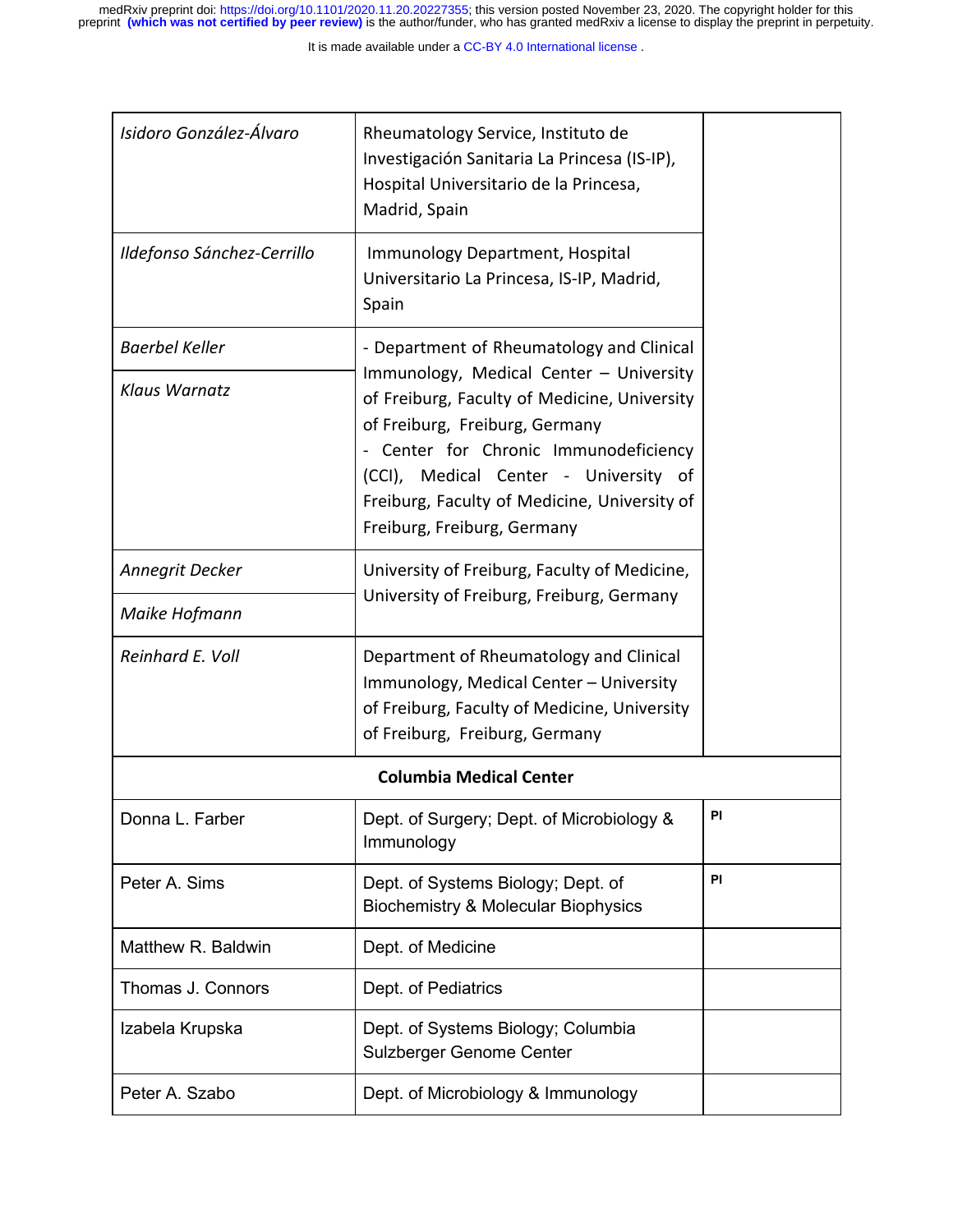It is made available under a CC-BY 4.0 International license.

| Steven B. Wells                                                                  | Dept. of Systems Biology                               |                                          |  |
|----------------------------------------------------------------------------------|--------------------------------------------------------|------------------------------------------|--|
| Boston Children's Harvard, Broad, MIT & University of Mississippi Medical Center |                                                        |                                          |  |
| Sarah C. Glover                                                                  | University of Mississippi Medical Center               | <b>Clinical Lead</b>                     |  |
| <b>Michal Senitko</b>                                                            |                                                        | <b>Clinical Team</b>                     |  |
| George E. Abraham III.                                                           |                                                        |                                          |  |
| Tanya O. Robinson                                                                |                                                        |                                          |  |
| Haley B. Williams                                                                |                                                        |                                          |  |
| Meredith Sloan                                                                   |                                                        |                                          |  |
| Anna Owings                                                                      |                                                        |                                          |  |
| Hannah Laird                                                                     |                                                        |                                          |  |
| <b>Taylor Christian</b>                                                          |                                                        |                                          |  |
| <b>Yilianys Pride</b>                                                            |                                                        |                                          |  |
| Kenneth J. Wilson                                                                |                                                        |                                          |  |
| Mohammad Hasan                                                                   |                                                        |                                          |  |
| Jose Ordovas-Montanes                                                            | Boston Children's Hospital, HMS, Broad,<br><b>HSCI</b> | <b>PI</b>                                |  |
| <b>Bruce Horwitz</b>                                                             | Boston Children's Hospital                             | <b>PI</b>                                |  |
| <b>Ying Tang</b>                                                                 |                                                        | <b>Sample Processing</b><br>& Analysis   |  |
| Alex K. Shalek                                                                   | Broad/MIT/Ragon                                        | <b>PI</b>                                |  |
| Carly G. K. Ziegler                                                              |                                                        | <b>Project Lead</b>                      |  |
| Vincent N. Miao                                                                  |                                                        | <b>Sample Processing</b><br>and Analysis |  |
| Andrew W. Navia                                                                  |                                                        |                                          |  |
| Joshua Bromley                                                                   |                                                        |                                          |  |
| <b>VIB &amp; University of Ghent</b>                                             |                                                        |                                          |  |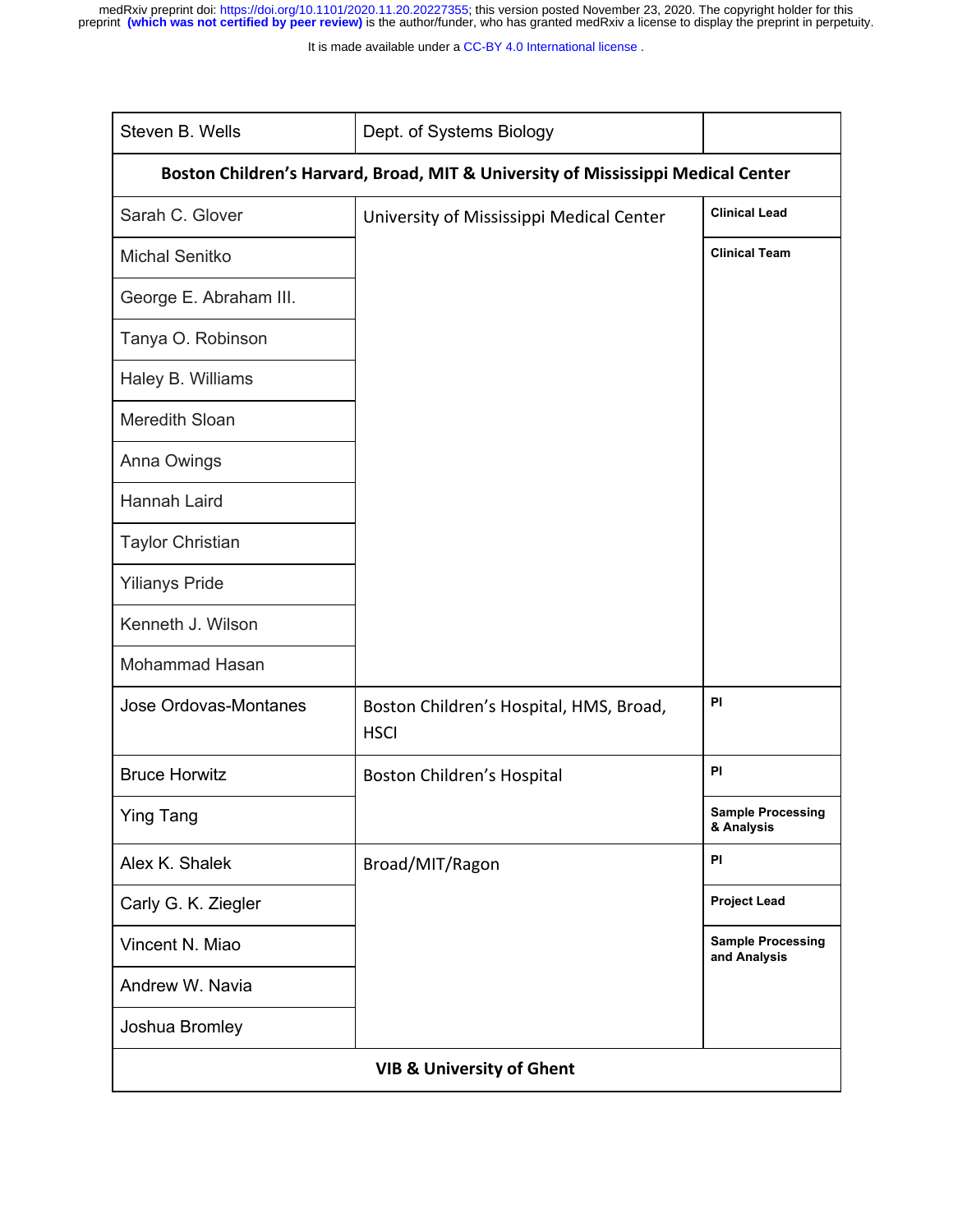| Niels Vandamme<br>(Corresponding author)       | Data Mining and Modelling for Biomedicine, VIB<br>Center for Inflammation Research, Ghent,<br>Belgium.                                                | <b>Project Lead</b>               |
|------------------------------------------------|-------------------------------------------------------------------------------------------------------------------------------------------------------|-----------------------------------|
| Linos Vandekerckhove<br>(Corresponding author) | HIV Cure Research Center, Department of<br>Internal Medicine and Pediatrics, Ghent<br>University and Ghent University Hospital,<br>Belgium.           | <b>PI/Project Lead</b>            |
| <b>Ruth Seurinck</b>                           | Data Mining and Modelling for Biomedicine, VIB<br>Center for Inflammation Research, Ghent,<br>Belgium.                                                | <b>Project Lead</b>               |
| Jozefien De Clercq                             | HIV Cure Research Center, Department of                                                                                                               | <b>Clinical/Experimental Lead</b> |
| <b>Marion Pardons</b>                          | Internal Medicine and Pediatrics, Ghent<br>University and Ghent University Hospital,                                                                  | <b>Clinical/Experimental Lead</b> |
| <b>Basiel Cole</b>                             | Belgium.                                                                                                                                              | <b>Clinical/Experimental Lead</b> |
| Sarah Gerlo                                    |                                                                                                                                                       | PI                                |
| <b>Yvan Saeys</b>                              | Data Mining and Modelling for Biomedicine, VIB<br>Center for Inflammation Research, Ghent,<br>Belgium.                                                | PI                                |
| <b>Martin Guilliams</b>                        | Laboratory of Myeloid Cell Biology in Tissue<br>Homeostasis and Regeneration, VIB-UGent<br>Center for Inflammation Research, Ghent,<br><b>Belgium</b> | PI                                |
| <b>Bart Lambrecht</b>                          | Laboratory of Mucosal Immunology and<br>Immunoregulation, VIB Center for Inflammation<br>Research, Ghent, Belgium.                                    | PI                                |
| Eva Van Braeckel                               | Department of Respiratory Medicine, Ghent                                                                                                             | <b>Clinical support</b>           |
| <b>Thomas Malfait</b>                          | University Hospital, Ghent, Belgium                                                                                                                   | <b>Clinical support</b>           |
| Louis Ide                                      | AZ Jan Palfijn, Ghent, Belgium                                                                                                                        | <b>Clinical support</b>           |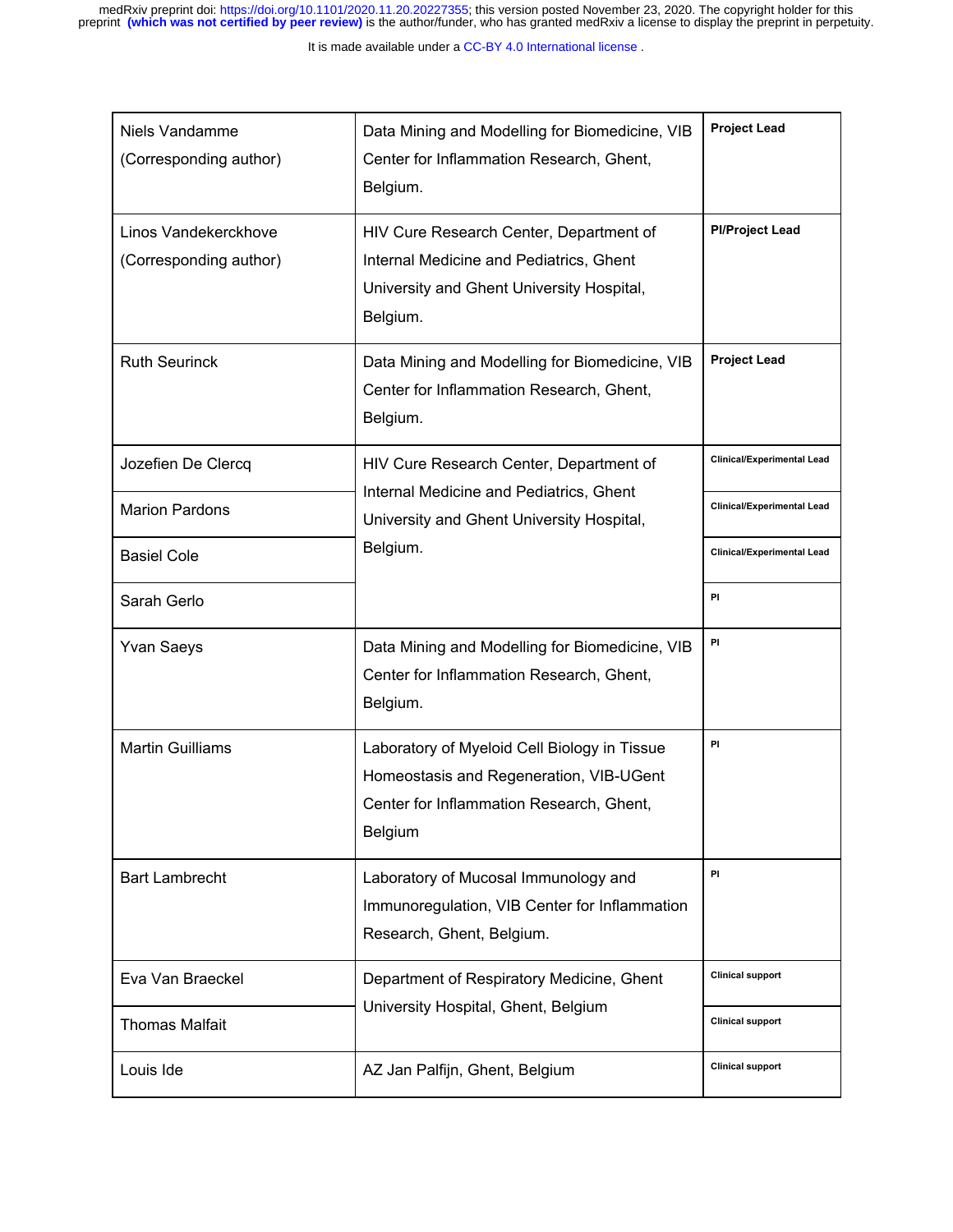It is made available under a CC-BY 4.0 International license.

| <b>Julie Catteeuw</b>  |                                                                                                                                             | <b>Clinical support</b>      |
|------------------------|---------------------------------------------------------------------------------------------------------------------------------------------|------------------------------|
| Karin Vandewalle       |                                                                                                                                             | <b>Clinical support</b>      |
| Paul Germonpré         |                                                                                                                                             | <b>Clinical support</b>      |
| An Casneuf             |                                                                                                                                             | <b>Clinical support</b>      |
| Els Tobback            | HIV Cure Research Center, Department of<br>Internal Medicine and Pediatrics, Ghent<br>University and Ghent University Hospital,<br>Belgium. | <b>Clinical support</b>      |
| Els Caluwé             | Ghent University Hospital,                                                                                                                  | <b>Clinical support</b>      |
| Sophie Vanherrewege    | Ghent, Belgium                                                                                                                              | <b>Clinical support</b>      |
| Els Merckx             |                                                                                                                                             | <b>Clinical support</b>      |
| <b>Ytse Noppe</b>      | HIV Cure Research Center, Department of<br>Internal Medicine and Pediatrics, Ghent<br>University and Ghent University Hospital,<br>Belgium. | Lab support                  |
| Kevin Verstaen         | Data Mining and Modelling for Biomedicine, VIB                                                                                              | <b>Computational support</b> |
| Jana Roels             | Center for Inflammation Research, Ghent,<br>Belgium.                                                                                        | <b>Computational support</b> |
| <b>Quentin Rouchon</b> |                                                                                                                                             | <b>Computational support</b> |
| Arne Soete             |                                                                                                                                             | <b>Computational support</b> |
| Ria Roelandt           |                                                                                                                                             | Lab support                  |
| Sofie De Prijck        | Laboratory of Mucosal Immunology and<br>Immunoregulation, VIB Center for Inflammation<br>Research, Ghent, Belgium.                          | Lab support                  |
| <b>Bavo Vanneste</b>   | Laboratory of Myeloid Cell Biology in Tissue<br>Homeostasis and Regeneration, VIB-UGent                                                     | Lab support                  |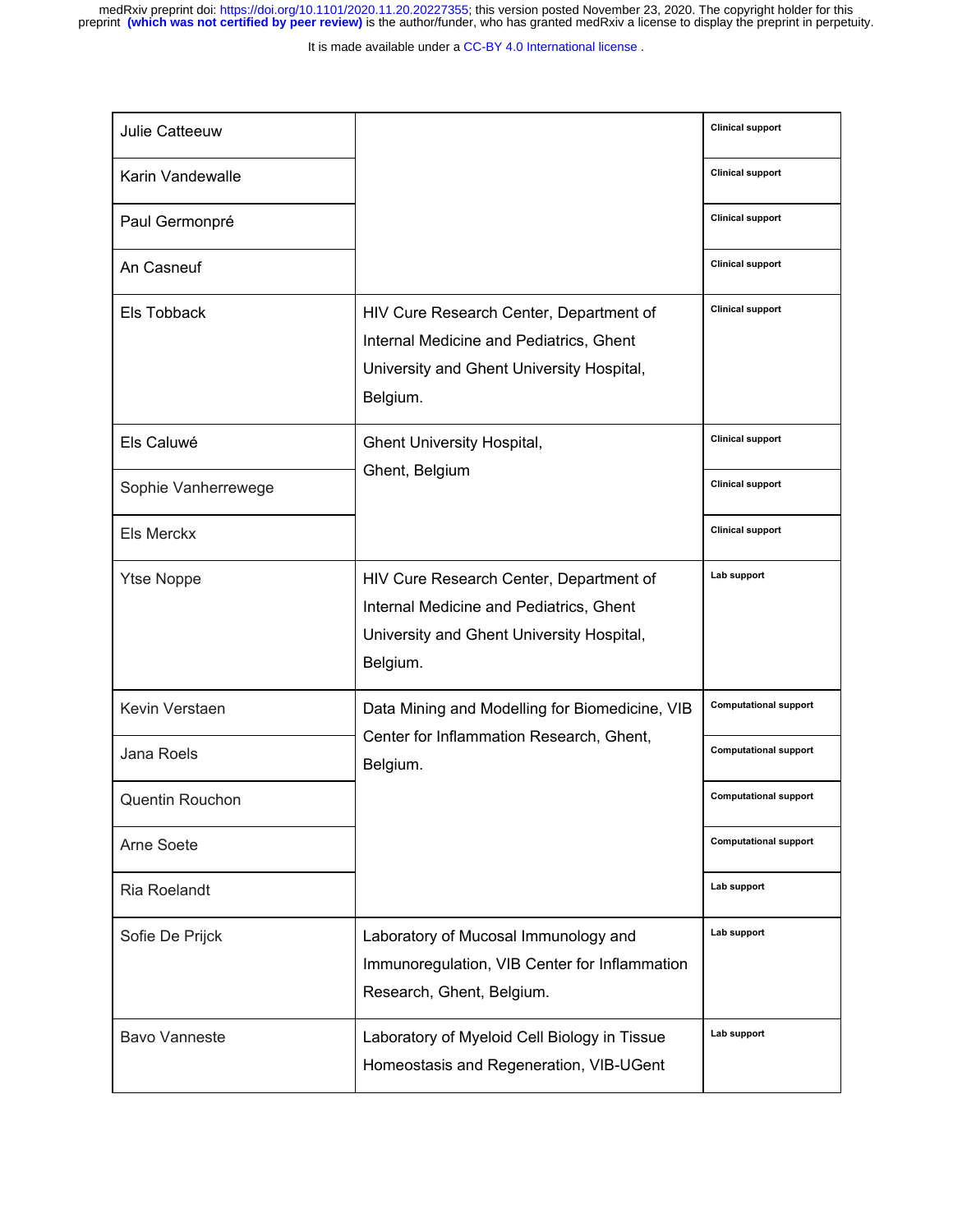|                                                       | Center for Inflammation Research, Ghent,<br>Belgium                                             |                           |
|-------------------------------------------------------|-------------------------------------------------------------------------------------------------|---------------------------|
| Filip Van Nieuwerburgh                                | Laboratory of Pharmaceutical Biotechnology,                                                     | Lab support               |
| Ellen De Meester                                      | Ghent University, Ghent, Belgium                                                                | Lab support               |
| Stefaan Derveaux                                      | <b>VIB Nucleomics Core</b>                                                                      | <b>Sequencing support</b> |
| <b>Kizi Coeck</b>                                     | <b>VIB Nucleomics Core</b>                                                                      | <b>Sequencing support</b> |
| Rekin's Janky                                         | <b>VIB Nucleomics Core</b>                                                                      | <b>Sequencing support</b> |
| <b>VIB Nucleomics team</b>                            | <b>VIB Nucleomics Core</b>                                                                      | <b>Sequencing support</b> |
| <b>Covid19cellatlas.org Data Portal</b>               |                                                                                                 |                           |
| Ni Huang (Sanger)                                     | Wellcome Sanger Institute, Cambridge, UK                                                        | <b>Project Team</b>       |
| Martin Prete (Sanger)                                 |                                                                                                 |                           |
| Vladimir Kiselev (Sanger)                             |                                                                                                 |                           |
| Sarah A. Teichmann<br>(Sanger)                        |                                                                                                 |                           |
| University College London & Wellcome Sanger Institute |                                                                                                 |                           |
| <b>Masahiro Yoshida</b>                               | Project lead<br>UCL Respiratory, Division of Medicine,<br>University College London, London, UK |                           |
| Kaylee B. Worlock                                     |                                                                                                 |                           |
| <b>Ni Huang</b>                                       | Wellcome Sanger Institute, Cambridge, UK                                                        | <b>Project Lead</b>       |
| <b>Kerstin B. Meyer</b>                               |                                                                                                 | <b>Pi and contact</b>     |
| Marko Z. Nikolić                                      | UCL Respiratory, Division of Medicine,<br>University College London, London, UK                 | <b>PI and Contact</b>     |
| Josephine L. Barnes                                   | UCL Respiratory, Division of Medicine,<br>University College London, London, UK                 | <b>Project Lead</b>       |
| Eliz Kilich                                           | University College London Hospitals NHS                                                         | <b>Clinical support</b>   |
| Angus de Wilton                                       | Foundation Trust, London, UK                                                                    |                           |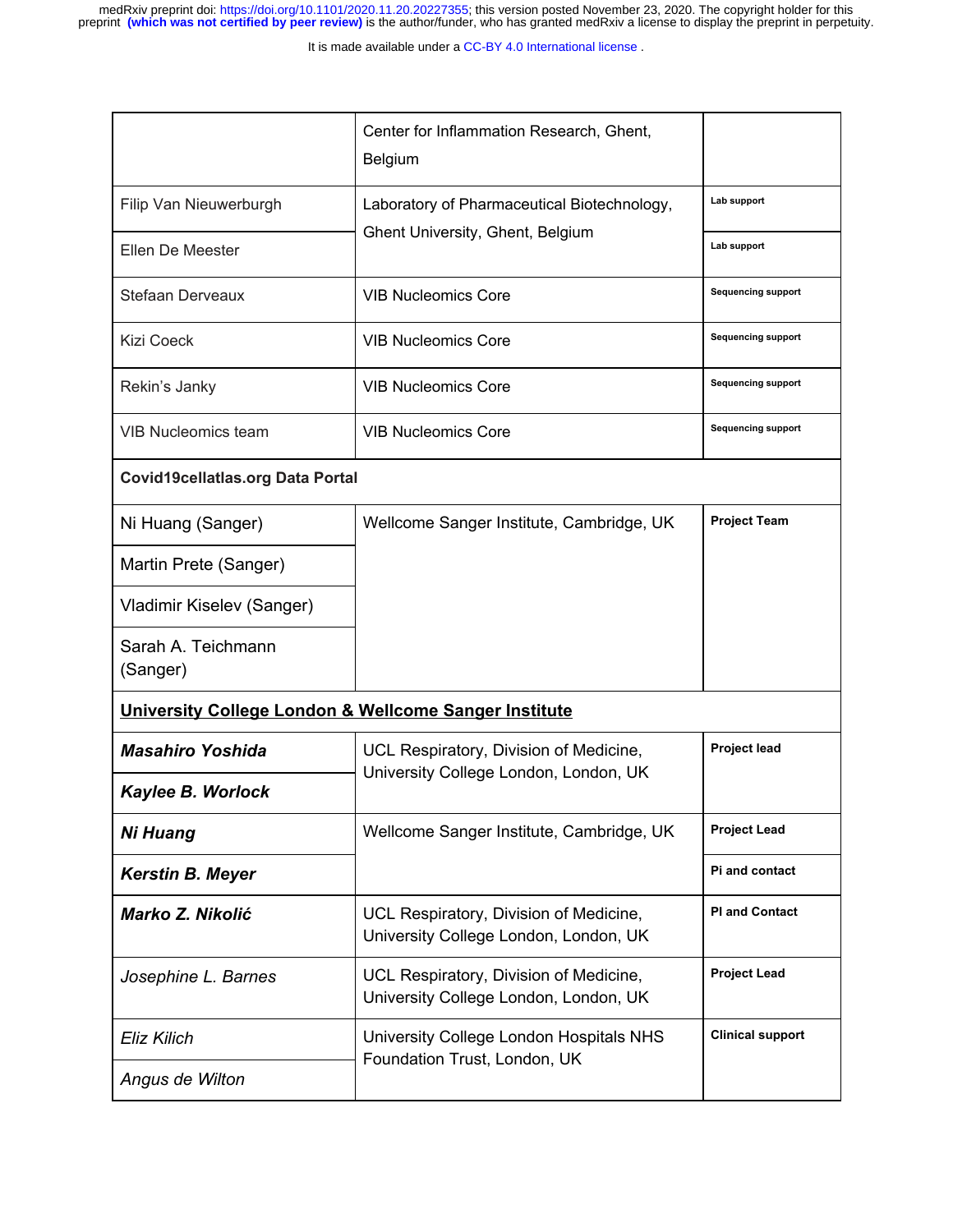It is made available under a CC-BY 4.0 International license.

| Malcolm Avari               |                                                                                         |                                              |
|-----------------------------|-----------------------------------------------------------------------------------------|----------------------------------------------|
| Anita Saigal                | Royal Free Hospital NHS Foundation Trust,<br>London, UK                                 |                                              |
| <b>Aarash Saleh</b>         |                                                                                         |                                              |
| Colin R. Butler             | <b>UCL Great Ormond Street Institute of Child</b><br>Health, London, UK                 |                                              |
| <b>Claire Smith</b>         |                                                                                         |                                              |
| <b>Marianne Shaw-Taylor</b> | University College London Hospitals NHS<br>Foundation Trust, London, UK                 |                                              |
| Jessica Allen-Hyttinen      | UCL Respiratory, Division of Medicine,                                                  |                                              |
| <b>Henry Yung</b>           | University College London, London, UK                                                   |                                              |
| Sam M. Janes                |                                                                                         |                                              |
| Clare Jolly                 | UCL Division of Infection and Immunity,<br>University College London, London, UK        |                                              |
| <b>Ann-Kathrin Reuschl</b>  |                                                                                         |                                              |
| Lira Mamanova               | Wellcome Sanger Institute, Cambridge, UK                                                | Library prep &<br><b>informatics</b>         |
| Liam Bolt                   |                                                                                         |                                              |
| Laura Richardson            |                                                                                         |                                              |
| Elo Madissoon               |                                                                                         |                                              |
| Krzysztof Polanski          |                                                                                         |                                              |
| Natsuhiko Kumasaka          |                                                                                         |                                              |
| <b>Rik Lindeboom</b>        |                                                                                         |                                              |
| Sarah A. Teichmann          |                                                                                         | Oversight and<br>support                     |
|                             | <b>Massachusetts General Hospital &amp; Broad Institute Acute Blood Cohort Effort</b>   |                                              |
| Kyle R. Kays                | Department of Emergency Medicine,<br>Massachusetts General Hospital, Boston,<br>MA, USA | <b>Blood sample</b><br>collection & clinical |
| Blair A. Parry              |                                                                                         | data annotation                              |
| Kendall M. Lavin-Parsons    |                                                                                         |                                              |
| Brendan M. Lilly            |                                                                                         |                                              |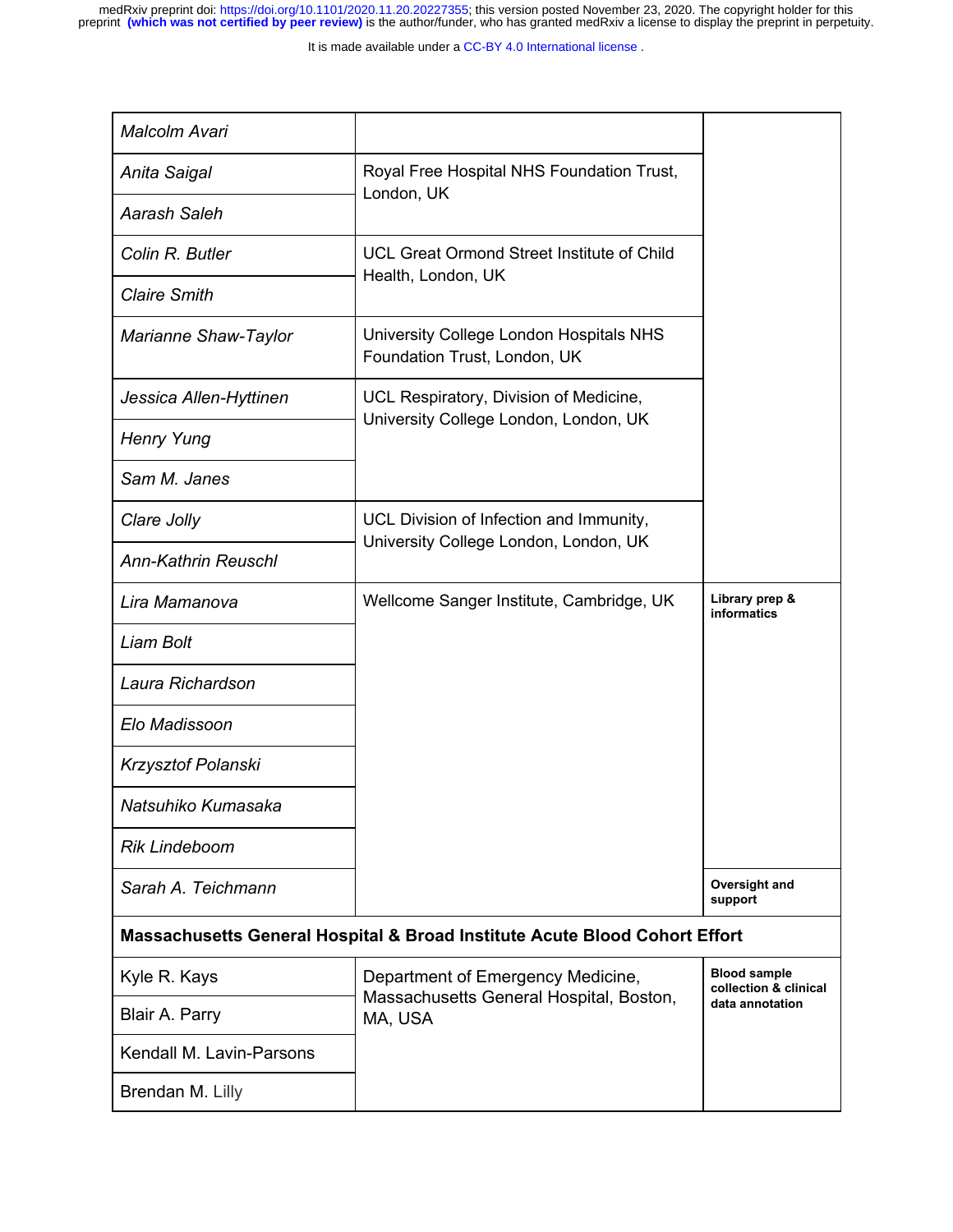It is made available under a CC-BY 4.0 International license.

| <b>Brenna McKaig</b>                          |                                                                                                                                                                                                                                                                                                                                                                                      |                                                                                |
|-----------------------------------------------|--------------------------------------------------------------------------------------------------------------------------------------------------------------------------------------------------------------------------------------------------------------------------------------------------------------------------------------------------------------------------------------|--------------------------------------------------------------------------------|
| Nicole Charland                               |                                                                                                                                                                                                                                                                                                                                                                                      |                                                                                |
| Hargun Khanna                                 |                                                                                                                                                                                                                                                                                                                                                                                      |                                                                                |
| Carl Lodenstein                               |                                                                                                                                                                                                                                                                                                                                                                                      |                                                                                |
| Justin Margolin                               |                                                                                                                                                                                                                                                                                                                                                                                      |                                                                                |
| Anna Gonye                                    | <b>Blood sample</b><br>Center for Cancer Research, Department<br>processing<br>of Medicine, Massachusetts General<br>Hospital, Boston, MA, USA<br>Broad Institute of MIT and Harvard,<br>Cambridge, MA, USA                                                                                                                                                                          |                                                                                |
| Irena Gushterova                              |                                                                                                                                                                                                                                                                                                                                                                                      |                                                                                |
| Nihaarika Sharma                              |                                                                                                                                                                                                                                                                                                                                                                                      |                                                                                |
| Maricarmen Rojas-Lopez                        | Center for Bacterial Pathogenesis, Division                                                                                                                                                                                                                                                                                                                                          |                                                                                |
| <b>Brian Russo</b>                            | of Infectious Diseases, Department of<br>Medicine, Massachusetts General Hospital,<br>Boston, MA, USA<br>Department of Microbiology, Harvard<br>Medical School, Boston, MA, USA<br>Department of Medicine, Harvard Medical<br>School, Boston, MA, USA                                                                                                                                |                                                                                |
| <b>Miguel Reyes</b>                           | Broad Institute of MIT and Harvard,<br>Cambridge, MA, USA<br>Department of Biological Engineering,<br>Massachusetts Institute of Technology,<br>Cambridge, MA, USA                                                                                                                                                                                                                   |                                                                                |
| <b>Molly Fisher Thomas</b>                    | Center for Immunology & Inflammatory<br>Diseases, Department of Medicine,<br>Massachusetts General Hospital, Boston<br><b>MA USA</b><br>Center for Cancer Research, Department<br>of Medicine, Massachusetts General<br>Hospital, Boston, MA, USA<br>Department of Medicine, Harvard Medical<br>School, Boston, MA, USA<br>Broad Institute of MIT and Harvard,<br>Cambridge, MA, USA |                                                                                |
| Jessica Tantivit<br>Kasidet Manakongtreecheep | Center for Immunology & Inflammatory<br>Diseases, Department of Medicine,<br>Massachusetts General Hospital, Boston<br>MA, USA                                                                                                                                                                                                                                                       | <b>Blood sample</b><br>processing & single<br>cell genomics data<br>generation |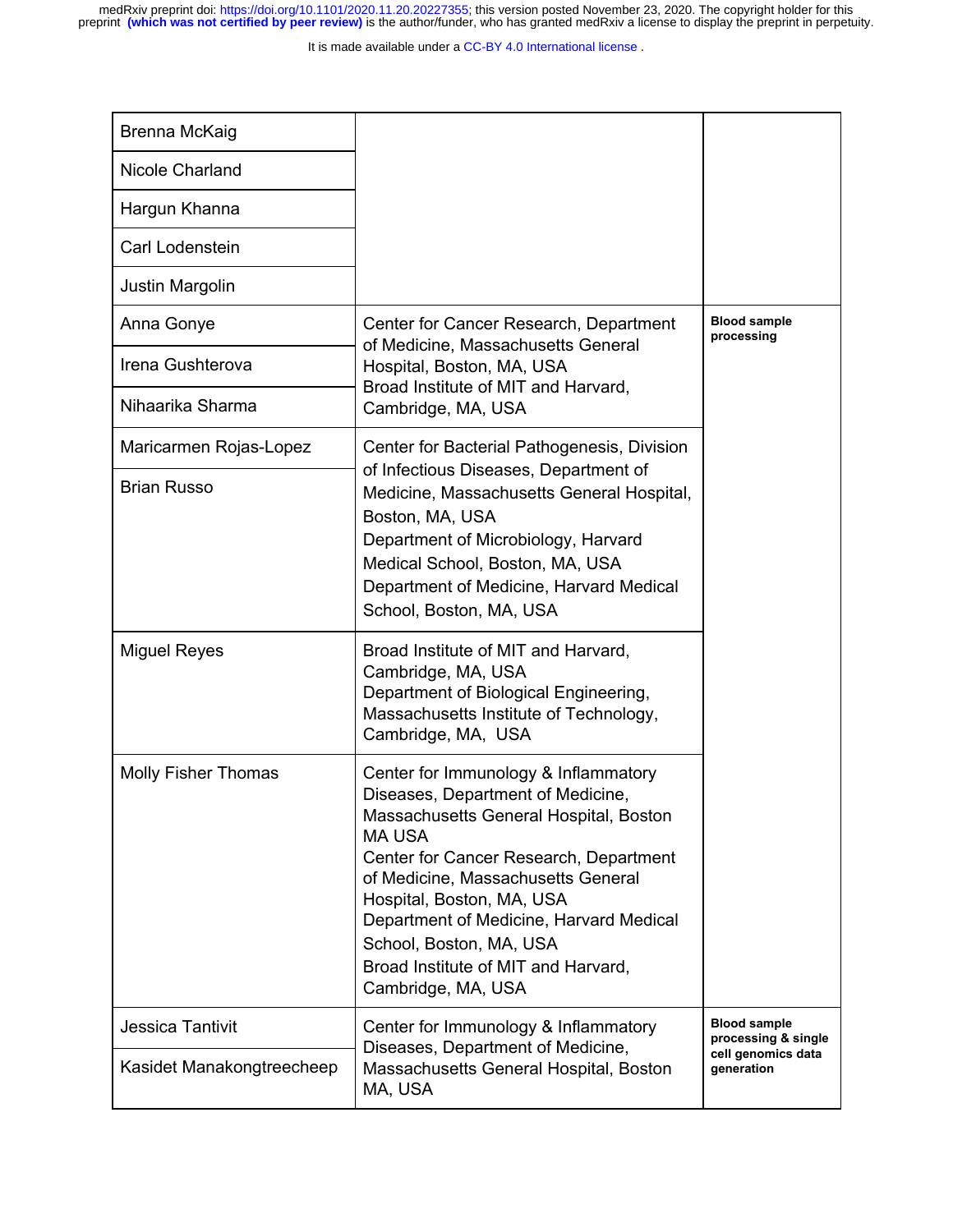|                         | Center for Cancer Research, Department<br>of Medicine, Massachusetts General<br>Hospital, Boston, MA, USA<br>Broad Institute of MIT and Harvard,<br>Cambridge, MA, USA                                                                                                                                                                                                                        |                                            |
|-------------------------|-----------------------------------------------------------------------------------------------------------------------------------------------------------------------------------------------------------------------------------------------------------------------------------------------------------------------------------------------------------------------------------------------|--------------------------------------------|
| <b>Tom Lasalle</b>      | Center for Cancer Research, Department<br>of Medicine, Massachusetts General<br>Hospital, Boston, MA, USA<br>Broad Institute of MIT and Harvard,<br>Cambridge, MA, USA                                                                                                                                                                                                                        |                                            |
| Pritha Sen              | Center for Immunology & Inflammatory<br>Diseases, Department of Medicine,<br>Massachusetts General Hospital, Boston<br>MA, USA<br>Division of Infectious Diseases, Department<br>of Medicine, Massachusetts General<br>Hospital, Boston, MA,<br><b>USA</b><br>Department of Medicine, Harvard Medical<br>School, Boston, MA, USA<br>Broad Institute of MIT and Harvard,<br>Cambridge, MA, USA | Single cell<br>genomics data<br>generation |
| <b>Tom Eisenhaure</b>   | Broad Institute of MIT and Harvard,<br>Cambridge, MA, USA                                                                                                                                                                                                                                                                                                                                     |                                            |
| <b>Alice Tirard</b>     | Center for Immunology & Inflammatory<br>Diseases, Department of Medicine,                                                                                                                                                                                                                                                                                                                     |                                            |
| Benjamin Arnold         | Massachusetts General Hospital, Boston<br>MA, USA<br>Center for Cancer Research. Department<br>of Medicine, Massachusetts General<br>Hospital, Boston, MA, USA<br>Broad Institute of MIT and Harvard,<br>Cambridge, MA, USA                                                                                                                                                                   |                                            |
| Kamil Slowikowski       | Center for Immunology & Inflammatory                                                                                                                                                                                                                                                                                                                                                          | Computational<br>analysis                  |
| <b>Neal Smith</b>       | Diseases, Department of Medicine,<br>Massachusetts General Hospital, Boston<br>MA, USA                                                                                                                                                                                                                                                                                                        |                                            |
| <b>Rachelly Normand</b> | Center for Cancer Research, Department<br>of Medicine, Massachusetts General                                                                                                                                                                                                                                                                                                                  |                                            |
| Swetha Ramesh           | Hospital, Boston, MA, USA<br>Broad Institute of MIT and Harvard,<br>Cambridge, MA, USA                                                                                                                                                                                                                                                                                                        |                                            |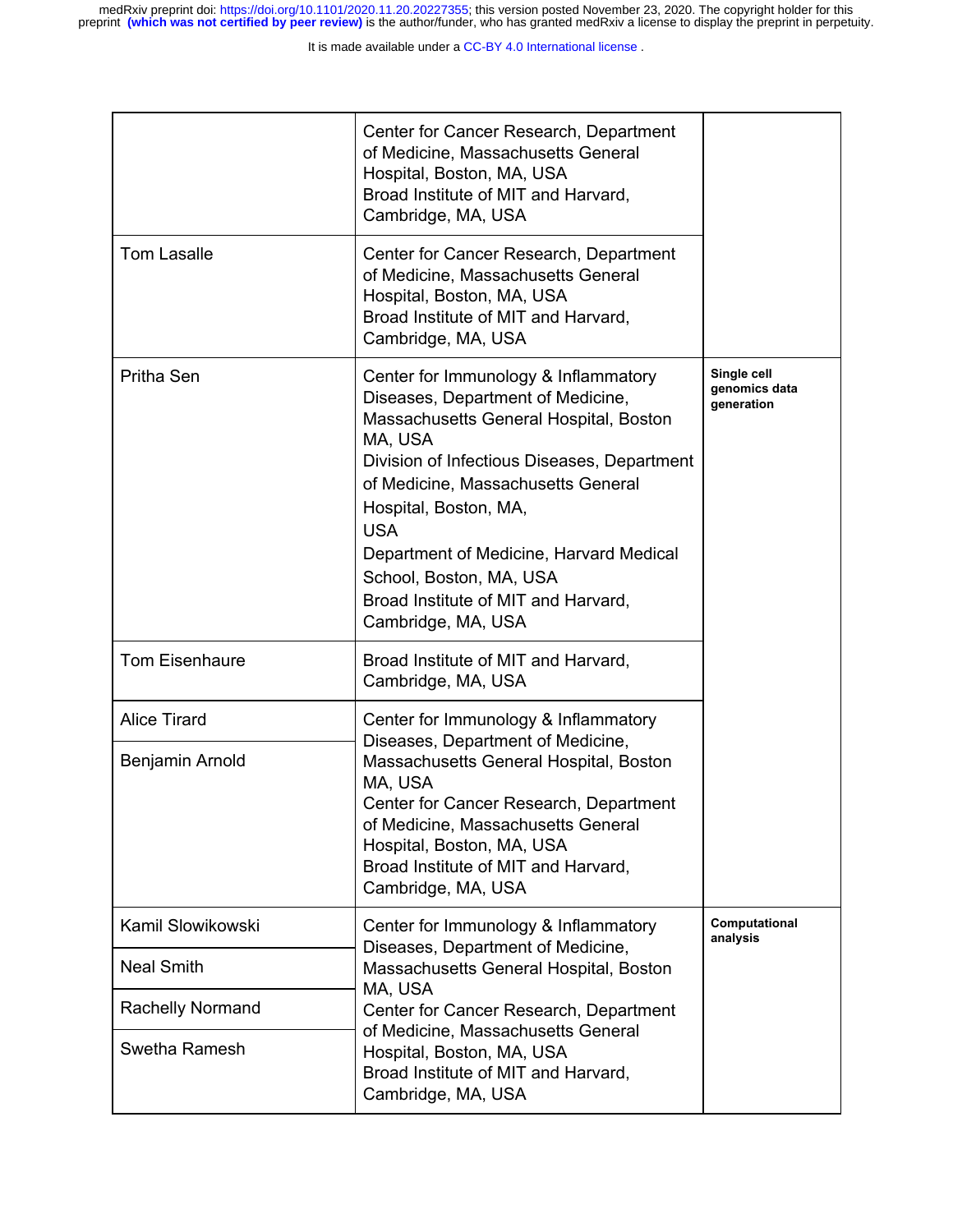| Alexandra-Chloé Villani | Center for Immunology & Inflammatory<br>Diseases, Department of Medicine,<br>Massachusetts General Hospital, Boston<br>MA, USA<br>Center for Cancer Research, Department<br>of Medicine, Massachusetts General<br>Hospital, Boston, MA, USA<br>Department of Medicine, Harvard Medical<br>School, Boston, MA, USA<br>Broad Institute of MIT and Harvard,<br>Cambridge, MA, USA | PI and contact |
|-------------------------|--------------------------------------------------------------------------------------------------------------------------------------------------------------------------------------------------------------------------------------------------------------------------------------------------------------------------------------------------------------------------------|----------------|
| Nir Hacohen             | Center for Cancer Research, Department<br>of Medicine, Massachusetts General<br>Hospital, Boston, MA, USA<br>Department of Medicine, Harvard Medical<br>School, Boston, MA, USA<br>Broad Institute of MIT and Harvard,<br>Cambridge, MA, USA                                                                                                                                   | Pls            |
| Michael Filbin          | Department of Emergency Medicine,<br>Massachusetts General Hospital, Boston,<br>MA, USA                                                                                                                                                                                                                                                                                        |                |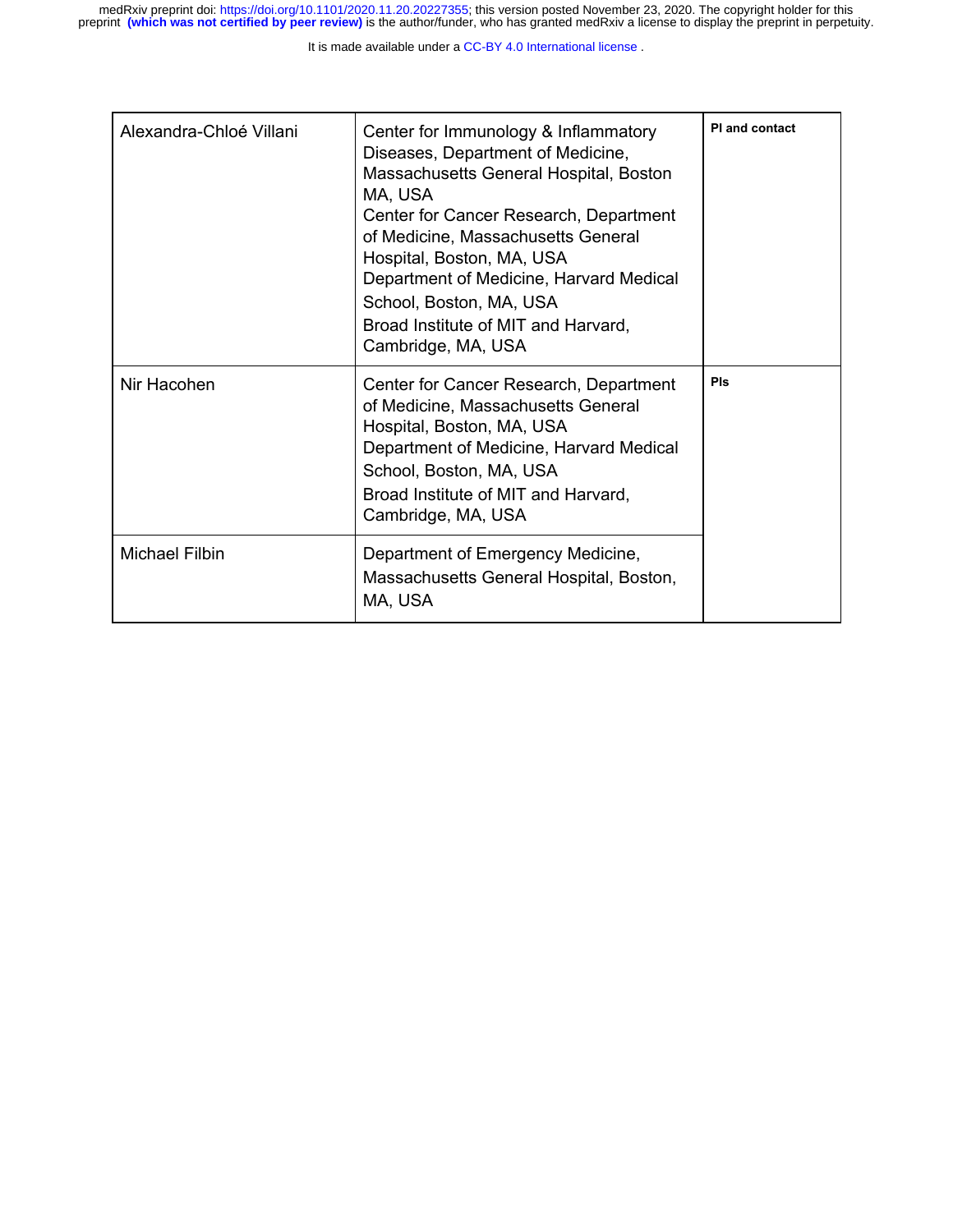|                    | Department of Emergency Medicine,<br>Harvard Medical School, Boston, MA, USA<br>Broad Institute of MIT and Harvard,<br>Cambridge, MA, USA                                                                                                                                                                                                                         |
|--------------------|-------------------------------------------------------------------------------------------------------------------------------------------------------------------------------------------------------------------------------------------------------------------------------------------------------------------------------------------------------------------|
| Moshe Sade-Feldman | Center for Cancer Research, Department<br>of Medicine, Massachusetts General<br>Hospital, Boston, MA, USA<br>Department of Medicine, Harvard Medical<br>School, Boston, MA, USA<br>Broad Institute of MIT and Harvard,<br>Cambridge, MA, USA                                                                                                                      |
| Paul Blainey       | Broad Institute of MIT and Harvard,<br>Cambridge, MA, USA<br>Department of Biological Engineering,<br>Massachusetts Institute of Technology,<br>Cambridge, MA, USA                                                                                                                                                                                                |
| Roby Bhattacharyya | Division of Infectious Diseases, Department<br>of Medicine, Massachusetts General<br>Hospital, Boston, MA,<br><b>USA</b><br>Department of Medicine, Harvard Medical<br>School, Boston, MA, USA<br>Broad Institute of MIT and Harvard,<br>Cambridge, MA, USA                                                                                                       |
| Marcia Goldberg    | Center for Bacterial Pathogenesis, Division<br>of Infectious Diseases, Department of<br>Medicine, Massachusetts General Hospital,<br>Boston, MA, USA<br>Department of Microbiology, Harvard<br>Medical School, Boston, MA, USA<br>Department of Medicine, Harvard Medical<br>School, Boston, MA, USA<br>Broad Institute of MIT and Harvard,<br>Cambridge, MA, USA |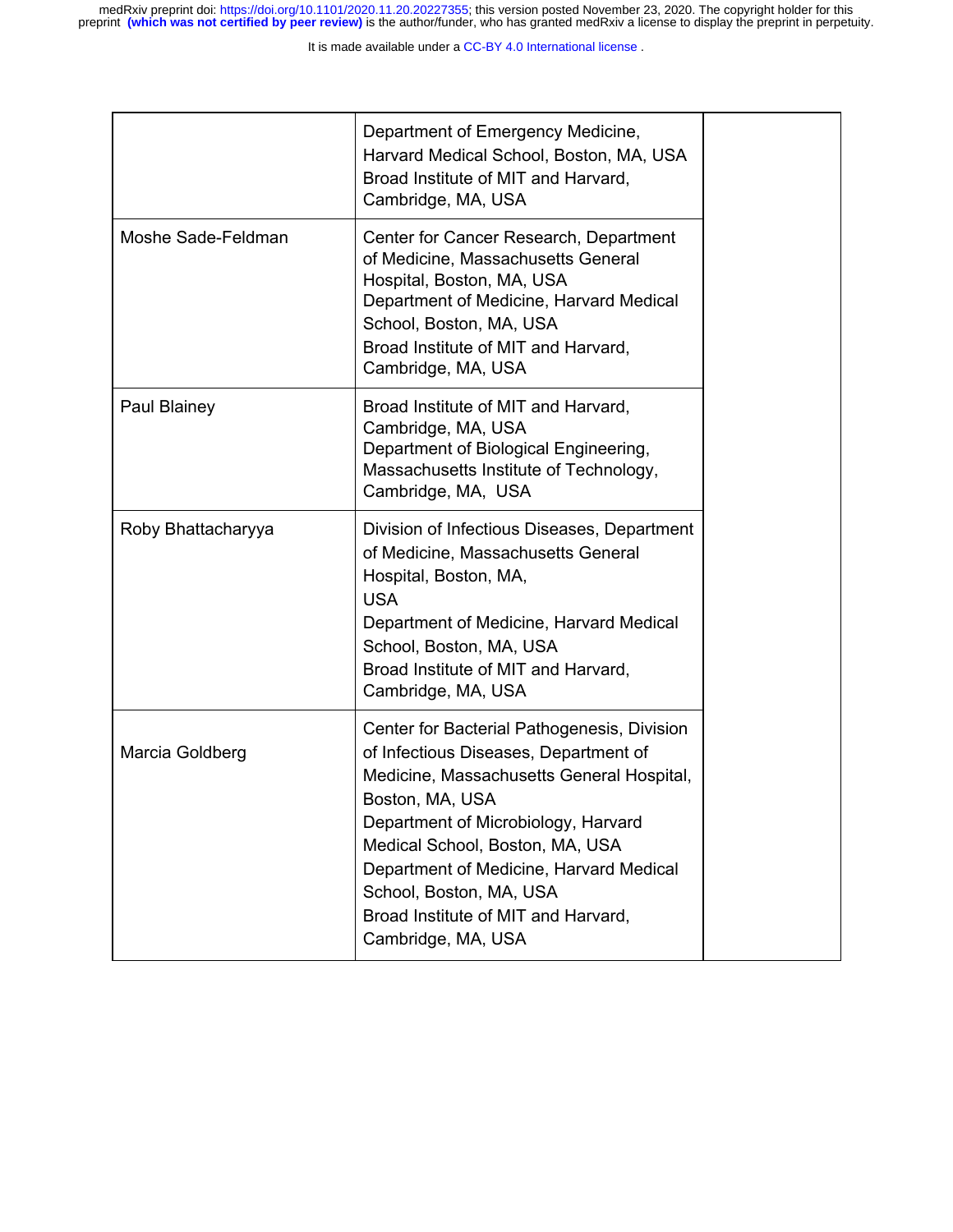#### **References:**

Bray NL, Pimentel H, Melsted P, Pachter L. Near-optimal probabilistic RNA-seq quantification. Nat Biotechnol. 2016 May;34(5):525-7. doi: 10.1038/nbt.3519. Epub 2016 Apr 4. Erratum in: Nat Biotechnol. 2016 Aug 9;34(8):888. PMID: 27043002.

Cao Y, Guo Z, Vangala P, et al. Single-cell analysis of upper airway cells reveals host-viral dynamics in influenza infected adults. bioRxiv; 2020. DOI: 10.1101/2020.04.15.042978.

Chen G, Wu D, Guo W, Cao Y, Huang D, Wang H, et al. Clinical and immunologic features in severe and moderate Coronavirus Disease 2019. J Clin Invest. 2020. doi:10.1172/JCI137244

Deprez M, Zaragosi LE, Truchi M, Becavin C, Ruiz García S, Arguel MJ, Plaisant M, Magnone V, Lebrigand K, Abelanet S, Brau F, Paquet A, Pe'er D, Marquette CH, Leroy S, Barbry P. A Single-cell Atlas of the Human Healthy Airways. Am J Respir Crit Care Med. 2020 Jul 29. doi: 10.1164/rccm.201911-2199OC. Epub ahead of print. PMID: 32726565.

Du Y, Tu L, Zhu P, Mu M, Wang R, Yang P, Wang X, Hu C, Ping R, Hu P, Li T, Cao F, Chang C,

Heaton H, Talman AM, Knights A, Imaz M, Gaffney DJ, Durbin R, Hemberg M, Lawniczak MK. Souporcell: robust clustering of single-cell RNA-seq data by genotype without reference genotypes. Nature Methods. 2020 Jun;17(6):615-20.

Hu Q, Jin Y, Xu G. Clinical Features of 85 Fatal Cases of COVID-19 from Wuhan. A Retrospective Observational Study. Am J Respir Crit Care Med. 2020 Jun 1;201(11):1372-1379.

Huang C, Wang Y, Li X, Ren L, Zhao J, Hu Y, et al. Clinical features of patients infected with 2019 novel coronavirus in Wuhan, China. Lancet. 2020;395: 497–506.

García SR, Deprez M, Lebrigand K, Cavard A, Paquet A, Arguel MJ, Magnone V, Truchi M, Caballero I, Leroy S, Marquette CH, Marcet B, Barbry P, Zaragosi LE. Novel dynamics of human mucociliary differentiation revealed by single-cell RNA sequencing of nasal epithelial cultures. Development. 2019 Oct 23;146(20):dev177428. doi: 10.1242/dev.177428. PMID: 31558434; PMCID: PMC6826037.

Gaublomme JT, Li B, McCabe C, Knecht A, Yang Y, Drokhlyansky E, Van Wittenberghe N, Waldman J, Dionne D, Nguyen L, De Jager PL, Yeung B, Zhao X, Habib N, Rozenblatt-Rosen O, Regev A. Nuclei multiplexing with barcoded antibodies for single-nucleus genomics. Nat Commun. 2019 Jul 2;10(1):2907. doi: 10.1038/s41467-019-10756-2. PMID: 31266958; PMCID: PMC6606589.

Griffiths JA, Richard AC, Bach K, Lun ATL, Marioni JC. Detection and removal of barcode swapping in single-cell RNA-seq data. Nat Commun. 2018 Jul 10;9(1):2667. doi: 10.1038/s41467-018-05083-x. PMID: 29991676; PMCID: PMC6039488.

Kim D, Lee JY, Yang JS, Kim JW, Kim VN, Chang H. The Architecture of SARS-CoV-2 Transcriptome. Cell. 2020 May 14;181(4):914-921.e10. doi: 10.1016/j.cell.2020.04.011. Epub 2020 Apr 23. PMID: 32330414; PMCID: PMC7179501.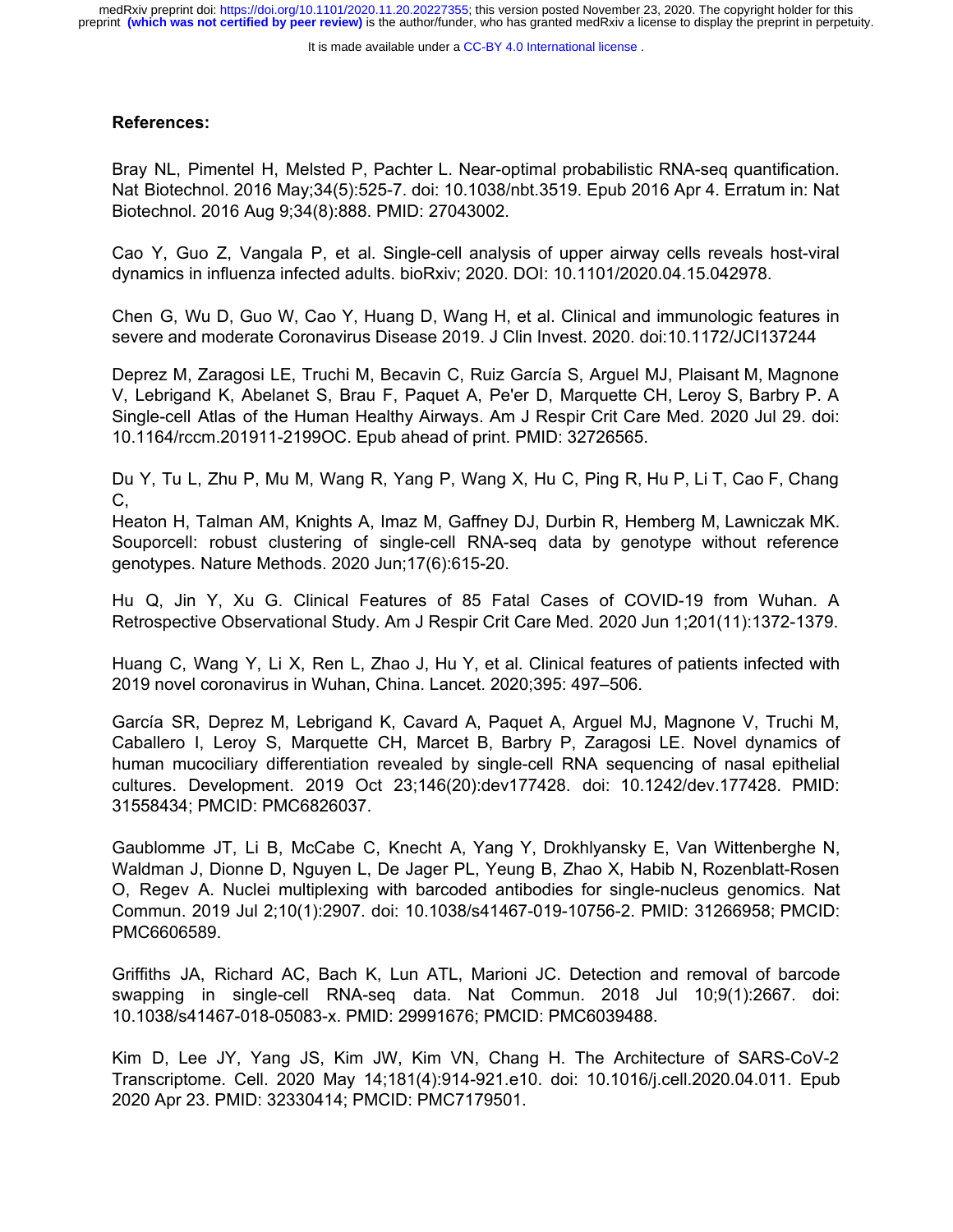It is made available under a CC-BY 4.0 International license.

Korsunsky I, Millard N, Fan J, Slowikowski K, Zhang F, Wei K, Baglaenko Y, Brenner M, Loh PR, Raychaudhuri S. Fast, sensitive and accurate integration of single-cell data with Harmony. Nat Methods. 2019 Dec;16(12):1289-1296. doi: 10.1038/s41592-019-0619-0. Epub 2019 Nov 18. PMID: 31740819; PMCID: PMC6884693.

Levine JH, Simonds EF, Bendall SC, Davis KL, Amir el-AD, Tadmor MD, Litvin O, Fienberg HG, Jager A, Zunder ER, Finck R, Gedman AL, Radtke I, Downing JR, Pe'er D, Nolan GP. Data-Driven Phenotypic Dissection of AML Reveals Progenitor-like Cells that Correlate with Prognosis. Cell. 2015 Jul 2;162(1):184-97. doi: 10.1016/j.cell.2015.05.047. Epub 2015 Jun 18. PMID: 26095251; PMCID: PMC4508757.

Levitin HM, Yuan J, Cheng YL, Ruiz FJ, Bush EC, Bruce JN, Canoll P, Iavarone A, Lasorella A, Blei DM, Sims PA. *De novo* gene signature identification from single-cell RNA-seq with hierarchical Poisson factorization. Mol Syst Biol. 2019 Feb 22;15(2):e8557. doi: 10.15252/msb.20188557. PMID: 30796088; PMCID: PMC6386217.

Li B, Gould J, Yang Y, Sarkizova S, Tabaka M, Ashenberg O, Rosen Y, Slyper M, Kowalczyk MS, Villani AC, Tickle T, Hacohen N, Rozenblatt-Rosen O, Regev A. Cumulus provides cloud-based data analysis for large-scale single-cell and single-nucleus RNA-seq. Nat Methods. 2020 Aug;17(8):793-798. doi: 10.1038/s41592-020-0905-x. Epub 2020 Jul 27. PMID: 32719530; PMCID: PMC7437817.

Lopez R, Regier J, Cole MB, Jordan MI, Yosef N. Deep generative modeling for single-cell transcriptomics. Nature methods. 2018 Dec;15(12):1053-8.

Lun AT, Bach K, Marioni JC. Pooling across cells to normalize single-cell RNA sequencing data with many zero counts. Genome Biol. 2016 Apr 27;17:75. doi: 10.1186/s13059-016-0947-7. PMID: 27122128; PMCID: PMC4848819.

Lun AT, Riesenfeld S, Andrews T, Gomes T, Marioni JC. EmptyDrops: distinguishing cells from empty droplets in droplet-based single-cell RNA sequencing data. Genome biology. 2019 Dec;20(1):1-9

Malkov YA, Yashunin DA. Efficient and Robust Approximate Nearest Neighbor Search Using Hierarchical Navigable Small World Graphs. IEEE Trans Pattern Anal Mach Intell. 2020 Apr;42(4):824-836. doi: 10.1109/TPAMI.2018.2889473. Epub 2018 Dec 28. PMID: 30602420.

Mehta P, McAuley DF, Brown M, Sanchez E, Tattersall RS, Manson JJ, et al. COVID-19: consider cytokine storm syndromes and immunosuppression. Lancet. 2020;395: 1033–1034.

Melsted AP, Booeshaghi S, Gao F, Beltrame E, Lu L, Hjorleifsson KE, Gehring J, Pachter L. Modular and efficient pre-processing of single-cell RNA-seq. bioRxiv 673285; doi: <https://doi.org/10.1101/673285>

Muus C, Luecken MD, Eraslan G, Waghray A, Heimberg G, Sikkema L, Kobayashi Y, Vaishnav ED, Subramanian A, Smilie C, Jagadeesh K, Duong ET, Fiskin E, Triglia ET, Ansari M, Cai P,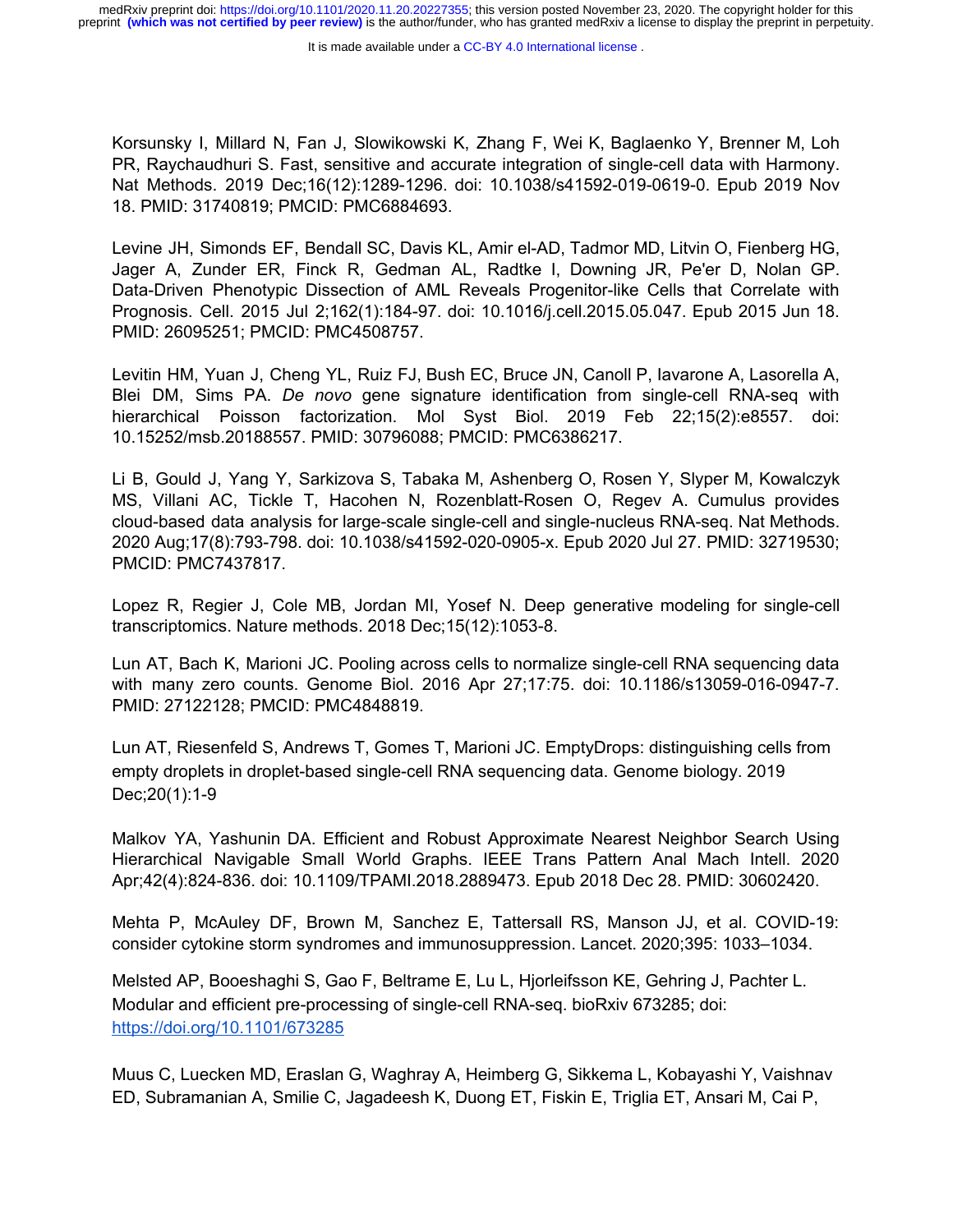It is made available under a CC-BY 4.0 International license.

Lin B, Buchanan J, Chen S, Shu J, Haber AL, Chung H, Montoro DT, Adams T, Aliee H, Samuel J, Andrusivova AZ, Angelidis I, Ashenberg O, Bassler K, Bécavin C, Benhar I, Bergenstråhle J, Bergenstråhle L, Bolt L, Braun E, Bui LT, Chaffin M, Chichelnitskiy E, Chiou J, Conlon TM, Cuoco MS, Deprez M, Fischer DS, Gillich A, Gould J, Guo M, Gutierrez AJ, Habermann AC, Harvey T, He P, Hou X, Hu L, Jaiswal A, Jiang P, Kapellos T, Kuo CS, Larsson L, Leney-Greene MA, Lim K, Litviňuková M, Lu J, Maatz H, Madissoon E, Mamanova L, Manakongtreecheep K, Marquette CH, Mbano I, McAdams AM, Metzger RJ, Nabhan AN, Nyquist SK, Ordovas-Montanes J, Penland L, Poirion OB, Poli S, Qi CC, Reichart D, Rosa I, Schupp J, Sinha R, Sit RV, Slowikowski K, Slyper M, Smith N, Sountoulidis A, Strunz M, Sun D, Talavera-López C, Tan P, Tantivit J, Travaglini KJ, Tucker NR, Vernon K, Wadsworth MH, Waldmann J, Wang X, Yan W, Zhao W, Ziegler CGK, The NHLBI LungMAP Consortium, and The Human Cell Atlas Lung Biological Network. Integrated analyses of single-cell atlases reveal age, gender, and smoking status associations with cell type-specific expression of mediators of SARS-CoV-2 viral entry and highlights inflammatory programs in putative target cells. bioRxiv 2020.04.19.049254; doi: https://doi.org/10.1101/2020.04.19.049254

Ordovas-Montanes J, Dwyer DF, Nyquist SK, Buchheit KM, Vukovic M, Deb C, Wadsworth MH 2nd, Hughes TK, Kazer SW, Yoshimoto E, Cahill KN, Bhattacharyya N, Katz HR, Berger B, Laidlaw TM, Boyce JA, Barrett NA, Shalek AK. Allergic inflammatory memory in human respiratory epithelial progenitor cells. Nature. 2018 Aug;560(7720):649-654. doi: 10.1038/s41586-018-0449-8. Epub 2018 Aug 22. PMID: 30135581; PMCID: PMC6133715.

Perricone, C., Valesini, G. Discovering the pathogenesis of autoimmune diseases at the 9th International Congress of Autoimmunity, Nice, France, 2014. *Immunol Res* 60, 253–256 (2014).

Ravindra NG, Alfajaro MM, Gasque V, Habet V, Wei J, Filler RB, Huston NC, Wan H, Szigeti-Buck K, Bao Wang B, Guilin Wang G, Montgomery RR, Eisenbarth SC, Williams A, Pyl AM, Iwasaki A, Horvath TL, Foxman EF, Pierce RW, van Dijk D, Wilen CB. bioRxiv 2020.05.06.081695; doi: <https://doi.org/10.1101/2020.05.06.081695>

Peterson VM, Zhang KX, Kumar N, Wong J, Li L, Wilson DC, Moore R, McClanahan TK, Sadekova S, Klappenbach JA. Multiplexed quantification of proteins and transcripts in single cells. Nat Biotechnol. 2017 Oct;35(10):936-939. doi: 10.1038/nbt.3973. Epub 2017 Aug 30. PMID: 28854175.

Pijuan-Sala B, Griffiths JA, Guibentif C, Hiscock TW, Jawaid W, Calero-Nieto FJ, Mulas C, Ibarra-Soria X, Tyser RC, Ho DL, Reik W. A single-cell molecular map of mouse gastrulation and early organogenesis. Nature. 2019 Feb;566(7745):490-5.

Popescu DM, Botting RA, Stephenson E, Green K, Webb S, Jardine L, Calderbank EF, Polanski K, Goh I, Efremova M, Acres M. Decoding human fetal liver haematopoiesis. Nature. 2019 Oct;574(7778):365-71.

Ritchie ME, Phipson B, Wu D, Hu Y, Law CW, Shi W, Smyth GK. limma powers differential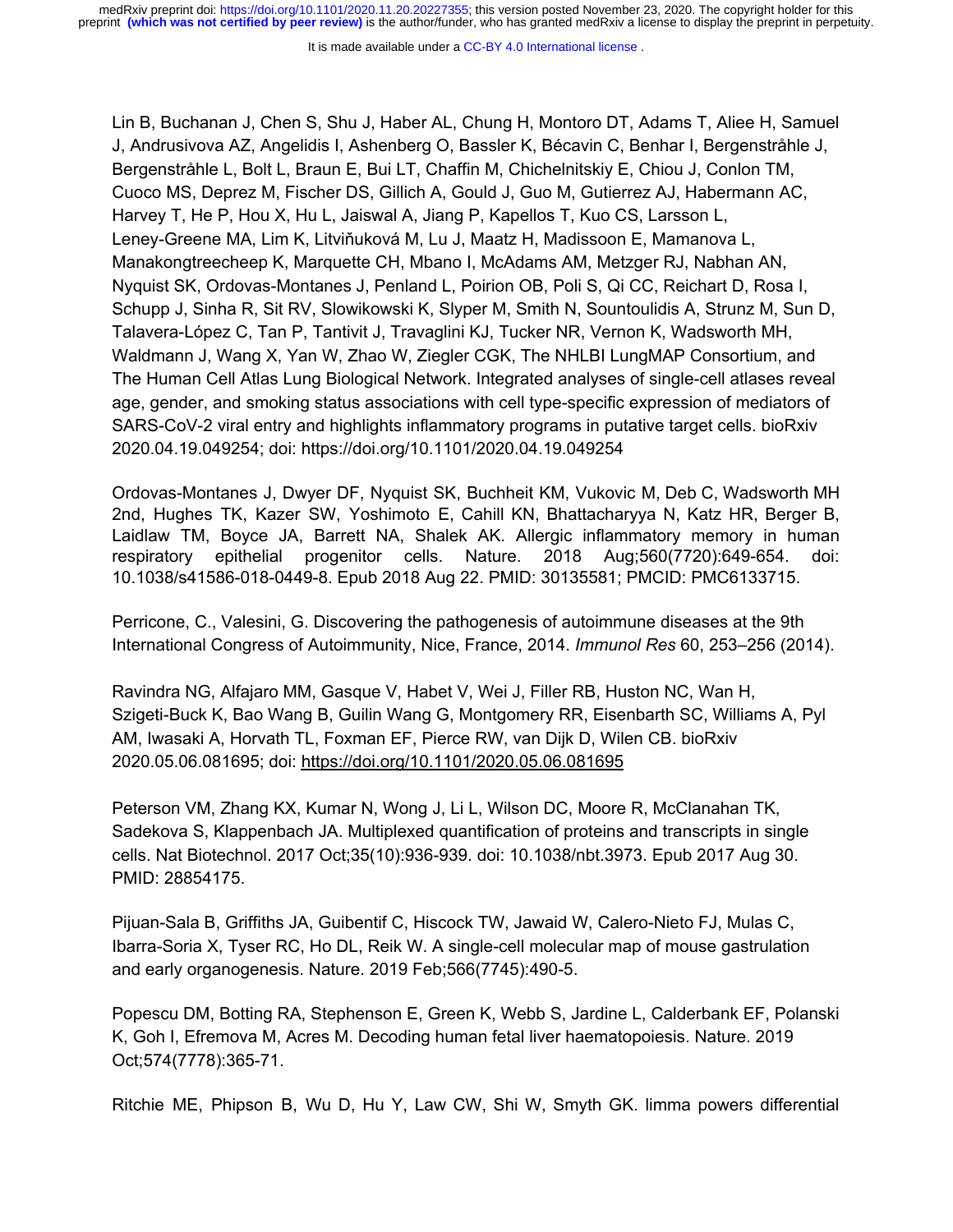expression analyses for RNA-sequencing and microarray studies. Nucleic Acids Res. 2015 Apr 20;43(7):e47. doi: 10.1093/nar/gkv007. Epub 2015 Jan 20. PMID: 25605792; PMCID: PMC4402510.

Ruan Q, Yang K, Wang W, Jiang L, Song J. Clinical predictors of mortality due to COVID-19 based on an analysis of data of 150 patients from Wuhan, China. Intensive Care Med. 2020. doi:10.1007/s00134-020-05991-x

Shekhar K, Lapan SW, Whitney IE, Tran NM, Macosko EZ, Kowalczyk M, Adiconis X, Levin JZ, Nemesh J, Goldman M *et al* (2016) Comprehensive classification of retinal bipolar neurons by single-cell transcriptomics. *Cell* 166: 1308–1323 e30: [PMC5003425](https://www.ncbi.nlm.nih.gov/pmc/articles/PMC5003425/)

Stoeckius M, Hafemeister C, Stephenson W, Houck-Loomis B, Chattopadhyay PK, Swerdlow H, Satija R, Smibert P. Simultaneous epitope and transcriptome measurement in single cells. Nat Methods. 2017 Sep;14(9):865-868. doi: 10.1038/nmeth.4380. Epub 2017 Jul 31. PMID: 28759029; PMCID: PMC5669064.

Stuart T, Butler A, Hoffman P, Hafemeister C, Papalexi E, Mauck III WM, Hao Y, Stoeckius M, Smibert P, Satija R. Comprehensive integration of single-cell data. Cell. 2019 Jun 13;177(7):1888-902.

Sungnak W, Huang N, Bécavin C, Berg M; HCA Lung Biological Network. SARS-CoV-2 Entry Genes Are Most Highly Expressed in Nasal Goblet and Ciliated Cells within Human Airways. ArXiv [Preprint]. 2020 Mar 13:arXiv:2003.06122v1. Update in: Nat Med. 2020 May;26(5):681-687. PMID: 32550242; PMCID: PMC7280877.

Traag VA, Waltman L, van Eck NJ. From Louvain to Leiden: guaranteeing well-connected communities. Sci Rep. 2019 Mar 26;9(1):5233. doi: 10.1038/s41598-019-41695-z. PMID: 30914743; PMCID: PMC6435756.

Wolf FA, Angerer P, Theis FJ. SCANPY: large-scale single-cell gene expression data analysis. Genome biology. 2018 Dec;19(1):15.

Wölfel R, Corman VM, Guggemos W, Seilmaier M, Zange S, Müller MA, Niemeyer D, Jones TC, Vollmar P, Rothe C, Hoelscher M, Bleicker T, Brünink S, Schneider J, Ehmann R, Zwirglmaier K, Drosten C, Wendtner C. Virological assessment of hospitalized patients with COVID-2019. Nature. 2020 May;581(7809):465-469.

Wolock SL, Lopez R, Klein AM. Scrublet: computational identification of cell doublets in single-cell transcriptomic data. Cell systems. 2019 Apr 24;8(4):281-91.PMID

World Health Organization. [WHO R&D Blueprint - Novel Coronavirus, COVID-19 Therapeutic](https://www.who.int/blueprint/priority-diseases/key-action/COVID-19_Treatment_Trial_Design_Master_Protocol_synopsis_Final_18022020.pdf) [Trial Synopsis.](https://www.who.int/blueprint/priority-diseases/key-action/COVID-19_Treatment_Trial_Design_Master_Protocol_synopsis_Final_18022020.pdf) World Health Organization 2020.

Xu Z, Shi L, Wang Y, Zhang J, Huang L, Zhang C, Liu S, Zhao P, Liu H, Zhu L, Tai Y, Bai C, Gao T, Song J, Xia P, Dong J, Zhao J, Wang FS. Pathological findings of COVID-19 associated with acute respiratory distress syndrome. Lancet Respir Med. 2020, 8(4):420-422. PMC7164771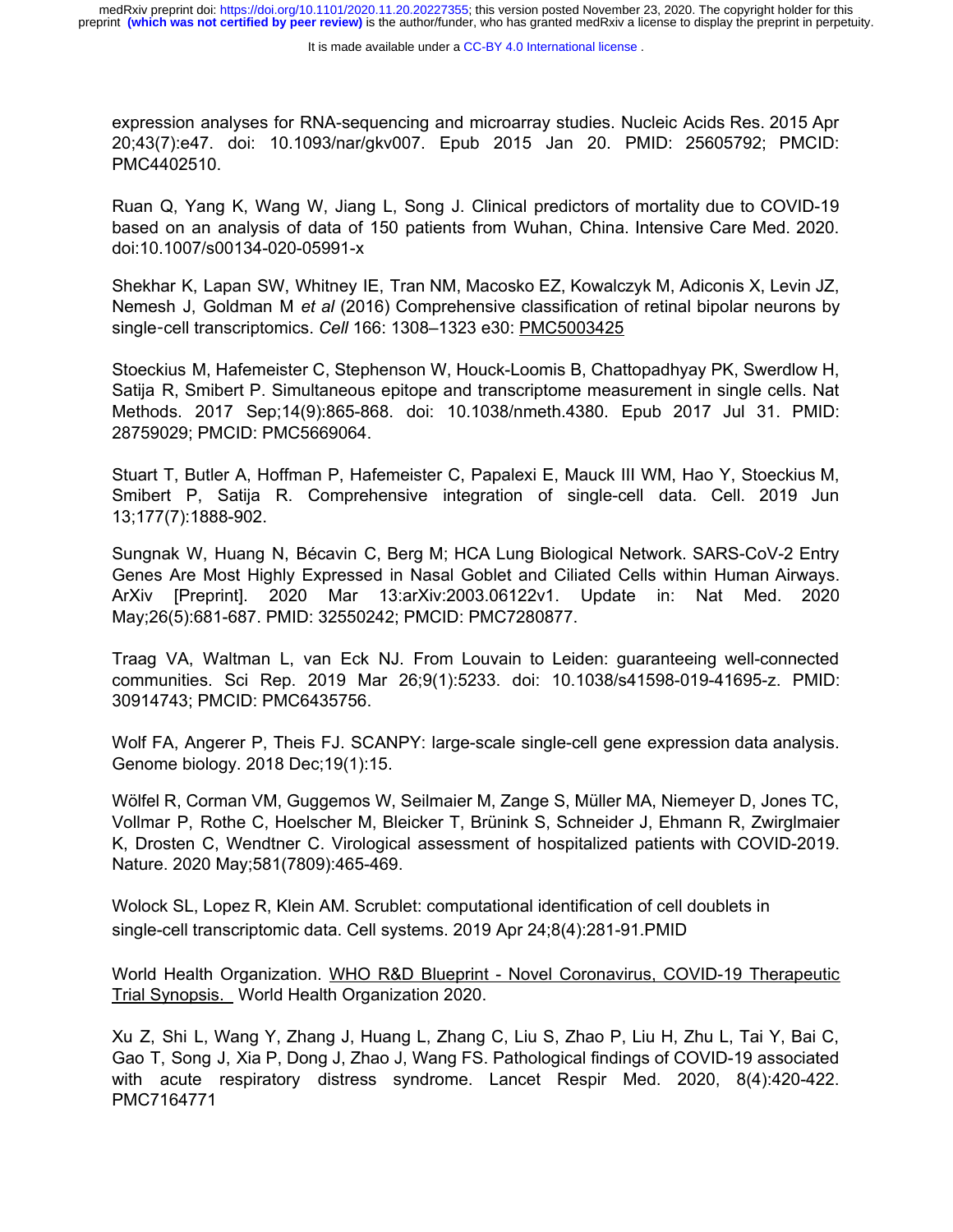Yang F, Shi S, Zhu J, Shi J, Dai K, Chen X. Analysis of 92 deceased patients with COVID-19. J Med Virol. 2020 Apr 15:10.1002/jmv.25891. doi: 10.1002/jmv.25891. Epub ahead of print. PMID: 32293741; PMCID: PMC7262332.

Yang X, Yu Y, Xu J, Shu H, Xia J, Liu H, Wu Y, Zhang L, Yu Z, Fang M, Yu T, Wang Y, Pan S, Zou X, Yuan S, Shang Y. Clinical course and outcomes of critically ill patients with SARS-CoV-2 pneumonia in Wuhan, China: a single-centered, retrospective, observational study. Lancet Respir Med. 2020, 8(5):475-481. PMC7102538

Young MD, Behjati S. SoupX removes ambient RNA contamination from droplet based single cell RNA sequencing data. BioRxiv. 2020 Jan 1:303727.

Zheng GX, Terry JM, Belgrader P, Ryvkin P, Bent ZW, Wilson R, Ziraldo SB, Wheeler TD, McDermott GP, Zhu J, Gregory MT, Shuga J, Montesclaros L, Underwood JG, Masquelier DA, Nishimura SY, Schnall-Levin M, Wyatt PW, Hindson CM, Bharadwaj R, Wong A, Ness KD, Beppu LW, Deeg HJ, McFarland C, Loeb KR, Valente WJ, Ericson NG, Stevens EA, Radich JP, Mikkelsen TS, Hindson BJ, Bielas JH. Massively parallel digital transcriptional profiling of single cells. Nat Commun. 2017 Jan 16;8:14049. doi: 10.1038/ncomms14049. PMID: 28091601; PMCID: PMC5241818.

Zhou F, Yu T, Du R, Fan G, Liu Y, Liu Z, Xiang J, Wang Y, Song B, Gu X, Guan L, Wei Y, Li H, Wu X, Xu J, Tu S, Zhang Y, Chen H, Cao B. Clinical course and risk factors for mortality of adult inpatients with COVID-19 in Wuhan, China: a retrospective cohort study. Lancet. 2020 Mar 28;395(10229):1054-1062.

Zhou B, She J, Wang Y, Ma X. Utility of Ferritin, Procalcitonin, and C-reactive Protein in Severe Patients with 2019 Novel Coronavirus Disease. doi:10.21203/rs.3.rs-18079/v1

Ziegler CGK, Allon SJ, Nyquist SK, Mbano IM, Miao VN, Tzouanas CN, Cao Y, Yousif AS, Bals J, Hauser BM, Feldman J, Muus C, Wadsworth MH 2nd, Kazer SW, Hughes TK, Doran B, Gatter GJ, Vukovic M, Taliaferro F, Mead BE, Guo Z, Wang JP, Gras D, Plaisant M, Ansari M, Angelidis I, Adler H, Sucre JMS, Taylor CJ, Lin B, Waghray A, Mitsialis V, Dwyer DF, Buchheit KM, Boyce JA, Barrett NA, Laidlaw TM, Carroll SL, Colonna L, Tkachev V, Peterson CW, Yu A, Zheng HB, Gideon HP, Winchell CG, Lin PL, Bingle CD, Snapper SB, Kropski JA, Theis FJ, Schiller HB, Zaragosi LE, Barbry P, Leslie A, Kiem HP, Flynn JL, Fortune SM, Berger B, Finberg RW, Kean LS, Garber M, Schmidt AG, Lingwood D, Shalek AK, Ordovas-Montanes J; HCA Lung Biological Network. Electronic address: lung-network@humancellatlas.org; HCA Lung Biological Network. SARS-CoV-2 Receptor ACE2 Is an Interferon-Stimulated Gene in Human Airway Epithelial Cells and Is Detected in Specific Cell Subsets across Tissues. Cell. 2020 Apr 27:S0092-8674(20)30500-6. doi: 10.1016/j.cell.2020.04.035. Epub ahead of print. PMID: 32413319.

#### **Funding**

We acknowledge funding from the Chan Zuckerberg Initiative (grants 2017-174169, 2020-216717, 2020-216799, 2020-216949, 2020-216954 and 2020-217820). Work for these